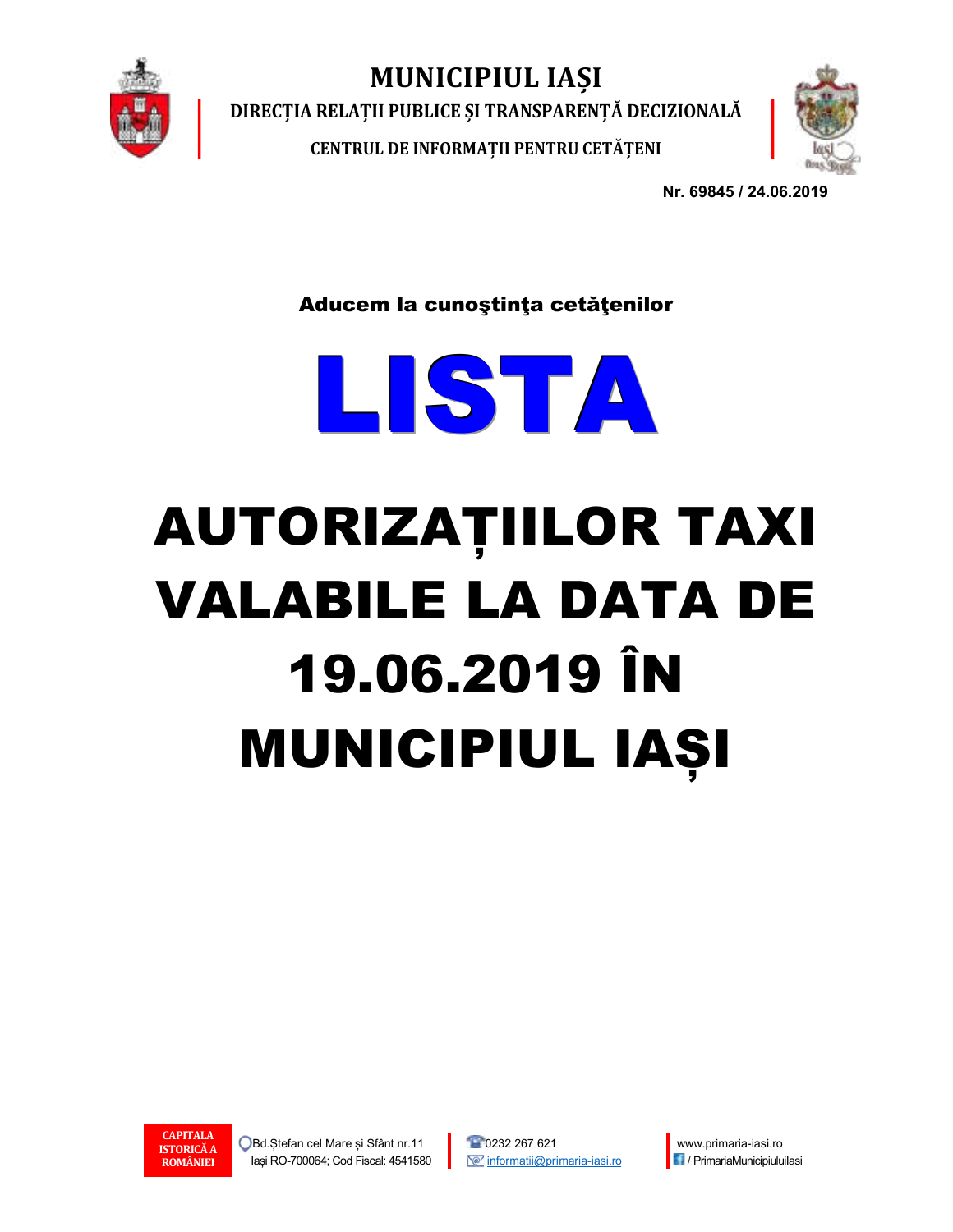| Nr. aut. taxi   | Nume operator                     | Nr. autovehicul  |
|-----------------|-----------------------------------|------------------|
| 1               | <b>SC MELISIR SRL</b>             | <b>IS-10-SCO</b> |
| $\overline{2}$  | SC KARINA GO TRANS SRL            | IS-04-TAZ        |
| 3               | SC COSIMO TAX SRL                 | $IS-11-XMO$      |
| 4               | SC LAURAM CAR SRL                 | IS-10-GVV        |
| 6               | ABABELIOAN PFA                    | IS-26-PRD        |
| $\overline{7}$  | JGHEBAN GH. MIHAI PFA             | IS-75-RAR        |
| 8               | <b>SC LENUTAXI SRL</b>            | $IS-11-UIG$      |
| 9               | PLUMBU IULIAN PFA                 | IS-07-CUT        |
| 10              | LITA CONSTANTIN PFA               | IS-67-LCL        |
| 11              | <b>SC UBER TAXI SRL</b>           | IS-04-JAR        |
| 12 <sup>1</sup> | ANASTASIU V. VASILE GABRIEL PFA   | IS-55-GDA        |
| 13              | <b>CUSUTURA D. STEFAN PFA</b>     | IS-11-KTU        |
| 14              | COLTUC I. MIHAI PFA               | IS-40-MMI        |
| 15              | <b>SC PENSITRANS SRL</b>          | IS-11-ZPY        |
| 16              | <b>MORARIU MIHAIL PFA</b>         | IS-81-VLA        |
| 17              | SC SAMIRAL TEAM SRL               | IS-21-BAN        |
| 18              | SAVA S. VIOREL PFA                | $IS-63-SAV$      |
| 19              | <b>VISCU MIHAI PFA</b>            | $IS-10-NJB$      |
| 21              | <b>SC EPACOD SRL</b>              | IS-44-EPA        |
| 22              | ARNAUTU V. MARIN PFA              | IS-11-ZCO        |
| 23              | TILICA T. CONSTANTIN PFA          | $IS-11-RSS$      |
| 24              | SAVIN M. GEORGEL PFA              | $IS-11-VND$      |
| 25              | <b>GHERASIM NECULAI PFA</b>       | IS-11-DPK        |
| 26              | SC WAN-VIP SRL                    | B-666-WXW        |
| 27              | COSTACHE N. DAN PFA               | IS-11-DDN        |
| 28              | SC AUTO HYDROS SRL                | IS-19-HTC        |
| 29              | <b>SC NASTI CITY SRL</b>          | <b>B-92-WRP</b>  |
| 30              | ANTOCI PETRICA DANIEL PFA         | IS-30-DAN        |
| 31              | VIERU A. CONSTANTIN PFA           | IS-50-WKX        |
| 32              | CIOHODARU IONUT-CIPRIAN PFA       | IS-18-LXL        |
| 33              | <b>SC ILICAROS SRL</b>            | IS-33-PEK        |
| 34              | <b>SC DELCAR SRL</b>              | IS-41-DLE        |
| 35              | SC START DAS SRL                  | $IS-23-HAS$      |
| 36              | <b>SC ANDRUDAN SRL</b>            | IS-05-SLD        |
| 37              | <b>BILBOC P. IRINEL PFA</b>       | IS-68-LAU        |
| 38              | SC KARINA INGRID TAXI SRL         | $IS-31-TER$      |
| 39              | AMARIEI V. VASILE GABRIEL PFA     | $IS-30-GVR$      |
| 40              | CIUBOTARIU M. DANIEL PFA          | IS-49-CMC        |
| 41              | CHIRICA M. MARICEL PFA            | IS-10-ZNN        |
| 42              | STOICA A. AUREL PFA               | IS-41-LYA        |
| 43              | PURICE I. TRAIAN PFA              | $IS-13-PUR$      |
| 44              | SC TRANSTAX XL SRL                | IS-09-VEO        |
| 45              | SC ELSEAL SRL                     | IS-67-ALN        |
| 47              | ADOBROAIEI V. MARIUS PFA          | IS-23-LEU        |
| 48              | SC AUTO TAXI MIN SRL              | IS-11-CMZ        |
| 49              | LEOBA CRISTIAN PFA                | $IS-11-KCP$      |
| 50              | <b>GHINET M. GABRIEL IOAN PFA</b> | $IS-11-LZX$      |
| 51              | CIMPEANU GH. IOAN PFA             | IS-22-CMP        |

## **Autorizații taxi valabile la data de 19.06.2019**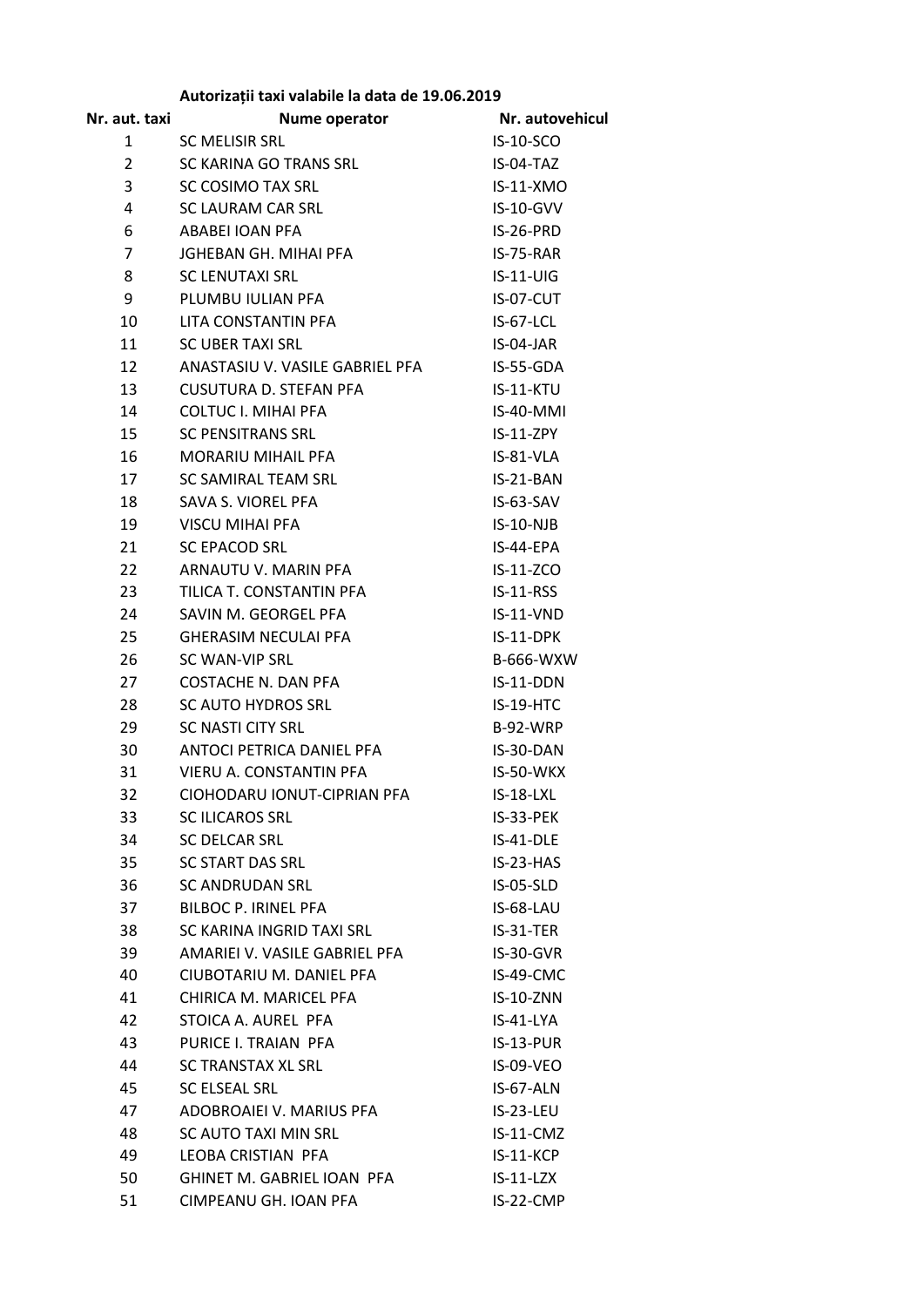| 52  | RUSU M. MIHAI PFA                      | $IS-33-BTZ$      |
|-----|----------------------------------------|------------------|
| 53  | COSTACHIOAIA RADU-FLORIN PFA           | IS-01-EDU        |
| 54  | SC ATAMC & AD SRL                      | $IS-11-VLG$      |
| 55  | <b>BUDACIU T. ELENA PFA</b>            | IS-05-MKS        |
| 57  | <b>SC CONIAVO SRL</b>                  | $IS-10-NBJ$      |
| 58  | SC RAPID CLASS TAXI SRL                | $IS-22-SBY$      |
| 59  | SC SPIRU TRANS TAX SRL                 | $IS-11-KBJ$      |
| 60  | IFTIMI C. DORU-PAUL PFA                | IS-07-WPP        |
| 61  | DOBRIN GH. CRISTIAN STERIAN PFA        | IS-06-HSX        |
| 62  | SC FAST MELC SRL                       | IS-11-NRD        |
| 64  | <b>SC FOREST HILL SRL</b>              | IS-01-WPW        |
| 65  | CALIN C. DANIEL PFA                    | IS-20-ZEU        |
| 66  | <b>SC HUAN SRL</b>                     | $IS-10-JKN$      |
| 67  | <b>CUZIC CLAUDIU PETRU PFA</b>         | $IS-11-ZIB$      |
| 68  | SC WAN-VIP SRL                         | IS-61-WAN        |
| 69  | SC RAHMANIA SRL                        | IS-12-HZM        |
| 70  | <b>BEREHOI P. DAN PFA</b>              | IS-10-ZWN        |
| 71  | <b>SC SAFARI-CLUB SRL</b>              | IS-09-PPY        |
| 72  | CAPRA V. PETRU PFA                     | IS-95-KPT        |
| 74  | CRUCIUG A. MARIAN PFA                  | $IS-05-JIF$      |
| 75  | TIBULCA D. GHEORGHE PFA                | IS-15-TGM        |
| 76  | POSTIANU C. NECULAI PFA                | IS-91-YFA        |
| 77  | CHELARU I. MARIUS-CATALIN PFA          | $IS-19-DEI$      |
| 78  | TIRCA I. PETRU PFA                     | IS-09-SFV        |
| 79  | NEDELCU NECULAI VIOREL PFA             | $IS-11-ROG$      |
| 81  | SC WSK AUTOMOBILE SRL                  | IS-55-WSK        |
| 82  | TOMA V. CATALIN PFA                    | IS-10-LKC        |
| 83  | RAULEAC V. GHEORGHE IF                 | IS-07-ACA        |
| 84  | AZANFIREI CONSTANTIN PFA               | IS-09-ZMO        |
| 85  | <b>IONESCU M. IULIAN SEBASTIAN PFA</b> | IS-81-MYS        |
| 86  | VACARIU M. LUCIAN PFA                  | $IS-20-LJV$      |
| 87  | <b>SC POPRYM LUX SRL</b>               | IS-85-RYM        |
| 88  | DUMITRU I. VIOREL PFA                  | IS-06-RGB        |
| 89  | <b>SC MANOL TAX SRL</b>                | IS-10-PKP        |
| 90  | COZMA I. PETRONEL PFA                  | <b>IS-10-XUU</b> |
| 91  | CIOBANU M. FLORIN PFA                  | IS-10-WIX        |
| 92  | <b>SC JKR TAXI SRL</b>                 | IS-04-TZU        |
| 93  | ROMAN I. FLORIN IF                     | <b>IS-74-VOC</b> |
| 94  | <b>SC ANDARO TAX SRL</b>               | <b>IS-11-CBO</b> |
| 95  | <b>SC GATU TAXI SRL</b>                | IS-34-TAZ        |
| 96  | SC LORI-ZARANDA SRL                    | IS-06-VYB        |
| 97  | <b>SC AURAS &amp; COSTEL SRL</b>       | <b>IS-02-LKI</b> |
| 98  | <b>SC BARSE LOGISTIC SRL</b>           | IS-11-YKV        |
| 99  | SC SAVIN TEAM SRL                      | <b>IS-99-AIO</b> |
| 100 | <b>GANGAL I. MARIUS PFA</b>            | IS-09-EXG        |
| 101 | CIUMANDRU SORIN GHEORGHE PFA           | IS-41-CSD        |
| 103 | HERCIU J. JENICA PFA                   | IS-69-LEP        |
| 104 | <b>VERDESI C. EUGEN PFA</b>            | IS-06-ZVO        |
| 105 | ROTARIU VASILE PFA                     | IS-54-VMR        |
| 106 | SC MIRU INTERCAR SRL                   | <b>IS-10-UUD</b> |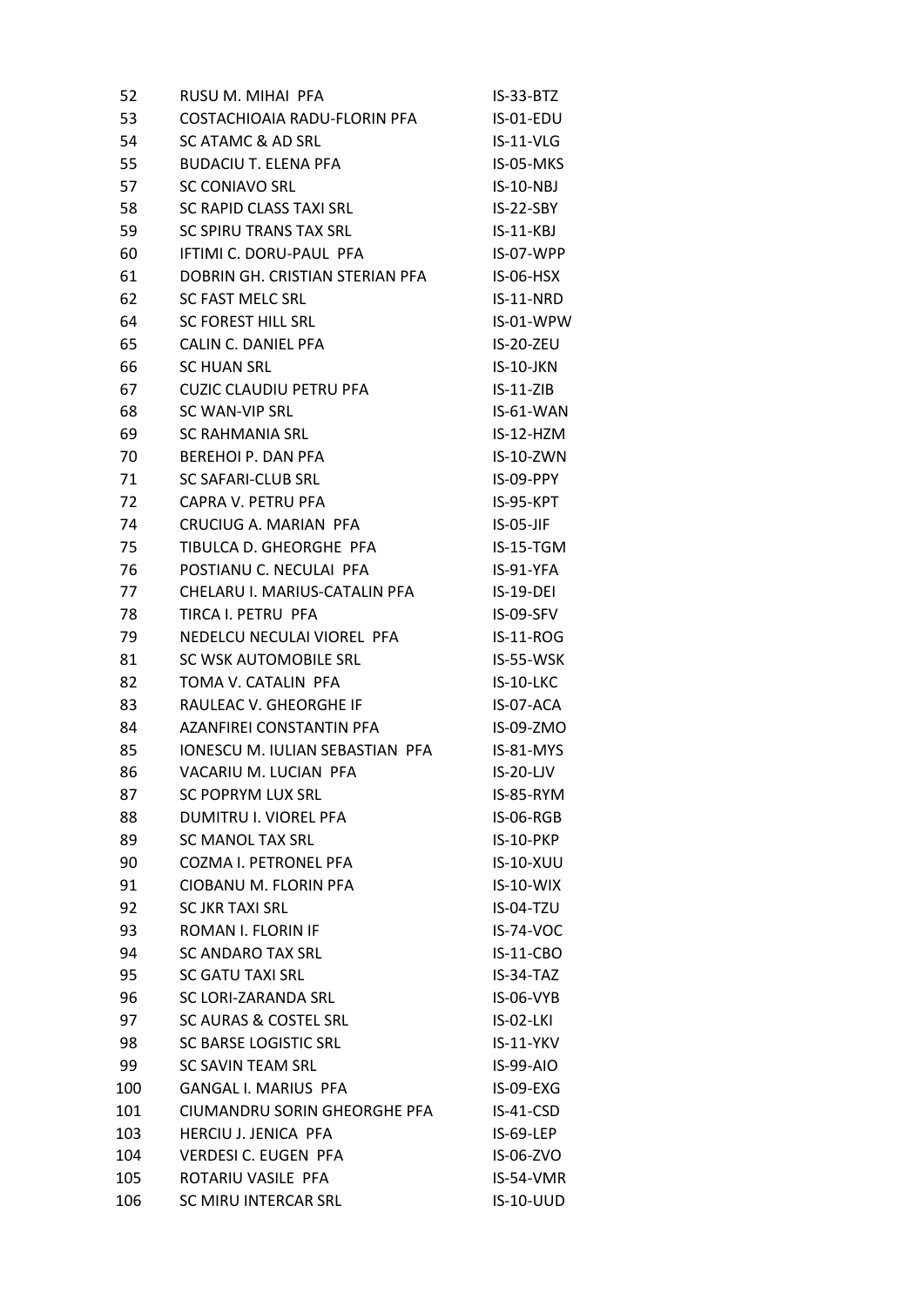| 107 | LORENT M. ADRIAN PFA                            | IS-06-VBY        |
|-----|-------------------------------------------------|------------------|
| 108 | GHEORGHIU DANIEL GABRIEL PFA                    | IS-70-WMW        |
| 109 | SC DAN TAXI SIGUR SRL                           | IS-74-DVA        |
| 110 | <b>SC UNREAL SRL</b>                            | IS-76-MDG        |
| 111 | SC ARIETTE LUZZU SRL                            | IS-58-ZNA        |
| 112 | SC RAPID CLASS TAXI SRL                         | $IS-32-SBY$      |
| 113 | <b>SC SSS COMPANY SRL</b>                       | IS-10-LEM        |
| 114 | <b>SC TMRG SRL</b>                              | IS-99-SLF        |
| 115 | LIVADARIU FELIX DANIEL PFA                      | IS-06-NCP        |
| 116 | PAVIL VASILE PFA                                | $IS-24-PAV$      |
| 117 | <b>SC ANISIA TAX SRL</b>                        | IS-12-FNAA       |
| 118 | SC ALINA & ALESSIA SRL                          | IS-24-GEP        |
| 119 | SC RAD-DAVION SRL                               | IS-09-HFB        |
| 120 | PAVALOAIE JENICA PFA                            | IS-90-MIG        |
| 121 | SC MALISIR TRANS SRL                            | IS-77-CEM        |
| 122 | TIPLIC DANIEL CIPRIAN PFA                       | $IS-43-YRI$      |
| 123 | SC PAUSIN CAR SRL                               | $IS-08-ZJD$      |
| 125 | <b>SC ROMSKY SRL</b>                            | IS-08-LVR        |
| 126 | ZBUGHIN M. VASILE PFA                           | IS-05-YWR        |
| 128 | SC VLD VYS SRL                                  | IS-19-SOW        |
| 129 | <b>BODOLAN SERGIU CIPRIAN PFA</b>               | IS-07-ETM        |
| 130 | POPA I. ELENA PFA                               | $IS-11-UVO$      |
| 131 | SC ADLEO & IUL SRL                              | <b>IS-10-UAO</b> |
| 132 | VOICULESCU S. CORNEL PFA                        | $IS-55-VYF$      |
| 133 | SC DELTA DOI TRANS SRL                          | IS-07-JWL        |
| 136 | <b>SC TUFIM SRL</b>                             | IS-26-CTR        |
| 137 | DIACONU N. DANIEL NECULAI PFA                   | IS-75-LIN        |
| 138 | SC RAPID CLASS TAXI SRL                         | IS-28-SBY        |
| 140 | SC AUTOPRO-SPEED SRL                            | IS-04-NSA        |
| 141 | SC MARDAV TAX SRL                               | $IS-11-WWX$      |
| 142 | BEJAN A. MARIUS PFA                             | <b>IS-05-REO</b> |
| 143 | SC GEO STEF SPEED SRL                           | IS-75-BBY        |
| 144 | SCURATOSCHI M. SEBASTIAN PFA                    | IS-01-RDK        |
| 145 | ROMAN I. IULIAN PFA                             | $IS-77-HIH$      |
| 146 | PRODAN C. PETRONEL CLAUDIU PFA                  | IS-29-KAM        |
| 147 | GAINA I. IOAN MARCEL PFA                        | IS-74-GIM        |
| 148 | DATES I. IOAN PFA                               | IS-90-TAX        |
| 149 | SC ALEX TRANS INVEST SRL                        | IS-82-SAN        |
| 150 | <b>SC GLK GROUP SRL</b>                         | IS-99-GLK        |
| 151 | TODICA GHE, PAUL PFA                            | IS-08-TFI        |
| 152 | MISTREANU C. IONEL CORNELIU PFA                 | IS-07-UEZ        |
| 153 | MAXIM A. LIVIU ADRIAN PFA                       | IS-98-MXM        |
| 155 | IFTIMIE V. MIHAI PFA                            | $IS-62-DMI$      |
| 156 | <b>SC ILITRANS TAX SRL</b>                      | IS-41-FNC        |
| 157 | IFTODI I. MIHAI PFA                             | $IS-41-AMI$      |
|     |                                                 |                  |
| 158 | MOCANU V. GICA PFA<br><b>SC CRISTALKITT SRL</b> | IS-18-GLM        |
| 159 |                                                 | <b>IS-09-UUG</b> |
| 160 | SC ABT TRANSPORT SRL                            | IS-89-SIB        |
| 161 | <b>SC GIONUTO SRL</b>                           | IS-88-SYA        |
| 162 | TEODORU EUGEN PFA                               | IS-05-RUH        |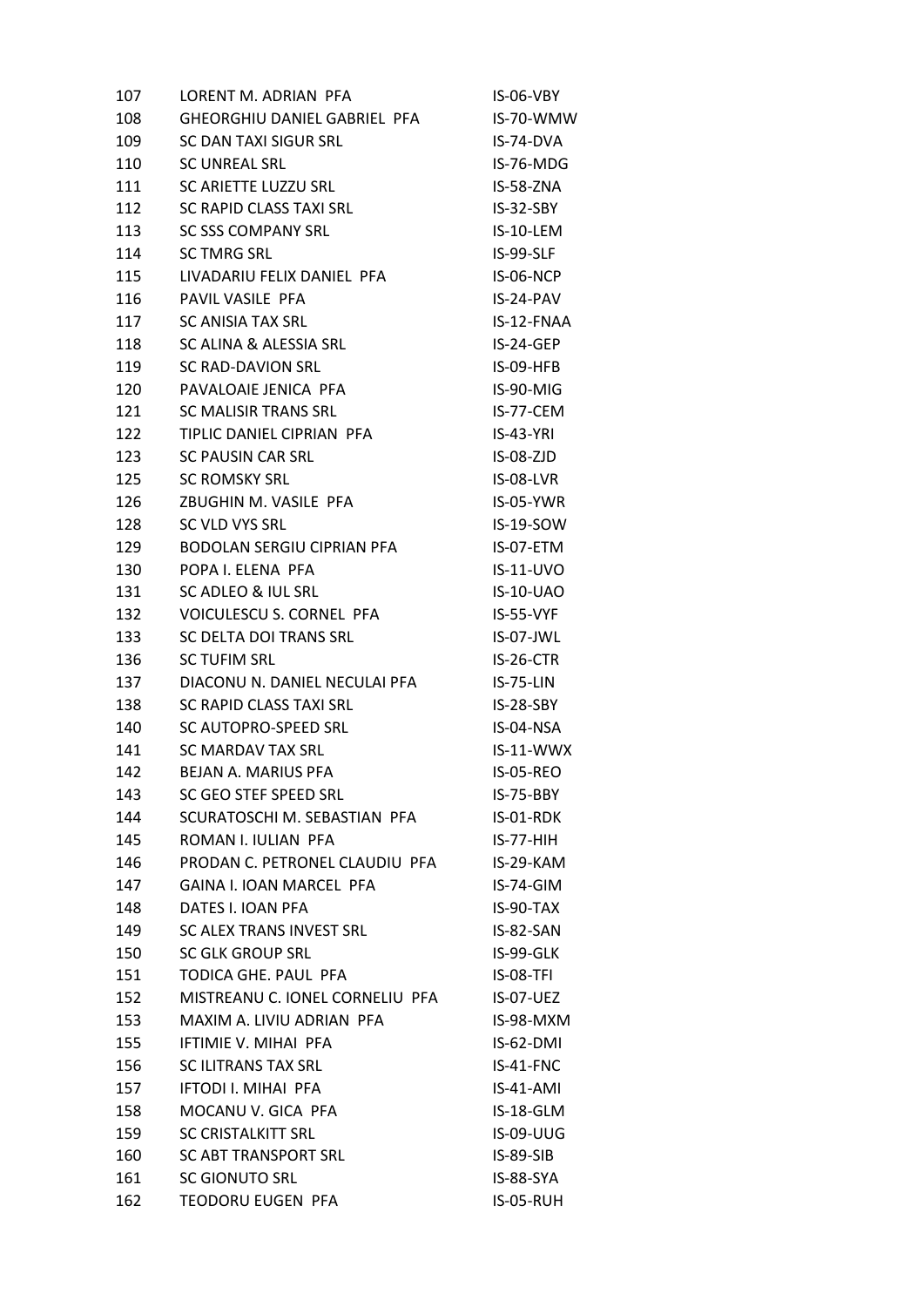| 163 | <b>SC DANIS OVIS SRL</b>          | IS-09-CFK        |
|-----|-----------------------------------|------------------|
| 164 | RABEI P. COSTEL PFA               | IS-99-RAB        |
| 165 | STRUJAN I. MARIUS PFA             | <b>IS-09-FOL</b> |
| 166 | IONITA D. EUGEN PFA               | IS-07-GMI        |
| 167 | SC VYSYON CLEM SRL                | <b>IS-17-LUU</b> |
| 168 | <b>BOBU I. ION PFA</b>            | IS-08-CYW        |
| 169 | GHINEA V. ADRIAN PFA              | IS-73-GMA        |
| 170 | MORARASU D. ION PFA               | $IS-08-EEJ$      |
| 171 | LUPU A. TEODOR CONSTANTIN PFA     | IS-44-DNK        |
| 173 | <b>SC ALEX GHEBAN SRL</b>         | IS-09-DNH        |
| 174 | TANASA M. GABRIEL-LIVIU PFA       | IS-07-LYV        |
| 175 | CHIRILA CORNEL CRISTIAN PFA       | IS-07-GSB        |
| 176 | SC AUTOPRO-SPEED SRL              | IS-06-NSA        |
| 178 | POSTOLACHE G. VASILE PFA          | IS-10-MND        |
| 179 | <b>SC EUROSER SRL</b>             | <b>B-345-ADG</b> |
| 180 | POPA M. VALERICA IF               | $IS-05-SZT$      |
| 181 | COBZARIU P. GELU PFA              | IS-53-CGV        |
| 182 | HUHU MARCEL PFA                   | IS-11-VHD        |
| 183 | <b>SC FAST GARAGE SRL</b>         | IS-11-PTF        |
| 184 | RUSU V. GHEORGHE PFA              | IS-11-RME        |
| 185 | <b>SC FAST MELC SRL</b>           | $IS-12-FZK$      |
| 186 | <b>SC RNM TAXI SRL</b>            | IS-10-CYT        |
| 187 | BADEANU I. VALERIU PFA            | IS-08-PWD        |
| 188 | SC EDIL RMN TUR SRL               | IS-81-RMN        |
| 189 | PINTILIE I. CONSTANTIN PFA        | IS-73-LAW        |
| 190 | <b>SC UNREAL SRL</b>              | IS-08-WEG        |
| 192 | CIUBOTARIU IOAN IULIAN PFA        | IS-89-ZCD        |
| 193 | ANDRIESCU H. AURELIAN PFA         | IS-55-ACA        |
| 194 | <b>SC ATINA TX SRL</b>            | IS-04-CIG        |
| 195 | <b>SC BUTAND TAXI SRL</b>         | IS-02-BIC        |
| 196 | SC ABI LACRA TAXI SRL             | <b>IS-05-ABI</b> |
| 197 | VICOL CRISTIAN SORINEL PFA        | IS-18-ANS        |
| 198 | SC LARA JM SRL                    | IS-09-SOM        |
| 200 | <b>SC ATT TAXI SRL</b>            | <b>B-89-TSV</b>  |
| 201 | <b>BOESCU DANIEL TEODOR PFA</b>   | IS-15-MLD        |
| 202 | <b>IACOB CONSTANTIN PFA</b>       | IS-06-KYW        |
| 203 | SC POSEIDON TAX SRL               | IS-95-GHE        |
| 204 | SC OIL INVEST MOLDOVA TRADING SRL | $IS-11-JFI$      |
| 205 | CHITESCU J. CONSTANTIN PFA        | IS-11-TML        |
| 206 | <b>SC MANOS SRL</b>               | IS-12-KET        |
| 207 | <b>SC INGRIDOR TRANS SRL</b>      | IS-03-MDG        |
| 208 | MACARIU P. VIOREL PFA             | $IS-11-BDH$      |
| 209 | SC TRANS TAX MSM SRL              | <b>B-80-VXC</b>  |
| 210 | SC IULIAN & RĂZVAN TRANS SRL      | IS-18-NRI        |
| 211 | SC FLOAT SERVICE SRL              | IS-84-LUX        |
| 212 | NITICA I. VALERIU PFA             | IS-11-BGF        |
| 213 | SC OIL INVEST MOLDOVA TRADING SRL | $IS-11-UVL$      |
| 214 | <b>SC KRISS INSURANCE SRL</b>     | <b>IS-10-NXO</b> |
| 215 | SC HTC CAR SRL                    | IS-01-HTC        |
| 216 | SC DRAGNEL SRL                    | IS-20-ZLT        |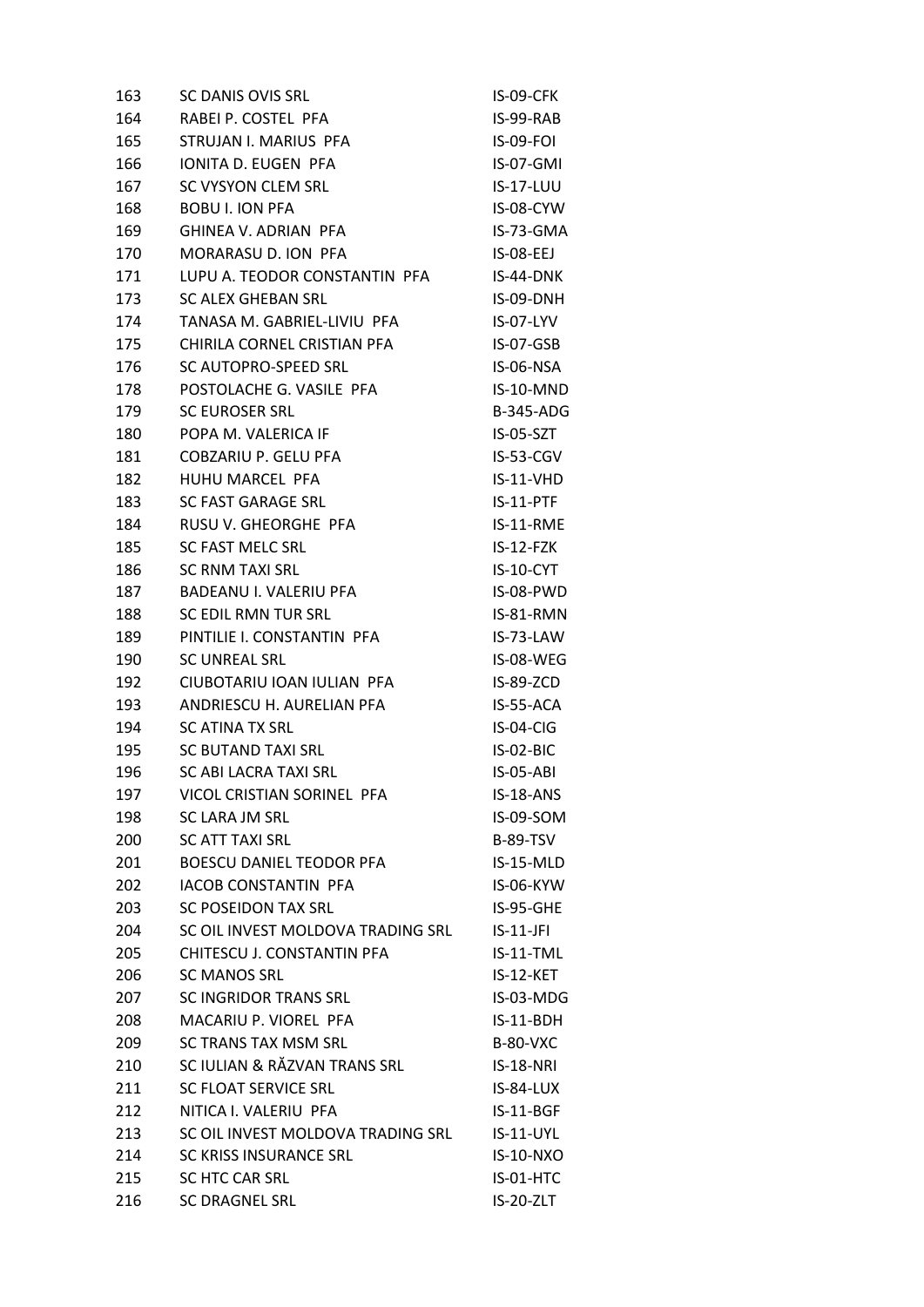| 217 | <b>IURIA I. REMUS CIPRIAN PFA</b> | IS-48-SIM        |
|-----|-----------------------------------|------------------|
| 218 | SC DAN MEDIL TRANS SRL            | IS-69-MON        |
| 219 | CRISTEL ST. EDUARD MARIAN PFA     | IS-09-ZNK        |
| 220 | BUBULINCA ALEX. CATALIN PFA       | IS-20-LOL        |
| 221 | <b>SC BAY RENT SRL</b>            | IS-18-BAY        |
| 222 | RUSU I. VASILE LILIAN PFA         | IS-65-PEY        |
| 223 | <b>SC JAN-CONTAX SRL</b>          | IS-81-JAN        |
| 224 | ASAVEI I. GHEORGHE PFA            | <b>IS-10-WSN</b> |
| 225 | POPESCU COSTEL ROMEO PFA          | IS-59-MCR        |
| 226 | TODICA GH. ROMICA PFA             | $IS-10-GUX$      |
| 227 | SC DUBLU JAS SRL                  | $IS-12-VDX$      |
| 228 | SC NIKO-BOC TRANS SRL             | IS-18-CNA        |
| 229 | PASARICA CONSTANTIN PFA           | IS-40-AGC        |
| 230 | DANUTA M. SIMICA PFA              | IS-83-ACS        |
| 232 | SC SRP TEO TAXI SRL               | IS-03-SRP        |
| 233 | <b>SC RAZTEH TAX SRL</b>          | IS-10-SNB        |
| 234 | SC SEBI-MAR-ALI SRL               | IS-80-PCA        |
| 235 | <b>GRIGORAS IONEL PFA</b>         | IS-33-MIG        |
| 236 | <b>SC SORI-JUST SRL</b>           | IS-11-NFN        |
| 237 | <b>SC LOGATAX SRL</b>             | IS-37-YAM        |
| 238 | PINTILIE I. IOAN PFA              | <b>IS-56-CDO</b> |
| 239 | PETREA D. GHEORGHE PFA            | IS-63-GPT        |
| 241 | SPATARIU MARIUS ADRIAN PFA        | IS-32-PMA        |
| 243 | SC TAXI DAMARSIM SRL              | IS-85-MSM        |
| 244 | OLARU VASILE CIPRIAN PFA          | IS-16-CEM        |
| 246 | HARASIM C. CONSTANTIN PFA         | IS-90-HCC        |
| 247 | SC CHE & DON TRANS SRL            | $IS-02-RDJ$      |
| 249 | PASCARIU A. BOGDAN IONUT PFA      | IS-28-BAP        |
| 250 | SC MARPOPAL SRL                   | IS-27-PCA        |
| 251 | <b>SC LUCYCLOUD SRL</b>           | $IS-12-AZP$      |
| 252 | SC PETRORAD COOLTAX SRL           | IS-30-AGF        |
| 253 | SC KARISTEF TAXI SRL              | IS-11-LFG        |
| 254 | ZAHARIA A. LAURENTIU MARIUS PFA   | IS-06-MSJ        |
| 255 | SC CARMIL INVEST SRL              | IS-81-CRM        |
| 256 | <b>TEODOR C. MIHAI PFA</b>        | IS-37-TAM        |
| 257 | PLUMBU SPIRIDON IF                | IS-11-MKB        |
| 258 | <b>SC IVIRON SRL</b>              | IS-26-NOR        |
| 259 | COJOCARU VALENTIN PFA             | $IS-12-HDE$      |
| 260 | BALASAN M. DANIEL GABRIEL PFA     | $IS-11-ZHY$      |
| 261 | <b>SC LOGHIN VLAD SRL</b>         | $IS-91-UHS$      |
| 262 | SC INTER RAID LUX SRL             | $IS-11-RYG$      |
| 263 | <b>GORA N. CONSTANTIN PFA</b>     | IS-05-AUP        |
| 264 | LAZAREAC GH. GHEORGHITA PFA       | IS-08-PUY        |
| 265 | SC GIONUTO SRL                    | IS-87-SYA        |
| 266 | SC RAVI SERV LUX SRL              | $IS-12-AXF$      |
| 268 | <b>SC SOFY STEELL SRL</b>         | IS-17-SYA        |
| 269 | RIPA V. VASILE PFA                | $IS-21-JSM$      |
| 270 | <b>SC COTCOST SRL</b>             | IS-11-CMC        |
| 271 | GROSU C. DAN CEZAR PFA            | $CI-18-BYN$      |
| 272 | <b>SC FLORICRIS TAX SRL</b>       | IS-59-LIK        |
|     |                                   |                  |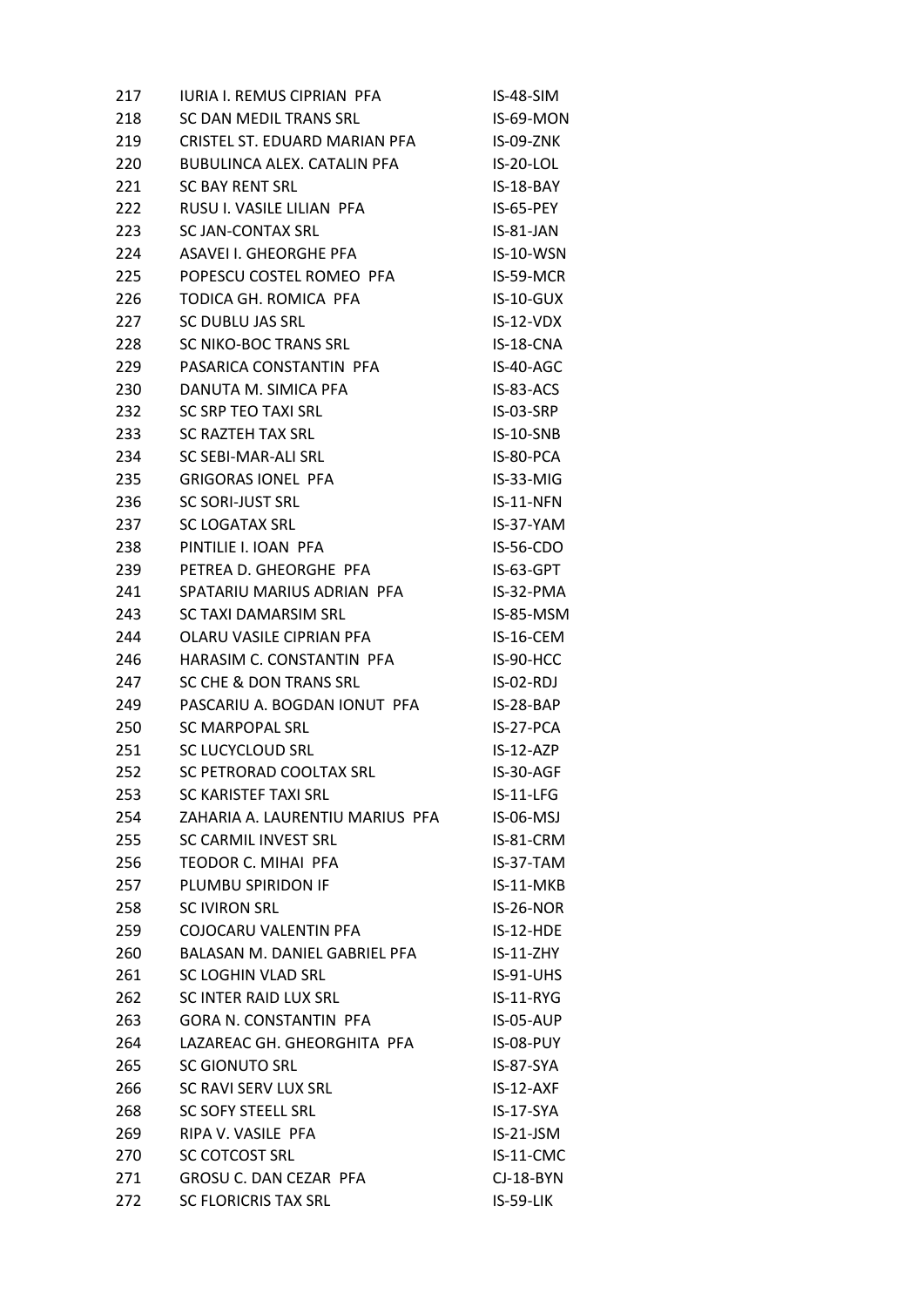| 273 | ALBU C. TUDOR FLORIN PFA       | IS-10-FLY        |
|-----|--------------------------------|------------------|
| 274 | SC BLUECAR TRANS TAXI SRL      | IS-30-SMR        |
| 275 | SC NICO INTERCAR SRL           | IS-59-NYC        |
| 276 | <b>BOLAT LIVIU PFA</b>         | $IS-12-BMJ$      |
| 277 | IRICIUC IONUT ALEXANDRU PFA    | IS-11-DUT        |
| 278 | AIACOBOAI MIHAI PFA            | $IS-06-VWZ$      |
| 279 | SC DANIS OVIS SRL              | IS-08-CFK        |
| 281 | MACARIE COSTICA PFA            | IS-11-MWZ        |
| 282 | SC HOM CAR LINE SRL            | IS-85-HNG        |
| 283 | SC BRITANIA ANDRADA SRL        | $IS-85-CUL$      |
| 284 | SC RAFAGA-RAFIOG SRL           | $IS-12-NXE$      |
| 285 | <b>BUCSA DANIEL PFA</b>        | IS-20-DRG        |
| 286 | SC BRANDUS CAR SRL             | $IS-12-EJF$      |
| 287 | SC ABT TRANSPORT SRL           | $IS-92-SIB$      |
| 289 | BARNA G. CONSTANTIN PFA        | $IS-53-CNA$      |
| 290 | <b>SC KIDORO TAXI SRL</b>      | $IS-26-RIN$      |
| 291 | RACOVITA M. MARIUS PFA         | IS-63-RAC        |
| 292 | <b>SC LUPU ARIN SRL</b>        | IS-15-BMO        |
| 293 | SC FOR YOU SIX SRL             | $IS-12-FVY$      |
| 294 | SC VALSIV SRL                  | IS-30-STS        |
| 295 | SC INGRIDOR TRANS SRL          | IS-05-MDG        |
| 296 | PAULET CRISTIAN PFA            | <b>IS-10-LXU</b> |
| 297 | PREPELITA NECULAI PFA          | IS-69-PRP        |
| 298 | ROMAN SEBASTIAN VASILE PFA     | $IS-24-SVR$      |
| 299 | SC MYA & DANY TAX SRL          | $IS-76-DNY$      |
| 300 | RASCANU CONSTANTIN PFA         | IS-17-ARA        |
| 301 | <b>GHERCIU C. PETRU PFA</b>    | IS-50-ZEN        |
| 302 | <b>VANTU PETRICA PFA</b>       | IS-12-VGM        |
| 303 | PLENOVICI M. MIHAI PFA         | $IS-29-ADV$      |
| 304 | ABABEI N. GHEORGHE PFA         | IS-09-WRC        |
| 305 | MANASII EDUARD-GHEORGHE PFA    | $IS-11-AFF$      |
| 306 | <b>BEJAN DANIEL PFA</b>        | <b>IS-89-SYZ</b> |
| 307 | <b>SC POSEIDON TAX SRL</b>     | IS-09-UWT        |
| 308 | BIRJOVANU LIVIU OCTAVIAN PFA   | IS-34-LCC        |
| 309 | MIHAI CONSTANTIN TAXI PFA      | IS-12-DBM        |
| 310 | TATARU D. NICUSOR PFA          | IS-93-NIK        |
| 311 | URSU BOGDAN PETRU IF           | IS-31-POU        |
| 312 | SC LUCSTEF CAR SRL             | IS-26-MLS        |
| 313 | <b>SC SAVAS TAXI SRL</b>       | IS-47-ASE        |
| 314 | <b>BASESCU J. CRISTIAN PFA</b> | IS-11-RAE        |
| 315 | TUDOSE C. GHEORGHE PFA         | IS-08-NFP        |
| 316 | LOMBADA CONSTANTIN PFA         | IS-93-CAN        |
| 317 | TIBA G. CATALIN PFA            | $IS-11-SCX$      |
| 318 | <b>COBJUC GH. VASILE PFA</b>   | IS-12-CWM        |
| 319 | SC PANDAS-YAN SRL              | $IS-25-ADG$      |
| 320 | SC CRIS & KATY TRANS SRL       | IS-11-CPT        |
| 321 | POPA C. DANIEL CONSTANTIN IF   | IS-23-MYT        |
| 322 | MIRON P. MARIAN NECULAI PFA    | IS-08-SVW        |
| 323 | IOANICHIE NICULAE PFA          | IS-68-AMN        |
| 324 | <b>SC SIRIUS TAX SRL</b>       | IS-12-BFF        |
|     |                                |                  |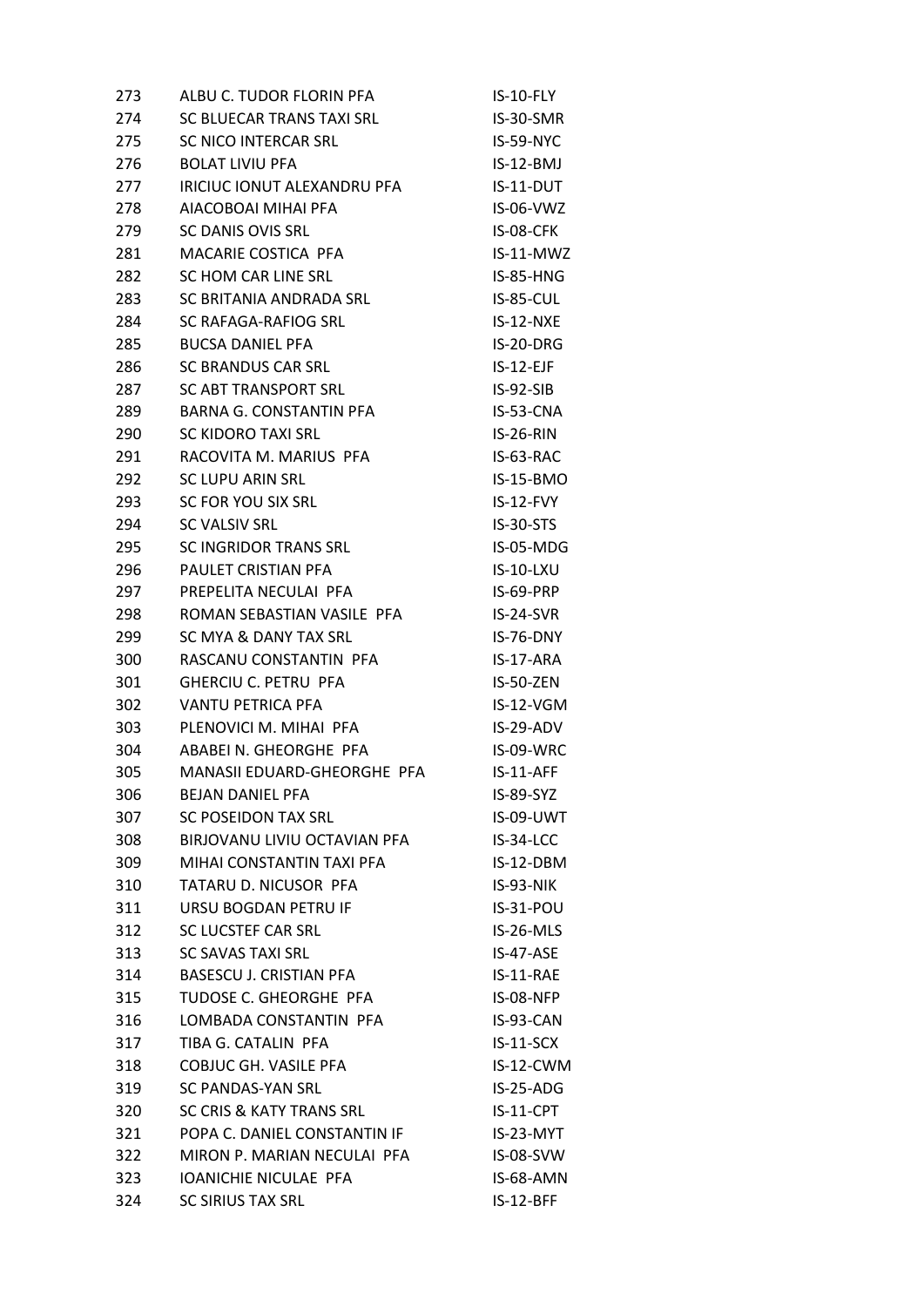| 326<br><b>B-985-PAS</b><br><b>SC IOSIPA SRL</b><br><b>SC VRD TAXI SRL</b><br>327<br>IS-13-VRD<br>328<br>SC MATHEO & MANAY SRL<br>IS-19-MTC<br>329<br>SC ELA LIL TRANS SRL<br>IS-10-CER<br>SC COVELINO GM SRL<br>330<br>IS-20-GMO<br>CHIRILA M. TIBERIU PFA<br>IS-11-WXR<br>331<br>SAVIN V.E. VASILE PFA<br>IS-01-AUM<br>332<br>CHILCOS M. MIHAI PFA<br>IS-06-JVA<br>333<br>334<br>IS-04-CEC<br>SC COVAST SRL<br>SC TRANS TAX MSM SRL<br>335<br>IS-84-MSM<br>336<br>SC TYGMAD TRANS SRL<br>IS-40-FDY<br>337<br>SC IDEAL CARTRANS SRL<br>IS-05-DCL<br>GHITESCU V. CATALIN PFA<br>IS-09-EWK<br>339<br>SC GIBIS SOLUTION SRL<br>$IS-11-YID$<br>340<br>341<br><b>SC HANIUL SRL</b><br>IS-65-HAN<br>POPA V. CRISTIAN OCTAV PFA<br>342<br>$IS-11-KLP$<br>343<br>SC VAO TURING SRL<br>IS-44-VAO<br>344<br>SC MACOTA VIL SRL<br>IS-08-MVB<br>345<br>MORUZ GH. MIHAI PFA<br>$IS-10-XLK$<br>SC ANTONICA RAPHAEL SRL<br>348<br><b>B-888-YLL</b><br>349<br>SC KAMY-CEZ-TITI SRL<br>IS-11-FMM<br>350<br><b>SC CHEVY TAXI SRL</b><br>IS-01-MOV<br>351<br>LUNGU GH. GHEORGHE PFA<br>$IS-11-HXJ$<br>352<br>SC NEC SAM TRANS SRL<br>IS-20-SNL<br>353<br>SPIRIDON I. TRAIAN PFA<br>$IS-29-SPI$<br>354<br>POPESCU GH. GHEORGHE PFA<br>IS-20-RGP<br>355<br><b>BALAMAU COSTEL IF</b><br>IS-64-GBY<br>356<br>RAILEANU IONEL PFA<br>IS-72-SRI<br>357<br>PUSCASU SORIN PFA<br>IS-10-YWY<br>HABA GH. AUREL PFA<br>358<br>IS-09-MOR<br>SC TRANSPORT CIORNEI SRL<br>360<br>IS-57-VIC<br>POPA ACASANDREI FLORIN PFA<br>361<br>$IS-11-XBR$<br>362<br><b>COSAN CLAUDIU PFA</b><br>IS-11-RVE<br>364<br>BELDIMAN DUMITRU CATALIN IF<br>IS-17-BSK<br>365<br><b>SC BRITAX SRL</b><br>IS-08-GWP<br>366<br>BERARU V. OVIDIU PFA<br>IS-23-BRA<br>367<br>SC MOLDO-CITY-MIXT SRL<br>IS-50-PRT<br>CONDRIA GH. ADRIAN PFA<br>368<br>IS-88-CIK<br>369<br>SC POTOP. B SRL<br>$IS-16-BIS$<br>SPITA I. DORIN PFA<br>IS-79-DSA<br>370<br>POPESCU M. MIRCEA ADRIAN PFA<br>371<br><b>IS-05-ZNB</b><br>372<br><b>SC STIRBUTOUR SRL</b><br>IS-12-AUA<br>MACOVEI M. DORIN PFA<br>IS-60-MAD<br>373<br><b>SC BOBBY LUX TRANS SRL</b><br>375<br>IS-17-GRE<br>376<br>SC GLONTE MELC SRL<br>$IS-11-JFR$<br>CIULEI ADRIAN FLORIN PFA<br>377<br>IS-11-PAW<br><b>CUCU GH. CONSTANTIN PFA</b><br>IS-10-SDL<br>378<br>STEFANOVICI MIHAI MIRCEA PFA<br>379<br>IS-26-STE<br>380<br><b>SC ATS TAXI SRL</b><br>$IS-11-ZXV$ | 325 | PALTINEL C. CONSTANTIN PFA | $IS-12-BJG$ |
|----------------------------------------------------------------------------------------------------------------------------------------------------------------------------------------------------------------------------------------------------------------------------------------------------------------------------------------------------------------------------------------------------------------------------------------------------------------------------------------------------------------------------------------------------------------------------------------------------------------------------------------------------------------------------------------------------------------------------------------------------------------------------------------------------------------------------------------------------------------------------------------------------------------------------------------------------------------------------------------------------------------------------------------------------------------------------------------------------------------------------------------------------------------------------------------------------------------------------------------------------------------------------------------------------------------------------------------------------------------------------------------------------------------------------------------------------------------------------------------------------------------------------------------------------------------------------------------------------------------------------------------------------------------------------------------------------------------------------------------------------------------------------------------------------------------------------------------------------------------------------------------------------------------------------------------------------------------------------------------------------------------------------------------------------------------------------------------------------------------------------------------------------------------------------------------------------------------------------------------------------------------------------------------------------------------------------------------------------------|-----|----------------------------|-------------|
|                                                                                                                                                                                                                                                                                                                                                                                                                                                                                                                                                                                                                                                                                                                                                                                                                                                                                                                                                                                                                                                                                                                                                                                                                                                                                                                                                                                                                                                                                                                                                                                                                                                                                                                                                                                                                                                                                                                                                                                                                                                                                                                                                                                                                                                                                                                                                          |     |                            |             |
|                                                                                                                                                                                                                                                                                                                                                                                                                                                                                                                                                                                                                                                                                                                                                                                                                                                                                                                                                                                                                                                                                                                                                                                                                                                                                                                                                                                                                                                                                                                                                                                                                                                                                                                                                                                                                                                                                                                                                                                                                                                                                                                                                                                                                                                                                                                                                          |     |                            |             |
|                                                                                                                                                                                                                                                                                                                                                                                                                                                                                                                                                                                                                                                                                                                                                                                                                                                                                                                                                                                                                                                                                                                                                                                                                                                                                                                                                                                                                                                                                                                                                                                                                                                                                                                                                                                                                                                                                                                                                                                                                                                                                                                                                                                                                                                                                                                                                          |     |                            |             |
|                                                                                                                                                                                                                                                                                                                                                                                                                                                                                                                                                                                                                                                                                                                                                                                                                                                                                                                                                                                                                                                                                                                                                                                                                                                                                                                                                                                                                                                                                                                                                                                                                                                                                                                                                                                                                                                                                                                                                                                                                                                                                                                                                                                                                                                                                                                                                          |     |                            |             |
|                                                                                                                                                                                                                                                                                                                                                                                                                                                                                                                                                                                                                                                                                                                                                                                                                                                                                                                                                                                                                                                                                                                                                                                                                                                                                                                                                                                                                                                                                                                                                                                                                                                                                                                                                                                                                                                                                                                                                                                                                                                                                                                                                                                                                                                                                                                                                          |     |                            |             |
|                                                                                                                                                                                                                                                                                                                                                                                                                                                                                                                                                                                                                                                                                                                                                                                                                                                                                                                                                                                                                                                                                                                                                                                                                                                                                                                                                                                                                                                                                                                                                                                                                                                                                                                                                                                                                                                                                                                                                                                                                                                                                                                                                                                                                                                                                                                                                          |     |                            |             |
|                                                                                                                                                                                                                                                                                                                                                                                                                                                                                                                                                                                                                                                                                                                                                                                                                                                                                                                                                                                                                                                                                                                                                                                                                                                                                                                                                                                                                                                                                                                                                                                                                                                                                                                                                                                                                                                                                                                                                                                                                                                                                                                                                                                                                                                                                                                                                          |     |                            |             |
|                                                                                                                                                                                                                                                                                                                                                                                                                                                                                                                                                                                                                                                                                                                                                                                                                                                                                                                                                                                                                                                                                                                                                                                                                                                                                                                                                                                                                                                                                                                                                                                                                                                                                                                                                                                                                                                                                                                                                                                                                                                                                                                                                                                                                                                                                                                                                          |     |                            |             |
|                                                                                                                                                                                                                                                                                                                                                                                                                                                                                                                                                                                                                                                                                                                                                                                                                                                                                                                                                                                                                                                                                                                                                                                                                                                                                                                                                                                                                                                                                                                                                                                                                                                                                                                                                                                                                                                                                                                                                                                                                                                                                                                                                                                                                                                                                                                                                          |     |                            |             |
|                                                                                                                                                                                                                                                                                                                                                                                                                                                                                                                                                                                                                                                                                                                                                                                                                                                                                                                                                                                                                                                                                                                                                                                                                                                                                                                                                                                                                                                                                                                                                                                                                                                                                                                                                                                                                                                                                                                                                                                                                                                                                                                                                                                                                                                                                                                                                          |     |                            |             |
|                                                                                                                                                                                                                                                                                                                                                                                                                                                                                                                                                                                                                                                                                                                                                                                                                                                                                                                                                                                                                                                                                                                                                                                                                                                                                                                                                                                                                                                                                                                                                                                                                                                                                                                                                                                                                                                                                                                                                                                                                                                                                                                                                                                                                                                                                                                                                          |     |                            |             |
|                                                                                                                                                                                                                                                                                                                                                                                                                                                                                                                                                                                                                                                                                                                                                                                                                                                                                                                                                                                                                                                                                                                                                                                                                                                                                                                                                                                                                                                                                                                                                                                                                                                                                                                                                                                                                                                                                                                                                                                                                                                                                                                                                                                                                                                                                                                                                          |     |                            |             |
|                                                                                                                                                                                                                                                                                                                                                                                                                                                                                                                                                                                                                                                                                                                                                                                                                                                                                                                                                                                                                                                                                                                                                                                                                                                                                                                                                                                                                                                                                                                                                                                                                                                                                                                                                                                                                                                                                                                                                                                                                                                                                                                                                                                                                                                                                                                                                          |     |                            |             |
|                                                                                                                                                                                                                                                                                                                                                                                                                                                                                                                                                                                                                                                                                                                                                                                                                                                                                                                                                                                                                                                                                                                                                                                                                                                                                                                                                                                                                                                                                                                                                                                                                                                                                                                                                                                                                                                                                                                                                                                                                                                                                                                                                                                                                                                                                                                                                          |     |                            |             |
|                                                                                                                                                                                                                                                                                                                                                                                                                                                                                                                                                                                                                                                                                                                                                                                                                                                                                                                                                                                                                                                                                                                                                                                                                                                                                                                                                                                                                                                                                                                                                                                                                                                                                                                                                                                                                                                                                                                                                                                                                                                                                                                                                                                                                                                                                                                                                          |     |                            |             |
|                                                                                                                                                                                                                                                                                                                                                                                                                                                                                                                                                                                                                                                                                                                                                                                                                                                                                                                                                                                                                                                                                                                                                                                                                                                                                                                                                                                                                                                                                                                                                                                                                                                                                                                                                                                                                                                                                                                                                                                                                                                                                                                                                                                                                                                                                                                                                          |     |                            |             |
|                                                                                                                                                                                                                                                                                                                                                                                                                                                                                                                                                                                                                                                                                                                                                                                                                                                                                                                                                                                                                                                                                                                                                                                                                                                                                                                                                                                                                                                                                                                                                                                                                                                                                                                                                                                                                                                                                                                                                                                                                                                                                                                                                                                                                                                                                                                                                          |     |                            |             |
|                                                                                                                                                                                                                                                                                                                                                                                                                                                                                                                                                                                                                                                                                                                                                                                                                                                                                                                                                                                                                                                                                                                                                                                                                                                                                                                                                                                                                                                                                                                                                                                                                                                                                                                                                                                                                                                                                                                                                                                                                                                                                                                                                                                                                                                                                                                                                          |     |                            |             |
|                                                                                                                                                                                                                                                                                                                                                                                                                                                                                                                                                                                                                                                                                                                                                                                                                                                                                                                                                                                                                                                                                                                                                                                                                                                                                                                                                                                                                                                                                                                                                                                                                                                                                                                                                                                                                                                                                                                                                                                                                                                                                                                                                                                                                                                                                                                                                          |     |                            |             |
|                                                                                                                                                                                                                                                                                                                                                                                                                                                                                                                                                                                                                                                                                                                                                                                                                                                                                                                                                                                                                                                                                                                                                                                                                                                                                                                                                                                                                                                                                                                                                                                                                                                                                                                                                                                                                                                                                                                                                                                                                                                                                                                                                                                                                                                                                                                                                          |     |                            |             |
|                                                                                                                                                                                                                                                                                                                                                                                                                                                                                                                                                                                                                                                                                                                                                                                                                                                                                                                                                                                                                                                                                                                                                                                                                                                                                                                                                                                                                                                                                                                                                                                                                                                                                                                                                                                                                                                                                                                                                                                                                                                                                                                                                                                                                                                                                                                                                          |     |                            |             |
|                                                                                                                                                                                                                                                                                                                                                                                                                                                                                                                                                                                                                                                                                                                                                                                                                                                                                                                                                                                                                                                                                                                                                                                                                                                                                                                                                                                                                                                                                                                                                                                                                                                                                                                                                                                                                                                                                                                                                                                                                                                                                                                                                                                                                                                                                                                                                          |     |                            |             |
|                                                                                                                                                                                                                                                                                                                                                                                                                                                                                                                                                                                                                                                                                                                                                                                                                                                                                                                                                                                                                                                                                                                                                                                                                                                                                                                                                                                                                                                                                                                                                                                                                                                                                                                                                                                                                                                                                                                                                                                                                                                                                                                                                                                                                                                                                                                                                          |     |                            |             |
|                                                                                                                                                                                                                                                                                                                                                                                                                                                                                                                                                                                                                                                                                                                                                                                                                                                                                                                                                                                                                                                                                                                                                                                                                                                                                                                                                                                                                                                                                                                                                                                                                                                                                                                                                                                                                                                                                                                                                                                                                                                                                                                                                                                                                                                                                                                                                          |     |                            |             |
|                                                                                                                                                                                                                                                                                                                                                                                                                                                                                                                                                                                                                                                                                                                                                                                                                                                                                                                                                                                                                                                                                                                                                                                                                                                                                                                                                                                                                                                                                                                                                                                                                                                                                                                                                                                                                                                                                                                                                                                                                                                                                                                                                                                                                                                                                                                                                          |     |                            |             |
|                                                                                                                                                                                                                                                                                                                                                                                                                                                                                                                                                                                                                                                                                                                                                                                                                                                                                                                                                                                                                                                                                                                                                                                                                                                                                                                                                                                                                                                                                                                                                                                                                                                                                                                                                                                                                                                                                                                                                                                                                                                                                                                                                                                                                                                                                                                                                          |     |                            |             |
|                                                                                                                                                                                                                                                                                                                                                                                                                                                                                                                                                                                                                                                                                                                                                                                                                                                                                                                                                                                                                                                                                                                                                                                                                                                                                                                                                                                                                                                                                                                                                                                                                                                                                                                                                                                                                                                                                                                                                                                                                                                                                                                                                                                                                                                                                                                                                          |     |                            |             |
|                                                                                                                                                                                                                                                                                                                                                                                                                                                                                                                                                                                                                                                                                                                                                                                                                                                                                                                                                                                                                                                                                                                                                                                                                                                                                                                                                                                                                                                                                                                                                                                                                                                                                                                                                                                                                                                                                                                                                                                                                                                                                                                                                                                                                                                                                                                                                          |     |                            |             |
|                                                                                                                                                                                                                                                                                                                                                                                                                                                                                                                                                                                                                                                                                                                                                                                                                                                                                                                                                                                                                                                                                                                                                                                                                                                                                                                                                                                                                                                                                                                                                                                                                                                                                                                                                                                                                                                                                                                                                                                                                                                                                                                                                                                                                                                                                                                                                          |     |                            |             |
|                                                                                                                                                                                                                                                                                                                                                                                                                                                                                                                                                                                                                                                                                                                                                                                                                                                                                                                                                                                                                                                                                                                                                                                                                                                                                                                                                                                                                                                                                                                                                                                                                                                                                                                                                                                                                                                                                                                                                                                                                                                                                                                                                                                                                                                                                                                                                          |     |                            |             |
|                                                                                                                                                                                                                                                                                                                                                                                                                                                                                                                                                                                                                                                                                                                                                                                                                                                                                                                                                                                                                                                                                                                                                                                                                                                                                                                                                                                                                                                                                                                                                                                                                                                                                                                                                                                                                                                                                                                                                                                                                                                                                                                                                                                                                                                                                                                                                          |     |                            |             |
|                                                                                                                                                                                                                                                                                                                                                                                                                                                                                                                                                                                                                                                                                                                                                                                                                                                                                                                                                                                                                                                                                                                                                                                                                                                                                                                                                                                                                                                                                                                                                                                                                                                                                                                                                                                                                                                                                                                                                                                                                                                                                                                                                                                                                                                                                                                                                          |     |                            |             |
|                                                                                                                                                                                                                                                                                                                                                                                                                                                                                                                                                                                                                                                                                                                                                                                                                                                                                                                                                                                                                                                                                                                                                                                                                                                                                                                                                                                                                                                                                                                                                                                                                                                                                                                                                                                                                                                                                                                                                                                                                                                                                                                                                                                                                                                                                                                                                          |     |                            |             |
|                                                                                                                                                                                                                                                                                                                                                                                                                                                                                                                                                                                                                                                                                                                                                                                                                                                                                                                                                                                                                                                                                                                                                                                                                                                                                                                                                                                                                                                                                                                                                                                                                                                                                                                                                                                                                                                                                                                                                                                                                                                                                                                                                                                                                                                                                                                                                          |     |                            |             |
|                                                                                                                                                                                                                                                                                                                                                                                                                                                                                                                                                                                                                                                                                                                                                                                                                                                                                                                                                                                                                                                                                                                                                                                                                                                                                                                                                                                                                                                                                                                                                                                                                                                                                                                                                                                                                                                                                                                                                                                                                                                                                                                                                                                                                                                                                                                                                          |     |                            |             |
|                                                                                                                                                                                                                                                                                                                                                                                                                                                                                                                                                                                                                                                                                                                                                                                                                                                                                                                                                                                                                                                                                                                                                                                                                                                                                                                                                                                                                                                                                                                                                                                                                                                                                                                                                                                                                                                                                                                                                                                                                                                                                                                                                                                                                                                                                                                                                          |     |                            |             |
|                                                                                                                                                                                                                                                                                                                                                                                                                                                                                                                                                                                                                                                                                                                                                                                                                                                                                                                                                                                                                                                                                                                                                                                                                                                                                                                                                                                                                                                                                                                                                                                                                                                                                                                                                                                                                                                                                                                                                                                                                                                                                                                                                                                                                                                                                                                                                          |     |                            |             |
|                                                                                                                                                                                                                                                                                                                                                                                                                                                                                                                                                                                                                                                                                                                                                                                                                                                                                                                                                                                                                                                                                                                                                                                                                                                                                                                                                                                                                                                                                                                                                                                                                                                                                                                                                                                                                                                                                                                                                                                                                                                                                                                                                                                                                                                                                                                                                          |     |                            |             |
|                                                                                                                                                                                                                                                                                                                                                                                                                                                                                                                                                                                                                                                                                                                                                                                                                                                                                                                                                                                                                                                                                                                                                                                                                                                                                                                                                                                                                                                                                                                                                                                                                                                                                                                                                                                                                                                                                                                                                                                                                                                                                                                                                                                                                                                                                                                                                          |     |                            |             |
|                                                                                                                                                                                                                                                                                                                                                                                                                                                                                                                                                                                                                                                                                                                                                                                                                                                                                                                                                                                                                                                                                                                                                                                                                                                                                                                                                                                                                                                                                                                                                                                                                                                                                                                                                                                                                                                                                                                                                                                                                                                                                                                                                                                                                                                                                                                                                          |     |                            |             |
|                                                                                                                                                                                                                                                                                                                                                                                                                                                                                                                                                                                                                                                                                                                                                                                                                                                                                                                                                                                                                                                                                                                                                                                                                                                                                                                                                                                                                                                                                                                                                                                                                                                                                                                                                                                                                                                                                                                                                                                                                                                                                                                                                                                                                                                                                                                                                          |     |                            |             |
|                                                                                                                                                                                                                                                                                                                                                                                                                                                                                                                                                                                                                                                                                                                                                                                                                                                                                                                                                                                                                                                                                                                                                                                                                                                                                                                                                                                                                                                                                                                                                                                                                                                                                                                                                                                                                                                                                                                                                                                                                                                                                                                                                                                                                                                                                                                                                          |     |                            |             |
|                                                                                                                                                                                                                                                                                                                                                                                                                                                                                                                                                                                                                                                                                                                                                                                                                                                                                                                                                                                                                                                                                                                                                                                                                                                                                                                                                                                                                                                                                                                                                                                                                                                                                                                                                                                                                                                                                                                                                                                                                                                                                                                                                                                                                                                                                                                                                          |     |                            |             |
|                                                                                                                                                                                                                                                                                                                                                                                                                                                                                                                                                                                                                                                                                                                                                                                                                                                                                                                                                                                                                                                                                                                                                                                                                                                                                                                                                                                                                                                                                                                                                                                                                                                                                                                                                                                                                                                                                                                                                                                                                                                                                                                                                                                                                                                                                                                                                          |     |                            |             |
|                                                                                                                                                                                                                                                                                                                                                                                                                                                                                                                                                                                                                                                                                                                                                                                                                                                                                                                                                                                                                                                                                                                                                                                                                                                                                                                                                                                                                                                                                                                                                                                                                                                                                                                                                                                                                                                                                                                                                                                                                                                                                                                                                                                                                                                                                                                                                          |     |                            |             |
|                                                                                                                                                                                                                                                                                                                                                                                                                                                                                                                                                                                                                                                                                                                                                                                                                                                                                                                                                                                                                                                                                                                                                                                                                                                                                                                                                                                                                                                                                                                                                                                                                                                                                                                                                                                                                                                                                                                                                                                                                                                                                                                                                                                                                                                                                                                                                          |     |                            |             |
|                                                                                                                                                                                                                                                                                                                                                                                                                                                                                                                                                                                                                                                                                                                                                                                                                                                                                                                                                                                                                                                                                                                                                                                                                                                                                                                                                                                                                                                                                                                                                                                                                                                                                                                                                                                                                                                                                                                                                                                                                                                                                                                                                                                                                                                                                                                                                          |     |                            |             |
|                                                                                                                                                                                                                                                                                                                                                                                                                                                                                                                                                                                                                                                                                                                                                                                                                                                                                                                                                                                                                                                                                                                                                                                                                                                                                                                                                                                                                                                                                                                                                                                                                                                                                                                                                                                                                                                                                                                                                                                                                                                                                                                                                                                                                                                                                                                                                          |     |                            |             |
|                                                                                                                                                                                                                                                                                                                                                                                                                                                                                                                                                                                                                                                                                                                                                                                                                                                                                                                                                                                                                                                                                                                                                                                                                                                                                                                                                                                                                                                                                                                                                                                                                                                                                                                                                                                                                                                                                                                                                                                                                                                                                                                                                                                                                                                                                                                                                          |     |                            |             |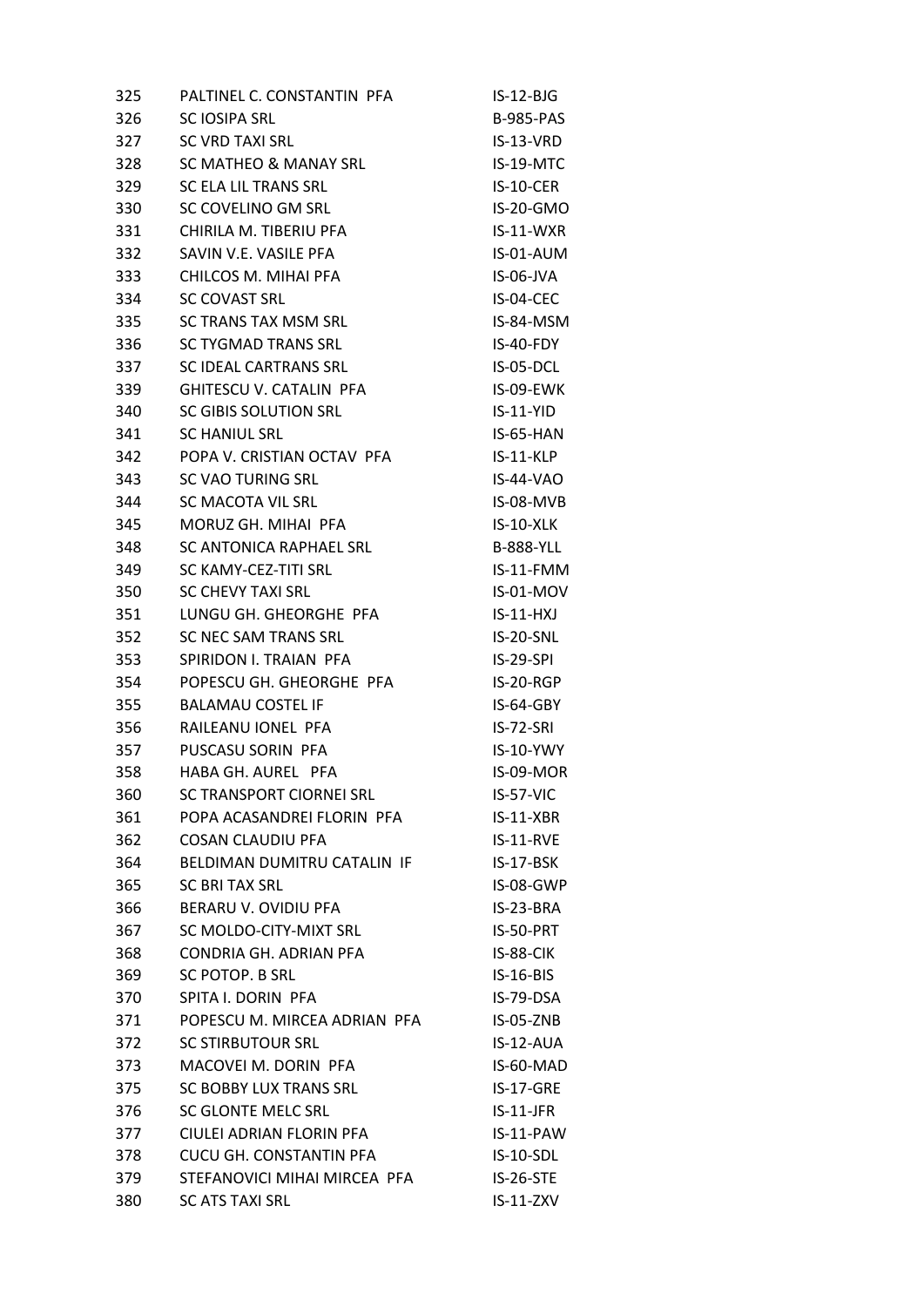| 381 | CUCU I. IOAN PFA                    | <b>IS-10-GPI</b> |
|-----|-------------------------------------|------------------|
| 382 | STOICA GH. MARIUS PFA               | IS-69-HEY        |
| 383 | <b>SC EDUARDO STORE SRL</b>         | $IS-11-JXI$      |
| 384 | <b>SC BUXAI SRL</b>                 | IS-22-EWS        |
| 385 | SC AUTOPRO-SPEED SRL                | IS-16-NSA        |
| 386 | VIERIU G. MARCEL PFA                | $IS-11-SFF$      |
| 387 | <b>SC ANCOS CARTRANS SRL-D</b>      | $IS-13-TSI$      |
| 388 | SC ELCOS COM SRL                    | <b>B-78-ESO</b>  |
| 389 | SC VALI CONCEPT TRANS SRL           | IS-77-VAL        |
| 390 | <b>SC EASYPONT IASI SRL</b>         | B-85-MZP         |
| 391 | CHETRARU N. MIHAI DRAGOS PFA        | IS-75-NAT        |
| 392 | SC DIVA JUNIOR SRL                  | IS-10-DNS        |
| 393 | SC S.PG.LUC SRL                     | IS-78-SPG        |
| 394 | <b>SC BRANDUS CAR SRL</b>           | $IS-12-EJG$      |
| 395 | MIHAILA C. CONSTANTIN PFA           | IS-63-DCE        |
| 396 | NISTOREL GH. IRIMIA PFA             | $IS-63-TAX$      |
| 397 | CIOBANU M. VASILE PFA               | $IS-12-AYY$      |
| 398 | SC MAFCIPDEEA SRL                   | <b>B-86-NPV</b>  |
| 399 | <b>BALAN D. VASILE CRISTINEL IF</b> | IS-50-BVL        |
| 400 | PAIUS C. VASILE PFA                 | IS-06-UHT        |
| 401 | NASTURAS N. CONSTANTIN PFA          | IS-68-NAT        |
| 402 | SC WSK MOTIVE SRL                   | IS-89-WSK        |
| 403 | SC MOTO LUC TAX SRL                 | IS-98-YAM        |
| 404 | SC CRISTALMIRE SRL                  | IS-07-TZY        |
| 405 | PROCA FLORIN PFA                    | $IS-51-SAF$      |
| 406 | <b>SC TEO &amp; MANAY SRL</b>       | IS-78-MTC        |
| 407 | <b>SC ABT TRANSPORT SRL</b>         | IS-99-SIB        |
| 408 | ROTARU CONSTANTIN PFA               | IS-07-PKC        |
| 409 | <b>SC ATT TAXI SRL</b>              | IS-57-ATT        |
| 410 | CHICHIRAU N. MIHAI PFA              | <b>IS-50-CHI</b> |
| 411 | TUTURMAN STEFAN PFA                 | IS-30-FAN        |
| 412 | <b>SC IRIS CAB SRL</b>              | IS-20-FFR        |
| 413 | <b>SC VISVAS SRL</b>                | IS-08-MEP        |
| 414 | <b>BOTEZ GHEORGHE PFA</b>           | IS-06-AGK        |
| 415 | <b>SC MAUONUTU SRL</b>              | IS-09-BZR        |
| 416 | UNGUREANU TOADER PFA                | IS-07-TMJ        |
| 417 | <b>SC CEZARI TAX SRL</b>            | $IS-11-RNI$      |
| 418 | MARCU P. VASILE PFA                 | IS-79-MCU        |
| 419 | <b>SC JKOHN &amp; ANNY SRL</b>      | IS-08-EVA        |
| 420 | CRUCEANU C. RADU PFA                | IS-05-RCW        |
| 421 | ZAHARIA T. MARICEL PFA              | IS-11-BWU        |
| 422 | FRUNZA O. EMANUEL PFA               | IS-11-KLD        |
| 423 | MACOVEI MARICEL PFA                 | IS-09-YGK        |
| 424 | <b>GHERASIM FLORIN PFA</b>          | IS-10-HJC        |
| 425 | SC DELTA DOI COMPANY SRL            | IS-05-PZU        |
| 426 | <b>CRETU LEONTIN PFA</b>            | IS-65-MLC        |
| 427 | BOBARNAT C. DANIEL PFA              | IS-29-BDD        |
| 428 | <b>SC VIRTOMARTIS SRL</b>           | IS-11-XNA        |
| 429 | <b>SC PNP AUTO SRL</b>              | IS-09-BUW        |
| 431 | <b>SC RAD-DAVION SRL</b>            | IS-09-ZJG        |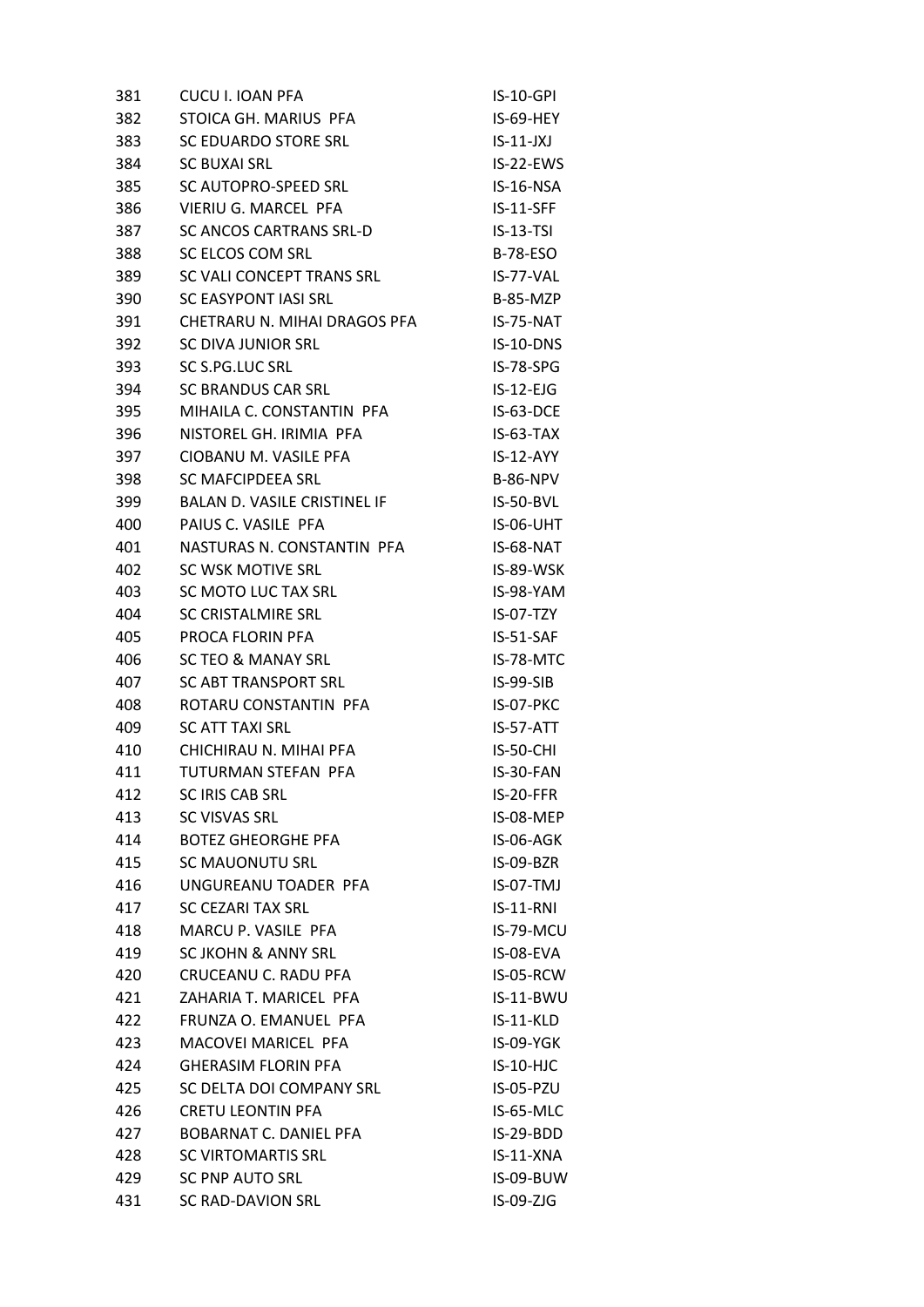| 432 | CIORNEI N. VIOREL PFA           | <b>IS-10-HXO</b> |
|-----|---------------------------------|------------------|
| 433 | <b>SC NAK TAXI SRL</b>          | IS-92-NAC        |
| 434 | <b>GHETAU GABRIEL PFA</b>       | IS-10-PGF        |
| 435 | NISTOR DORIN PFA                | $IS-11-THX$      |
| 436 | <b>ISTOV V. MIHAI LUCIAN IF</b> | $IS-15-TOV$      |
| 437 | MOISE AUREL PFA                 | IS-97-AUR        |
| 438 | SC VIP-STYLE TAXI SRL           | IS-24-SEB        |
| 439 | CHELCU M. VAREL IF              | IS-15-MEJ        |
| 440 | SC WSK AUTOMOTIVE SRL           | IS-88-WSK        |
| 441 | SC DELCAR SRL                   | <b>B-89-PGC</b>  |
| 442 | MAFTEI V. IONUT PFA             | IS-86-MAI        |
| 443 | LUNGU N. SORIN PFA              | $IS-11-SNH$      |
| 444 | CISMILEANU GH. GHEORGHE PFA     | IS-62-CGE        |
| 445 | <b>SC RAHMANIA SRL</b>          | IS-88-HMZ        |
| 446 | SC ALMADU GROUP AGA SRL         | IS-67-AGA        |
| 447 | <b>COTET CORNELIU PFA</b>       | IS-90-RUX        |
| 448 | MARCU IULIAN PFA                | IS-76-MBY        |
| 449 | RUSU A. MIHAI PFA               | IS-11-ETW        |
| 450 | <b>SC ANDREI BLT SRL</b>        | IS-43-BLT        |
| 451 | SC MARI DEG SRL                 | IS-15-DEG        |
| 452 | <b>GAVRILUTI CONSTANTIN PFA</b> | IS-89-DTG        |
| 454 | DIEACONU RELU PFA               | IS-03-FYE        |
| 455 | COSTACHESCU IULIAN CRISTIAN PFA | IS-24-MET        |
| 456 | SC ALI-IULIUS TAX SRL           | <b>IS-67-ULI</b> |
| 458 | SCORTANU M. IOAN PFA            | IS-05-SUM        |
| 459 | SC DONNA LEX COMPANI SRL        | IS-96-DON        |
| 460 | SC COMPANIA FEDO SRL            | IS-60-FED        |
| 461 | MIHAILA MIHAI PFA               | IS-78-ABS        |
| 462 | KNACOSCHI MARIUS PFA            | IS-73-KYM        |
| 463 | <b>ILAS P. CONSTANTIN PFA</b>   | IS-81-PAU        |
| 464 | MOCANU CATALIN PFA              | IS-09-JUS        |
| 465 | <b>SC KATABEJE SRL</b>          | $IS-21-TOP$      |
| 466 | PADURARU C-TIN ADRIAN PFA       | $IS-11-YUT$      |
| 467 | <b>SC MAUONUTU SRL</b>          | IS-17-MAU        |
| 468 | RUSU VASILE CRISTIAN PFA        | IS-74-FAM        |
| 469 | CAVESCHI I. IOAN PFA            | <b>IS-59-NEI</b> |
| 470 | <b>GRECU GHE. FLORIN PFA</b>    | $IS-12-GRE$      |
| 471 | SC GLONTE MELC SRL              | IS-09-JFR        |
| 473 | VASILIU N. CONSTANTIN PFA       | IS-06-WLD        |
| 474 | SC EURO YGU TRANS SRL           | IS-15-YGU        |
| 475 | SC KATY-CE SRL                  | IS-47-CHI        |
| 476 | SC ATAMC & AD SRL               | $IS-11-SJM$      |
| 478 | SC NICO INTERCAR SRL            | IS-60-NYC        |
| 479 | SC PIESE AUTO PRISACANI SRL     | IS-75-WTH        |
| 480 | SC GROUP AD AGA SRL             | IS-29-AGA        |
| 481 | AMANOLESEI P. GHEORGHE PFA      | IS-73-FAM        |
| 482 | <b>SC ELROX SAD SRL</b>         | IS-53-TAL        |
| 483 | CALIMAN ANDREI RAZVAN IF        | IS-05-JMS        |
| 484 | SC EURO YGU TRANS SRL           | IS-19-YGU        |
| 485 | <b>SC PANPETROCOS SRL</b>       | IS-16-NUT        |
|     |                                 |                  |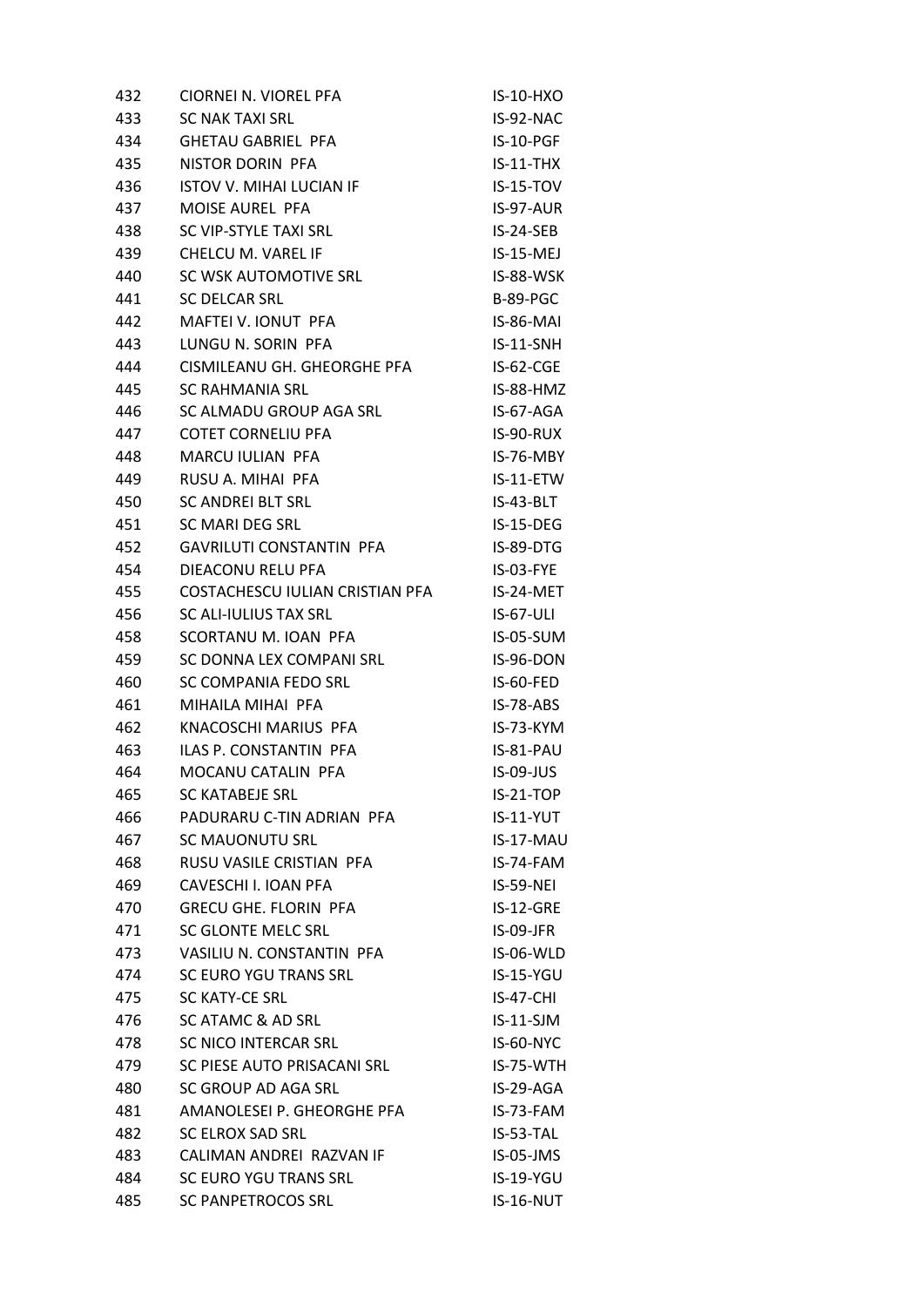| 486 | COROI GH. COSTEL ION PFA        | IS-12-ERX        |
|-----|---------------------------------|------------------|
| 487 | <b>SC DELCAR SRL</b>            | IS-09-XSE        |
| 488 | TOMOZEI V. FLORIN PFA           | IS-72-ZEU        |
| 489 | CICALO M. ANDREI FLORIN PFA     | IS-08-EVV        |
| 490 | SC ROLINI TAXI SRL              | IS-96-ROL        |
| 492 | <b>SC THANQ SRL</b>             | IS-06-VSR        |
| 493 | PINAU GH. GHEORGHE PFA          | $IS-11-YKC$      |
| 494 | CASCAVAL M. VASILE PFA          | IS-11-NNW        |
| 495 | <b>SC DORI TAXI SRL</b>         | IS-11-ZFY        |
| 496 | ADAM I. ANDU PFA                | IS-09-END        |
| 498 | SARAMET V. IOAN PFA             | $IS-88-MIB$      |
| 499 | PANAINTE FLORIN PFA             | IS-35-MAN        |
| 500 | <b>SC KRISS SAFE SRL</b>        | IS-48-MON        |
| 501 | SC BEST SERVICE COMP SRL        | $IS-12-CXH$      |
| 502 | <b>COMAN EUGEN PFA</b>          | $IS-15-EUG$      |
| 503 | FLORIA C. IULIAN PFA            | $IS-21-FIR$      |
| 507 | SC COSMEI BOBY SRL              | IS-09-JHK        |
| 508 | SC CMC ANGEL TAXI SRL           | IS-77-DUR        |
| 509 | SIMION M. MIHAI PFA             | <b>IS-75-KRI</b> |
| 510 | SC MIA DOVI SRL                 | IS-01-DOV        |
| 511 | CONDURACHE O. OCTAVIAN PFA      | IS-49-TAV        |
| 512 | SC ROXDANA ANGEL SRL            | IS-01-NWK        |
| 513 | SC MITEA JUNIOR SRL             | $IS-11-MYJ$      |
| 514 | SC GARAGE PLAN SRL              | $IS-74-VIP$      |
| 516 | MALAIMARE I. GHEORGHE PFA       | $IS-10-JRF$      |
| 517 | <b>SC MARIO CITY SRL</b>        | IS-16-DZY        |
| 518 | <b>SC GEMAR-CRIS SRL</b>        | IS-93-SAN        |
| 519 | FODOR EDUARD CLAUDIU PFA        | $IS-11-JXV$      |
| 520 | COMAN S. VIRGIL - GABRIEL PFA   | $IS-11-UMU$      |
| 521 | SC APA-ADRIAN SRL               | <b>B-78-HPO</b>  |
| 522 | URSACHI GH. GHEORGHE PFA        | <b>IS-09-HIP</b> |
| 523 | SC MELISA TRAVEL SRL            | IS-88-LMT        |
| 524 | BASU GAIZLER DANIEL DUMITRU PFA | IS-39-ANK        |
| 525 | <b>CHIRIAC STEFAN IF</b>        | IS-01-TAX        |
| 526 | <b>SC TEOPAD REAL SRL</b>       | <b>IS-07-GUU</b> |
| 527 | ARSENI I. CONSTANTIN PFA        | IS-12-ABG        |
| 528 | <b>GALEA V. IONUT PFA</b>       | IS-29-GDI        |
| 529 | SIRITEANU GH. CONSTANTIN PFA    | IS-06-DAZ        |
| 530 | SC EQUALIZE SRL                 | $IS-15-EEB$      |
| 531 | SC PASCU ADRIAN TRANS SRL       | IS-48-RAZ        |
| 532 | MOCANU DAMIAN IF                | IS-11-MPI        |
| 533 | HAIDAU V. FLORIN PFA            | IS-94-FAM        |
| 534 | <b>SC TRAWSER SRL</b>           | IS-20-PRT        |
| 535 | AXINTE C. VASILE PFA            | IS-04-BXP        |
| 536 | SC GROUP AD AGA SRL             | IS-37-AGA        |
| 538 | OTELEANU GHE. CRISTIAN PFA      | IS-69-CYO        |
| 539 | IFRIM D. DAN PFA                | IS-11-VRC        |
| 540 | SC JADE METEOR SRL              | IS-03-CRF        |
| 541 | <b>SC COSTAS ELNI SRL</b>       | IS-08-LZT        |
| 542 | <b>SC ROLINI TAXI SRL</b>       | IS-10-TBE        |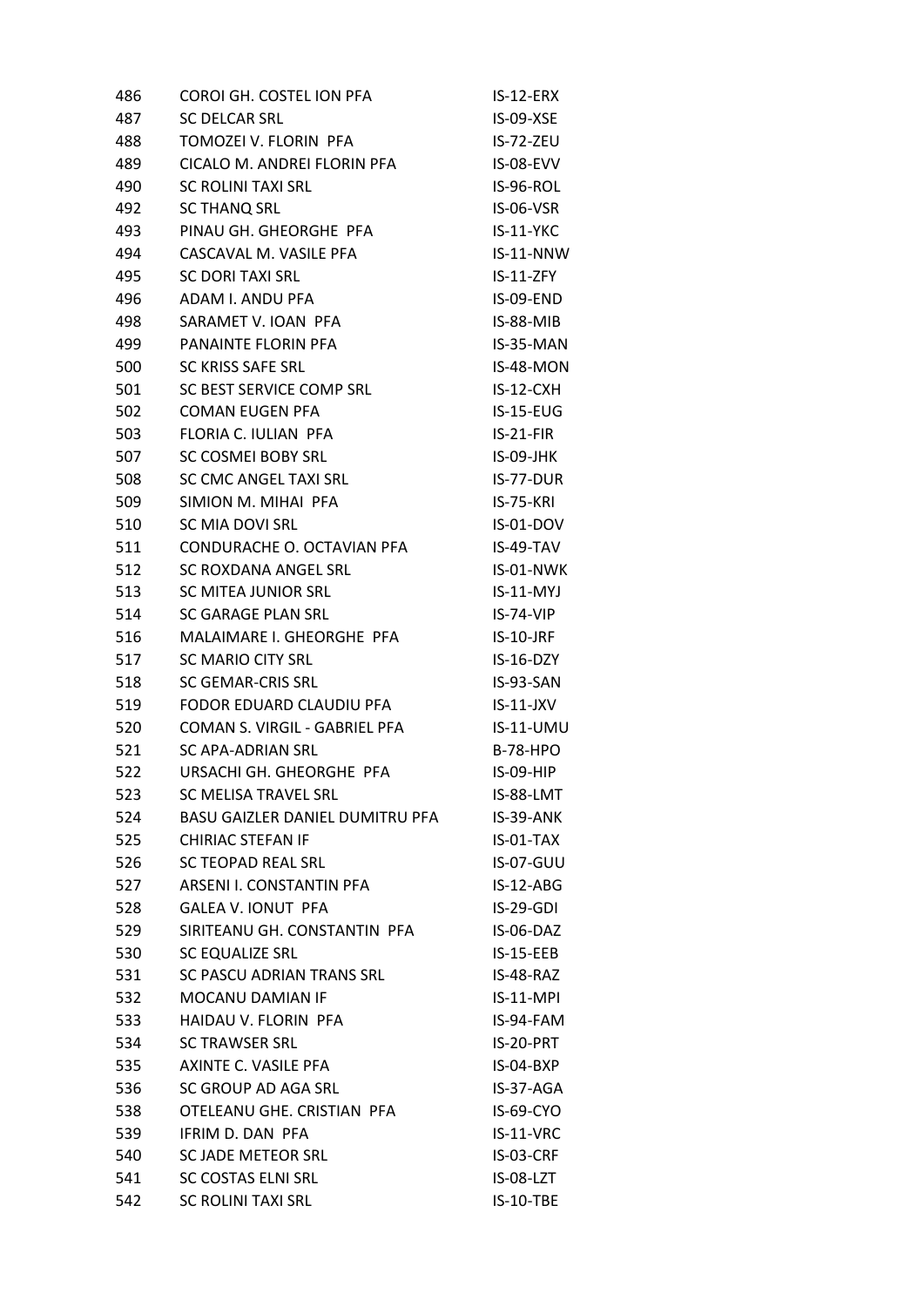| 543 | SC MOTO LUC TAX SRL                  | IS-52-YAM        |
|-----|--------------------------------------|------------------|
| 544 | <b>SC VIRTOMARTIS SRL</b>            | IS-10-XNA        |
| 546 | SC PAUL PANAITE TRANSCOM SRL         | IS-11-FWE        |
| 547 | MARIN V. STEFAN PFA                  | IS-08-MGX        |
| 548 | PANAITE GH. VASILE PFA               | IS-73-PAN        |
| 549 | <b>SC RIMODIR SRL</b>                | IS-84-DLR        |
| 550 | JITARU ST. IONEL PFA                 | IS-07-NND        |
| 551 | SC INTER LOLTRANS SRL                | IS-26-LOL        |
| 552 | <b>SC BIAIAVO SRL</b>                | IS-87-CIC        |
| 553 | SANDU I. ION PFA                     | IS-96-SDY        |
| 554 | BOROSAN C. VASILE PFA                | $IS-11-USJ$      |
| 555 | <b>SC FAM TAXI SRL</b>               | IS-71-FAM        |
| 556 | <b>SC BRITAX SRL</b>                 | $IS-12-BDH$      |
| 557 | CARAMB I. VIRGIL PFA                 | IS-11-NLT        |
| 558 | TINCU I. CONSTANTIN PFA              | IS-29-LYM        |
| 559 | SC EREM SOF SRL                      | <b>IS-26-SNL</b> |
| 560 | SC SLIM SRL                          | IS-02-NOE        |
| 561 | RACU N. IULIAN PFA                   | IS-05-HAR        |
| 562 | PAVAL C. VASILE PFA                  | IS-01-AVP        |
| 563 | CRUDU A. ADRIAN IF                   | $IS-11-ZYJ$      |
| 565 | COTOFANA V. MARIUS CATALIN PFA       | IS-79-DUR        |
| 566 | <b>CUCU I. COSTICA PFA</b>           | $IS-29-LIS$      |
| 567 | NICA I. CONSTANTIN PFA               | $IS-63-FPH$      |
| 568 | NICOLAU A. IOAN PFA                  | IS-31-CYA        |
| 569 | OLARU CONSTANTIN CATALIN PFA         | IS-68-KMD        |
| 570 | UNGURIANU E. IOAN PFA                | $IS-12-AUP$      |
| 571 | <b>SC DELCAR SRL</b>                 | <b>B-78-HWW</b>  |
| 572 | <b>BABAN C. TOADER PFA</b>           | IS-11-UPL        |
| 574 | <b>SC MOVICRISS SRL</b>              | $IS-11-TRP$      |
| 575 | SC SPIRU TRANS TAX SRL               | $IS-11-KBI$      |
| 576 | IFRIM A. DORIN PFA                   | $IS-65-LHX$      |
| 577 | <b>SC LUPU ARIN SRL</b>              | <b>B-08-RYN</b>  |
| 578 | <b>CURDUBAN CLAUDIU CATALIN PFA</b>  | $IS-11-HUY$      |
| 579 | <b>SC VLATAX SRL</b>                 | IS-67-GVV        |
| 580 | SC PETRORAD COOLTAX SRL              | IS-40-AGF        |
| 581 | <b>SC DELCAR SRL</b>                 | <b>B-89-PGD</b>  |
| 582 | SC POPA. CONCEPT SRL                 | IS-45-MJK        |
| 583 | AZANFIREI C. MARIUS C-TIN PFA        | IS-52-ARM        |
| 584 | CANTEMIR OCTAV PFA                   | IS-24-WVW        |
| 585 | <b>TEODORESCU IONAS GHEORGHE PFA</b> | IS-11-AWF        |
| 586 | SC ROMCRIS GOLD SRL                  | IS-04-RCG        |
| 587 | PURICIUC C. CONSTANTIN PFA           | IS-07-NOL        |
| 589 | <b>BAZDAGA IONUT ANDREI PFA</b>      | IS-12-CEK        |
| 590 | HANCIANU J. DANUT PFA                | $IS-11-XBA$      |
| 591 | UNGUREANU IONUT - RARES PFA          | IS-71-MRM        |
| 592 | ROTARIU R. NICU CATALIN PFA          | IS-10-HXW        |
| 594 | DODEA I. MARIUS IOAN PFA             | IS-76-YMD        |
| 595 | SC HELIADO RAM SRL                   | IS-39-MIT        |
| 597 | <b>SC JEFERSON SRL</b>               | IS-12-NCP        |
| 599 | <b>SC JEZ TAXI SRL</b>               | IS-77-JEZ        |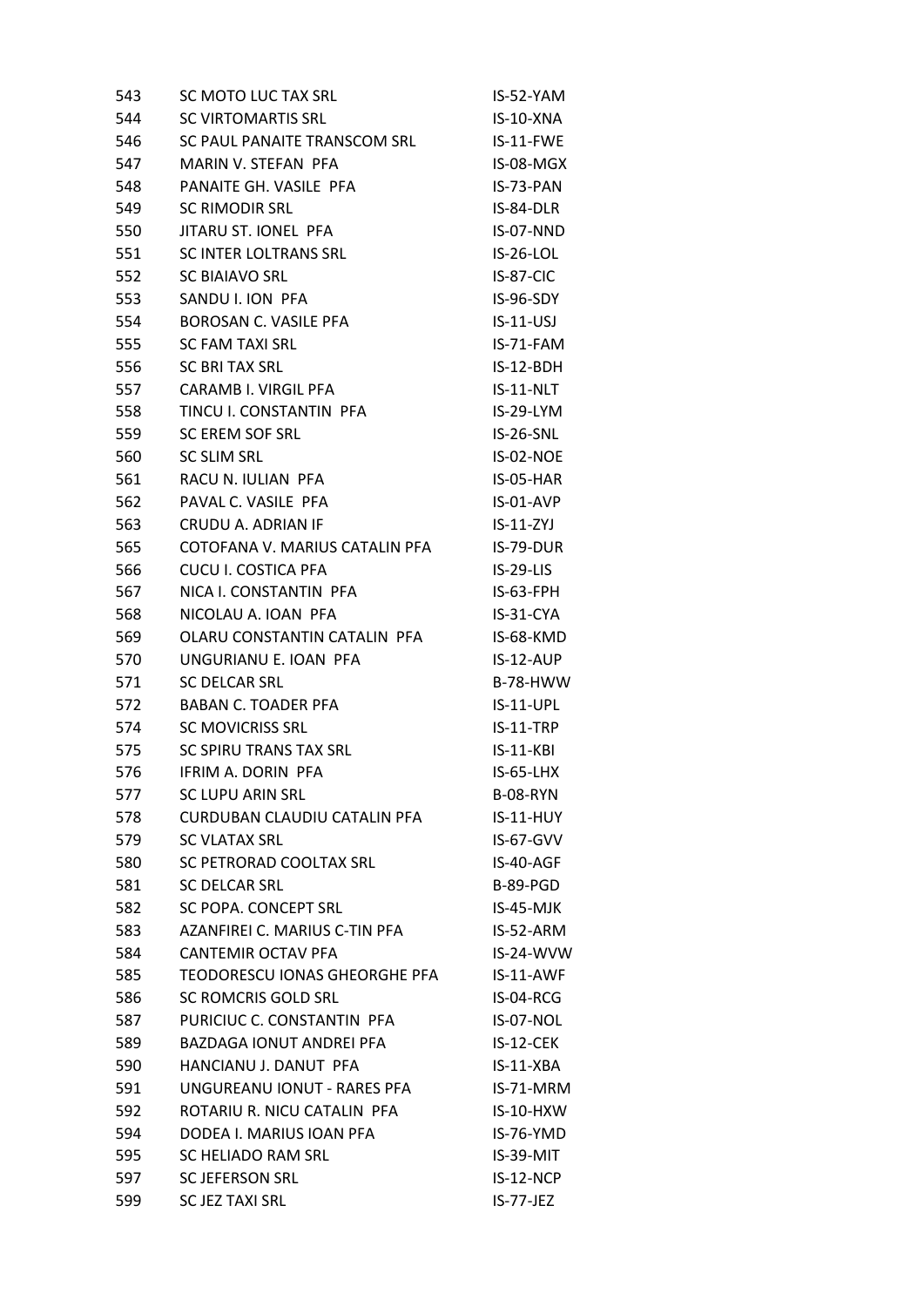| 600 | SC MAF LOGISTIK SRL          | IS-87-AML        |
|-----|------------------------------|------------------|
| 601 | <b>SC PNP INTERCAR SRL</b>   | $IS-05-ZCY$      |
| 602 | <b>SC ROTER TRANS SRL</b>    | IS-09-FAH        |
| 603 | SC MANOLACHI TAX SRL         | <b>IS-15-BEB</b> |
| 604 | <b>SC IORDANA SRL</b>        | IS-68-JOY        |
| 605 | SC ANDROTRANS SRL            | IS-09-XSN        |
| 606 | <b>SC CARSTRANS SRL</b>      | IS-23-CTR        |
| 607 | <b>SC CARSTRANS SRL</b>      | IS-24-CTR        |
| 608 | <b>SC ANDROTRANS SRL</b>     | IS-11-YAG        |
| 609 | SC SPEED TRANS EVOLUTION SRL | <b>B-68-GOM</b>  |
| 610 | SC SPEED TRANS EVOLUTION SRL | <b>B-68-GOX</b>  |
| 611 | SC RVR EXPEDITION SRL        | <b>B-76-AUT</b>  |
| 612 | SC SPEED TRANS EVOLUTION SRL | B-78-BJC         |
| 613 | SC SPEED TRANS EVOLUTION SRL | $B-71-JZV$       |
| 614 | SC SPEED TRANS EVOLUTION SRL | $B-72-CIJ$       |
| 615 | SC SPEED TRANS EVOLUTION SRL | <b>B-72-CHL</b>  |
| 616 | SC RVR EXPEDITION SRL        | <b>B-263-AUT</b> |
| 617 | SC RVR EXPEDITION SRL        | <b>B-228-AUT</b> |
| 618 | <b>SC RVR EXPEDITION SRL</b> | B-71-JCP         |
| 619 | SC SPEED TRANS EVOLUTION SRL | B-78-BJG         |
| 620 | SC SPEED TRANS EVOLUTION SRL | $B-62-DJL$       |
| 621 | SC RVR EXPEDITION SRL        | <b>B-227-AUT</b> |
| 622 | SC SPEED TRANS EVOLUTION SRL | <b>B-78-BJE</b>  |
| 623 | SC SPEED TRANS EVOLUTION SRL | <b>B-78-BIR</b>  |
| 624 | SC RVR EXPEDITION SRL        | <b>B-269-AUT</b> |
| 625 | <b>SC RVR EXPEDITION SRL</b> | <b>B-352-AUT</b> |
| 626 | SC SPEED TRANS EVOLUTION SRL | <b>B-72-CVX</b>  |
| 627 | SC SPEED TRANS EVOLUTION SRL | <b>B-78-BIX</b>  |
| 628 | SC RVR EXPEDITION SRL        | <b>B-330-AUT</b> |
| 629 | <b>SC RVR EXPEDITION SRL</b> | <b>B-81-LHD</b>  |
| 630 | <b>SC RVR EXPEDITION SRL</b> | <b>B-875-ATM</b> |
| 631 | <b>SC RVR EXPEDITION SRL</b> | <b>B-249-AUT</b> |
| 632 | SC SPEED TRANS EVOLUTION SRL | B-78-BIW         |
| 633 | SC SPEED TRANS EVOLUTION SRL | <b>B-78-BIZ</b>  |
| 634 | SC RVR EXPEDITION SRL        | <b>B-68-GOB</b>  |
| 635 | SC RVR EXPEDITION SRL        | <b>B-584-AUT</b> |
| 636 | SC ROMILA BRIGITTA SRL       | IS-65-CUT        |
| 637 | <b>SC RVR EXPEDITION SRL</b> | B-60-EFN         |
| 638 | SC SPEED TRANS EVOLUTION SRL | B-78-BPB         |
| 639 | SC RVR EXPEDITION SRL        | <b>B-367-AUT</b> |
| 640 | SC SPEED TRANS EVOLUTION SRL | <b>B-72-CWB</b>  |
| 641 | SC RVR EXPEDITION SRL        | $IS-11-MCZ$      |
| 642 | SC RVR EXPEDITION SRL        | <b>B-879-ATM</b> |
| 643 | SC SPEED TRANS EVOLUTION SRL | B-78-BPH         |
| 644 | SC SPEED TRANS EVOLUTION SRL | B-78-BNZ         |
| 645 | SC MYNATECH AUTO SRL         | <b>B-85-MUA</b>  |
| 646 | SC IACOB IMPEX SRL           | IS-14-CUT        |
| 647 | SC INTER RAID LUX SRL        | $IS-11-RYH$      |
| 648 | SC INTER RAID LUX SRL        | $IS-11-RYI$      |
| 649 | SC R.V.R. TAXI SRL           | <b>B-66-UMP</b>  |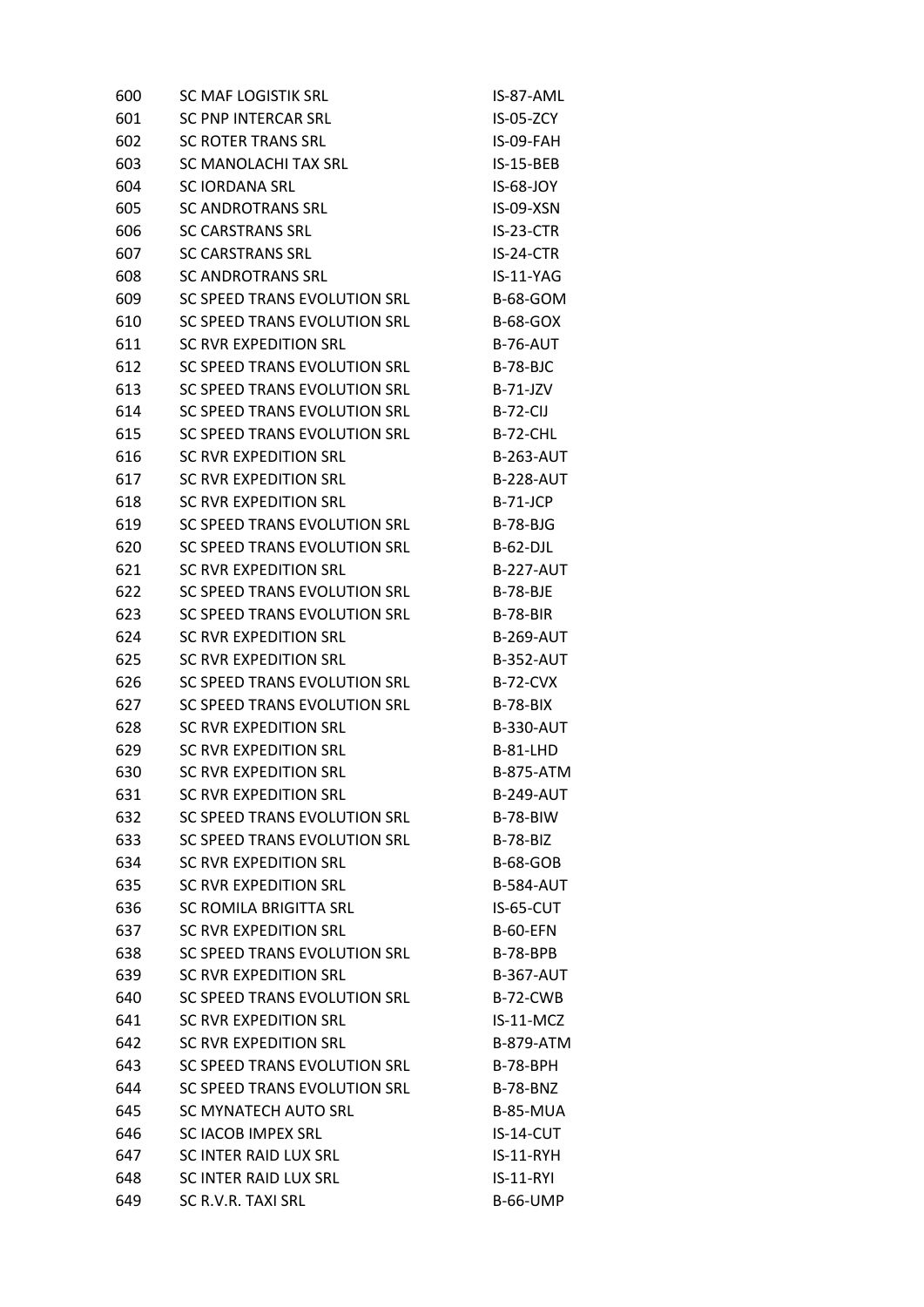| 650 | SC R.V.R. TAXI SRL             | <b>B-66-UMK</b>  |
|-----|--------------------------------|------------------|
| 651 | SC R.V.R. TAXI SRL             | <b>B-66-NYE</b>  |
| 652 | SC R.V.R. TAXI SRL             | IS-09-POF        |
| 653 | SC R.V.R. TAXI SRL             | IS-09-POH        |
| 654 | SC R.V.R. TAXI SRL             | <b>B-100-RVR</b> |
| 655 | SC R.V.R. TAXI SRL             | <b>B-103-RVR</b> |
| 656 | SC R.V.R. TAXI SRL             | $IS-12-NTB$      |
| 657 | SC R.V.R. TAXI SRL             | <b>B-105-RVR</b> |
| 658 | SC R.V.R. TAXI SRL             | <b>B-106-RVR</b> |
| 659 | SC R.V.R. TAXI SRL             | <b>B-107-RVR</b> |
| 661 | SC R.V.R. TAXI SRL             | <b>B-108-RVR</b> |
| 662 | SC R.V.R. TAXI SRL             | <b>B-109-RVR</b> |
| 663 | SC R.V.R. TAXI SRL             | <b>B-110-RVR</b> |
| 664 | SC RVR EXPEDITION SRL          | <b>B-502-AUT</b> |
| 665 | SC RVR EXPEDITION SRL          | <b>B-878-ATM</b> |
| 666 | <b>SC RVR EXPEDITION SRL</b>   | <b>B-62-DGS</b>  |
| 667 | <b>SC CRISTALKITT SRL</b>      | IS-12-VRD        |
| 668 | SC STUDIS TRANSPYT SRL         | <b>B-92-GNS</b>  |
| 669 | SC R.V.R. TAXI SRL             | <b>B-112-RVR</b> |
| 670 | SC EUROTRANS LUC IASI SRL      | <b>B-102-MGD</b> |
| 671 | SC STEFANIAN CV SRL            | $IS-11-NIB$      |
| 672 | SC R.V.R. TAXI SRL             | IS-12-FET        |
| 673 | SC FERICOSDARIA SRL            | $IS-11-NPZ$      |
| 674 | <b>SC ANDRUDAN SRL</b>         | IS-69-DNY        |
| 675 | SC CADIMATAXI SRL              | <b>IS-40-ULI</b> |
| 676 | <b>SC MARYPETER SRL</b>        | IS-99-PMG        |
| 677 | SC DANI - LUSY SRL             | <b>B-71-KYO</b>  |
| 678 | SC R.V.R. TAXI SRL             | <b>B-58-UMV</b>  |
| 679 | SC PAG TAXI CON SRL            | IS-99-PAG        |
| 680 | SC DISPECERAT ONLY FOR YOU SRL | $IS-12-NCI$      |
| 681 | ANDREI C.F. CONSTANTIN PFA     | <b>IS-45-ACJ</b> |
| 682 | <b>SC TUDOR DRIVE SRL</b>      | <b>B-85-XVI</b>  |
| 683 | <b>SC TUDOR DRIVE SRL</b>      | <b>B-85-XRX</b>  |
| 684 | <b>SC CADIMATAXI SRL</b>       | IS-02-ULI        |
| 685 | SC JUPITER TAX COMPANY SRL     | $IS-11-YAJ$      |
| 686 | SC FULGER MELC SRL             | IS-12-TKK        |
| 687 | SC R.V.R. TAXI SRL             | <b>B-58-UMZ</b>  |
| 688 | SC DANI - LUSY SRL             | <b>B-85-XVH</b>  |
| 689 | SC KORA-TEMOS SRL              | IS-11-TLF        |
| 690 | SC R.V.R. TAXI SRL             | <b>B-59-CDK</b>  |
| 691 | SC HTC CAR SRL                 | IS-22-HTC        |
| 692 | SC R.V.R. TAXI SRL             | <b>B-59-CDN</b>  |
| 693 | SC SAFARI MAD SRL              | IS-45-AGF        |
| 694 | SC R.V.R. TAXI SRL             | <b>B-59-CDR</b>  |
| 695 | SC R.V.R. TAXI SRL             | <b>B-59-CEC</b>  |
| 696 | SC SPEED TRANS EVOLUTION SRL   | <b>B-71-KBF</b>  |
| 697 | SC KAPONE D. SRL               | IS-74-ALN        |
| 698 | SC KAPONE D. SRL               | IS-11-KAP        |
| 699 | SC RVR EXPEDITION SRL          | <b>B-550-AUT</b> |
| 700 | <b>SC RVR EXPEDITION SRL</b>   | <b>B-556-AUT</b> |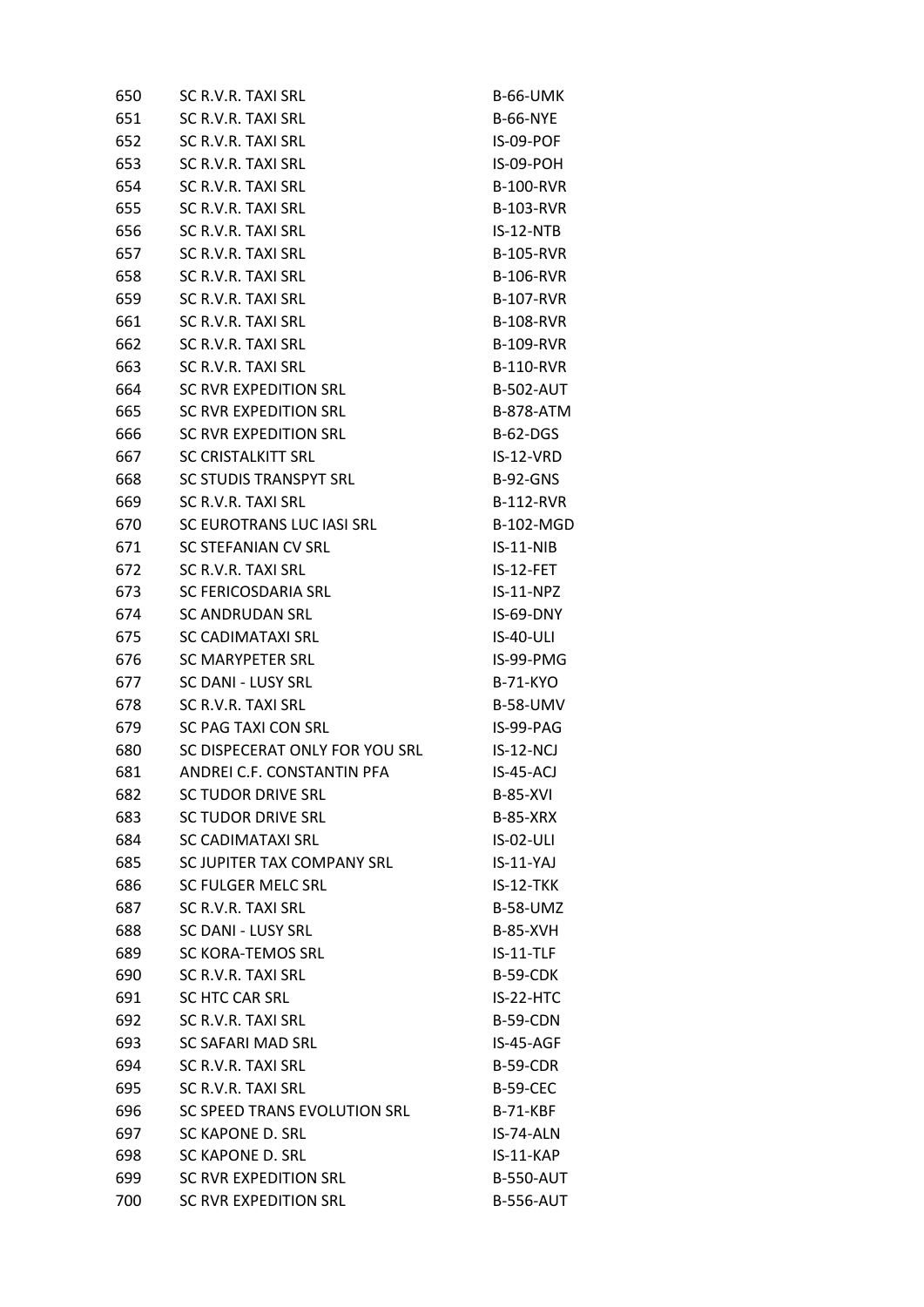| 701 | <b>SC ELYMARSIN SRL</b>        | IS-07-PWW        |
|-----|--------------------------------|------------------|
| 702 | SC RVR EXPEDITION SRL          | <b>B-563-AUT</b> |
| 703 | SC RVR EXPEDITION SRL          | <b>B-575-AUT</b> |
| 704 | SC IUSALSIM SRL                | IS-34-YUS        |
| 705 | <b>SC RVR EXPEDITION SRL</b>   | <b>B-235-AUT</b> |
| 706 | SC SPEED TRANS EVOLUTION SRL   | <b>B-68-GMK</b>  |
| 707 | <b>SC LATUAN SRL</b>           | $IS-14-RRY$      |
| 708 | SC RVR EXPEDITION SRL          | <b>B-71-HZN</b>  |
| 709 | SC SPEED TRANS EVOLUTION SRL   | <b>B-78-BOE</b>  |
| 710 | SC SPEED TRANS EVOLUTION SRL   | $B-62-DJS$       |
| 711 | SC RVR EXPEDITION SRL          | <b>B-68-KXA</b>  |
| 712 | SC RVR EXPEDITION SRL          | <b>B-581-AUT</b> |
| 713 | SC RVR EXPEDITION SRL          | <b>B-864-ATM</b> |
| 714 | SC SPEED TRANS EVOLUTION SRL   | B-72-FPJ         |
| 715 | SC RVR EXPEDITION SRL          | <b>B-866-ATM</b> |
| 716 | SC RVR EXPEDITION SRL          | <b>B-68-KWY</b>  |
| 717 | <b>COLOTIN C-TIN SORIN PFA</b> | IS-10-EOW        |
| 718 | SC ILIOS E.R. SRL              | IS-12-CBW        |
| 719 | SC CHIRI TEOCON SRL            | IS-96-AGP        |
| 721 | SC SPEED TRANS EVOLUTION SRL   | <b>B-72-FSY</b>  |
| 722 | SC RVR EXPEDITION SRL          | <b>B-71-HZX</b>  |
| 723 | SC SPEED TRANS EVOLUTION SRL   | <b>B-72-FSX</b>  |
| 724 | SC DISPECERAT ONLY FOR YOU SRL | IS-12-NHC        |
| 725 | SC SPEED TRANS EVOLUTION SRL   | B-72-FTA         |
| 726 | SC SPEED TRANS EVOLUTION SRL   | <b>B-78-BOL</b>  |
| 727 | SC R.V.R. TAXI SRL             | <b>B-59-CEF</b>  |
| 728 | SC RVR EXPEDITION SRL          | <b>B-62-DEZ</b>  |
| 729 | SC R.V.R. TAXI SRL             | <b>B-59-DGK</b>  |
| 730 | SC RVR EXPEDITION SRL          | <b>B-870-ATM</b> |
| 732 | <b>SC RVR EXPEDITION SRL</b>   | <b>B-68-KMT</b>  |
| 733 | SC DUBLU ROT TAX SRL           | $IS-12-EJI$      |
| 734 | SC DUBLU ROT TAX SRL           | IS-12-EJK        |
| 735 | SC SPEED TRANS EVOLUTION SRL   | <b>B-72-FTD</b>  |
| 736 | <b>SC RVR EXPEDITION SRL</b>   | <b>B-68-GNF</b>  |
| 737 | SC SPEED TRANS EVOLUTION SRL   | <b>B-68-GON</b>  |
| 738 | SC SPEED TRANS EVOLUTION SRL   | IS-09-POG        |
| 740 | SC SPEED TRANS EVOLUTION SRL   | <b>B-78-BWI</b>  |
| 741 | SC SPEED TRANS EVOLUTION SRL   | <b>B-71-KAV</b>  |
| 742 | SC SPEED TRANS EVOLUTION SRL   | <b>B-78-BWG</b>  |
| 743 | SC SPEED TRANS EVOLUTION SRL   | <b>B-72-BVH</b>  |
| 744 | SC SPEED TRANS EVOLUTION SRL   | <b>B-68-GOF</b>  |
| 745 | SC RVR EXPEDITION SRL          | <b>B-599-AUT</b> |
| 746 | ALEXOAEI CONSTANTIN PFA        | $IS-11-NOY$      |
| 747 | SC SPEED TRANS EVOLUTION SRL   | B-62-DLY         |
| 748 | SC EURO TAXI COMPANY SRL       | <b>IS-20-ULI</b> |
| 749 | SC EURO TAXI COMPANY SRL       | $IS-16-ULI$      |
| 750 | SC CADIMATAXI SRL              | $IS-13-ULI$      |
| 751 | SC LORI SERV SRL               | IS-08-MNB        |
| 752 | <b>SC MOVICRISS SRL</b>        | IS-89-TMM        |
| 753 | <b>SC MOVICRISS SRL</b>        | $IS-11-UTD$      |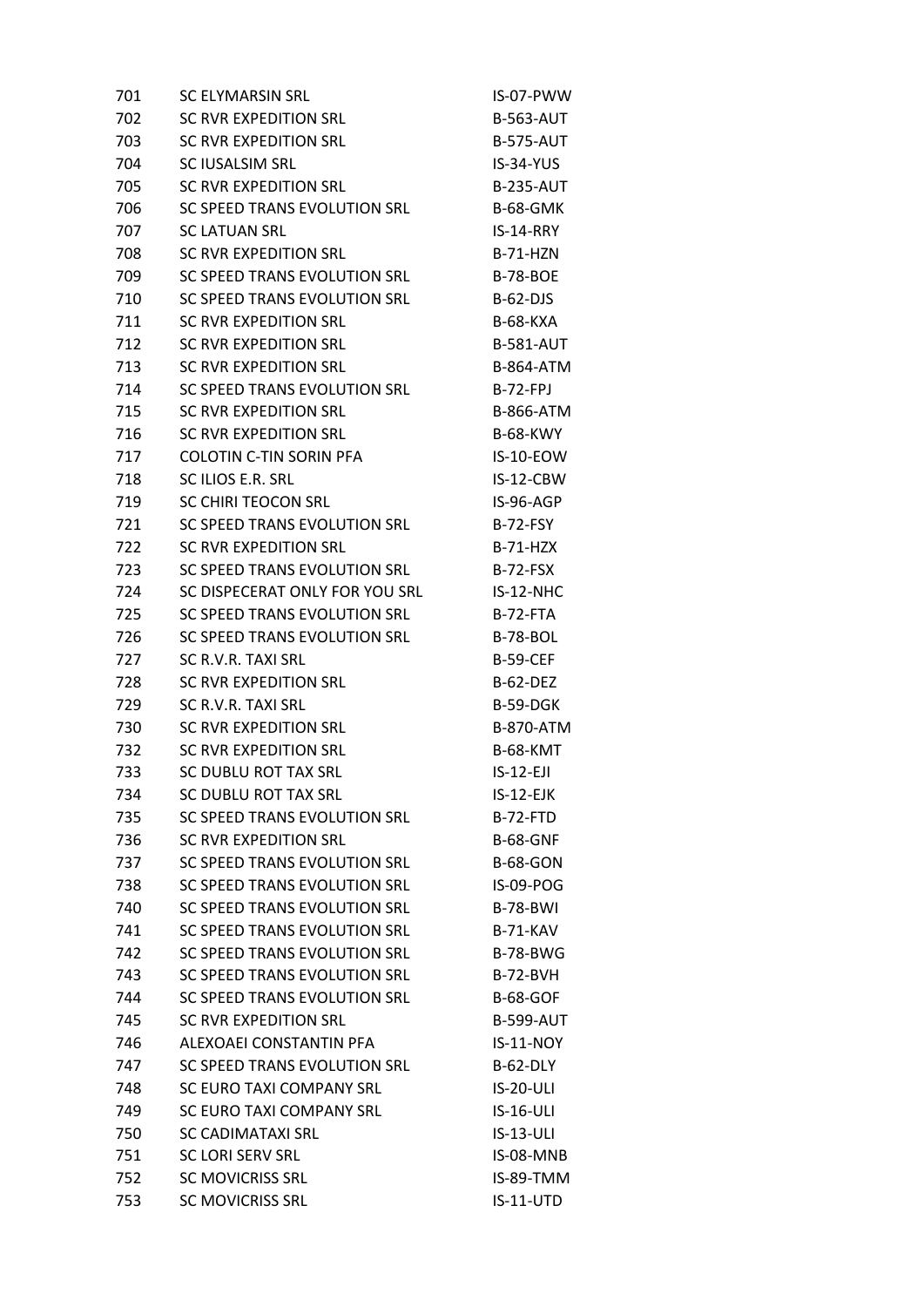| 754 | SC PRICIAN SPEED SRL            | IS-90-TYG       |
|-----|---------------------------------|-----------------|
| 755 | <b>SC MOVICRISS SRL</b>         | IS-11-TVW       |
| 756 | SC AQUA SPLASH SRL              | IS-14-ADU       |
| 757 | SC GIULIANO SRL                 | IS-78-SIA       |
| 758 | <b>SC ALEX TRANS INVEST SRL</b> | IS-07-LBD       |
| 759 | SC NEXT 2007 SRL                | IS-10-AJD       |
| 760 | <b>SC MOVICRISS SRL</b>         | IS-19-MFM       |
| 761 | SC CIANLU SPEED SRL             | IS-54-NYK       |
| 762 | SIMION GH. NELU PFA             | IS-03-SNM       |
| 763 | <b>SC DELCAR SRL</b>            | IS-42-DLE       |
| 764 | SC SEMA & SORY SRL              | IS-33-ARM       |
| 765 | SC END CAR PREST SRL            | <b>B-73-VZL</b> |
| 766 | SC DELCAR SRL                   | <b>B-78-HWX</b> |
| 767 | SC SEDANGE LEO SRL              | IS-45-SBY       |
| 768 | <b>SC DELCAR SRL</b>            | IS-53-DLE       |
| 769 | <b>SC ROMBAC TAXI SRL</b>       | IS-25-BAC       |
| 770 | <b>SC DELCAR SRL</b>            | IS-03-CZM       |
| 771 | SC TAXI DAMARSIM SRL            | IS-83-MSM       |
| 772 | <b>GRIGORE S. COSTICA PFA</b>   | IS-37-AKY       |
| 773 | POCNET GHEORGHE PFA             | IS-10-ERP       |
| 774 | SC CESALTO TAXI SRL             | $IS-21-LPD$     |
| 775 | <b>SC ALGAMIH SRL</b>           | IS-09-GBY       |
| 776 | <b>SC DELCAR SRL</b>            | <b>B-78-HYO</b> |
| 777 | <b>SC MOVICRISS SRL</b>         | $IS-12-BHI$     |
| 778 | SC ZAHARIA DC SRL               | IS-20-TUC       |
| 779 | <b>SC CARGO TAXI SRL</b>        | IS-76-BMI       |
| 780 | SC DENISA CIG 2008 SRL          | IS-19-CIG       |
| 781 | <b>SC MOVICRISS SRL</b>         | IS-10-SLM       |
| 782 | SC ALEX TRANS INVEST SRL        | IS-10-UHA       |
| 783 | <b>SC MOVICRISS SRL</b>         | IS-08-WSK       |
| 784 | <b>SC MOVICRISS SRL</b>         | IS-08-VPC       |
| 785 | FILIP T. IOAN PFA               | IS-29-FBY       |
| 786 | <b>SC IMPULS SMART SRL</b>      | IS-01-SZB       |
| 787 | SC WSK AUTOMOBILE SRL           | IS-44-WSK       |
| 788 | SC ALEX TRANS INVEST SRL        | B-92-HBM        |
| 789 | <b>SC MOVICRISS SRL</b>         | IS-11-XDL       |
| 790 | <b>SC TEO &amp; MANAY SRL</b>   | IS-46-MTC       |
| 791 | <b>SC MOVICRISS SRL</b>         | $IS-08-JZK$     |
| 792 | SC FOR YOU EIGHT SRL            | $IS-12-KYI$     |
| 793 | SC END CAR PREST SRL            | IS-71-END       |
| 794 | <b>SC TAXI CODREANU SRL</b>     | <b>B-90-PSO</b> |
| 795 | SC ALEX TRANS INVEST SRL        | <b>B-90-NSN</b> |
| 796 | <b>SC CESALTO TAXI SRL</b>      | IS-84-BUC       |
| 797 | <b>SC SHARM TAXI SRL</b>        | IS-31-ROK       |
| 798 | SC NEXT 2007 SRL                | IS-08-FID       |
| 800 | <b>SC SEVEN SERV SRL</b>        | <b>B-88-JFK</b> |
| 801 | MOVILEANU LEONARD C-TIN PFA     | IS-85-YPZ       |
| 802 | <b>SC MONDEN TRAVEL SRL</b>     | <b>B-89-FXN</b> |
| 803 | SC SOFYCAR-TRANSFER SRL         | $IS-12-EEB$     |
| 804 | <b>SC SEVEN SERV SRL</b>        | B-82-HTD        |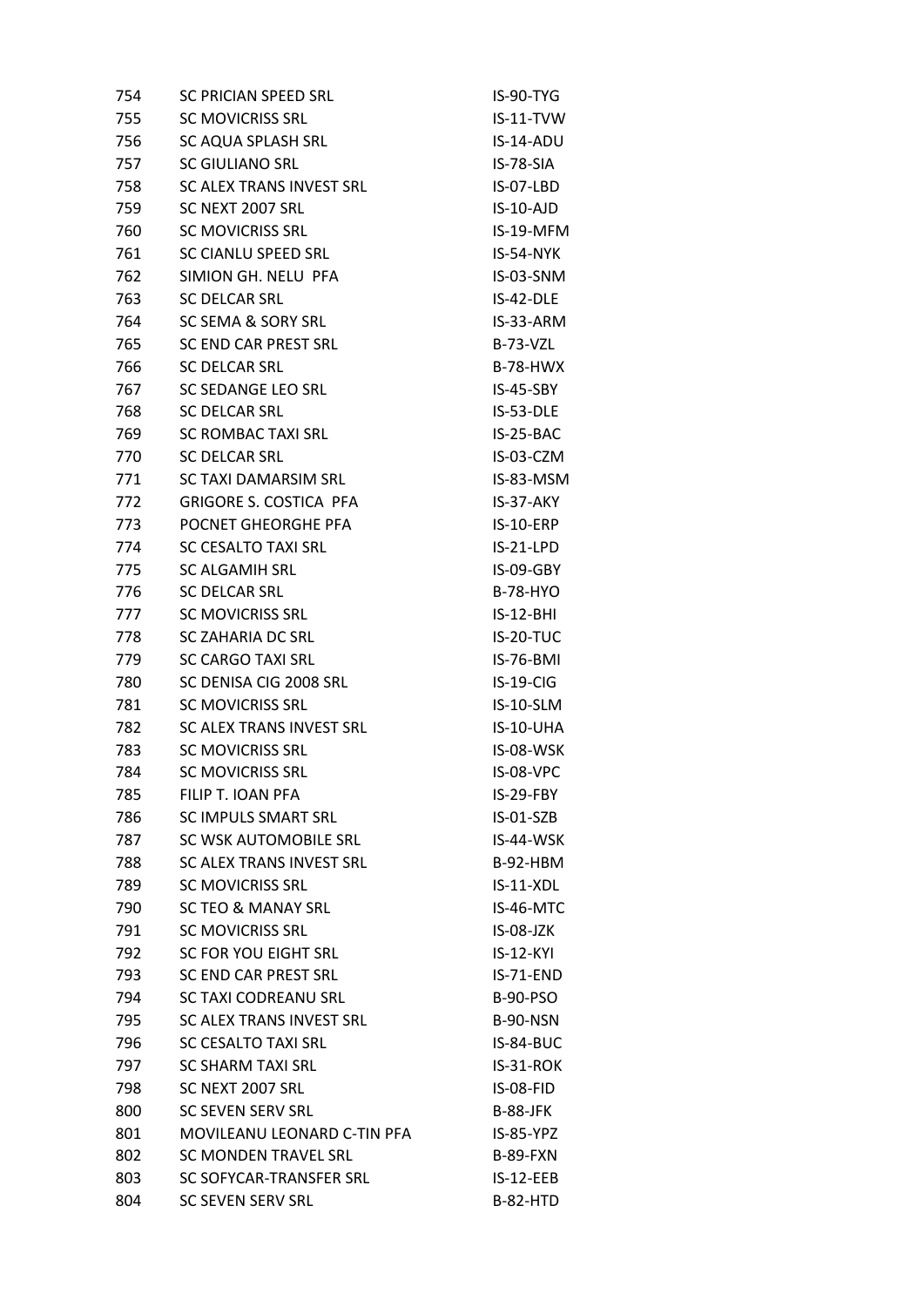| 805 | <b>SC MOVICRISS SRL</b>      | IS-85-VVA        |
|-----|------------------------------|------------------|
| 806 | <b>SC DRAGNEL SRL</b>        | IS-05-ZLT        |
| 807 | SPIRIDON V. LICA PFA         | IS-13-LYK        |
| 808 | SC SAMYROM IMPEX SRL         | IS-64-SAM        |
| 809 | COTOFANA GIGI MIHAITA PFA    | IS-17-BIU        |
| 810 | <b>SC ELICOM SRL</b>         | IS-14-LMC        |
| 811 | MUSTECIOSU I. PETRU PFA      | IS-20-MUS        |
| 812 | TUGUI C. COSTICA PFA         | IS-64-TCO        |
| 813 | <b>SC TAXI IASI SRL</b>      | IS-12-NFY        |
| 814 | SC DAN & ALEX SRL            | $IS-10-UJX$      |
| 815 | <b>COSTIN GH. VIOREL PFA</b> | IS-71-AMY        |
| 816 | PISTOL FLORIN - NICOLAE PFA  | IS-24-PAF        |
| 817 | SC TAXI IASI SRL             | $IS-10-THT$      |
| 818 | SC ANTONIK SI AYAN SRL       | IS-11-ZUO        |
| 819 | <b>SC GO SAFIR SRL</b>       | $IS-72-HKP$      |
| 820 | SC SPIRU ROBERT TAX SRL      | $IS-11-UNJ$      |
| 821 | SC EVO TAXI SRL              | IS-20-NSA        |
| 822 | <b>SC NICOM SRL</b>          | <b>IS-10-YAO</b> |
| 823 | <b>CIUBOTARIU BOGDAN PFA</b> | $IS-21-LCS$      |
| 824 | <b>BULAI A. VASILE PFA</b>   | IS-66-BVM        |
| 825 | <b>SC ROMBAC TAXI SRL</b>    | IS-77-BAC        |
| 826 | <b>SC ROMBAC TAXI SRL</b>    | <b>B-86-NXH</b>  |
| 827 | <b>SC ROMBAC TAXI SRL</b>    | <b>B-86-NYV</b>  |
| 828 | SC ALMIFLOR SRL              | IS-10-NLL        |
| 829 | SC GEOLUCI SRL               | $IS-13-YMM$      |
| 830 | <b>SC YANBURG SRL</b>        | IS-12-YMM        |
| 831 | <b>SC GEOLUCI SRL</b>        | $IS-10-SXF$      |
| 832 | <b>SC YANBURG SRL</b>        | IS-14-YMM        |
| 833 | <b>SC YANBURG SRL</b>        | IS-25-MMV        |
| 834 | <b>SC GEOLUCI SRL</b>        | IS-15-YMM        |
| 835 | SC JUPITER TAX COMPANY SRL   | IS-11-YAH        |
| 837 | SC AQUA SPLASH SRL           | IS-13-VRO        |
| 838 | SC NEXT 2007 SRL             | IS-10-WFM        |
| 839 | <b>SC BIDANCOZ SRL</b>       | <b>IS-03-KOS</b> |
| 840 | SC ARAL CAR SRL              | IS-12-AUY        |
| 841 | SC APO SOF SRL               | IS-08-SYA        |
| 842 | <b>SC APO SOF SRL</b>        | <b>B-79-XOU</b>  |
| 843 | SC ARAL CAR SRL              | IS-11-YBE        |
| 844 | FILIP NICOLETA PFA           | <b>IS-74-LOR</b> |
| 845 | <b>SC ARAL CAR SRL</b>       | IS-10-WWS        |
| 846 | SC NEXT 2007 SRL             | <b>IS-07-JBL</b> |
| 847 | SC NEXT 2007 SRL             | IS-08-MOX        |
| 848 | SC FOR YOU FIVE SRL          | <b>IS-10-REF</b> |
| 849 | <b>SC ARAL CAR SRL</b>       | IS-11-RHS        |
| 850 | SC COSTAS ELNI SRL           | IS-10-GTO        |
| 851 | SC DOSIMA SERV SRL           | IS-10-LFA        |
| 852 | SC INTER LUX RD SRL          | IS-10-LFB        |
| 853 | SC INTER LUX RD SRL          | IS-10-LFD        |
| 854 | <b>SC SEVEN SERV SRL</b>     | B-88-JGF         |
| 855 | <b>SC SEVEN SERV SRL</b>     | IS-94-SRB        |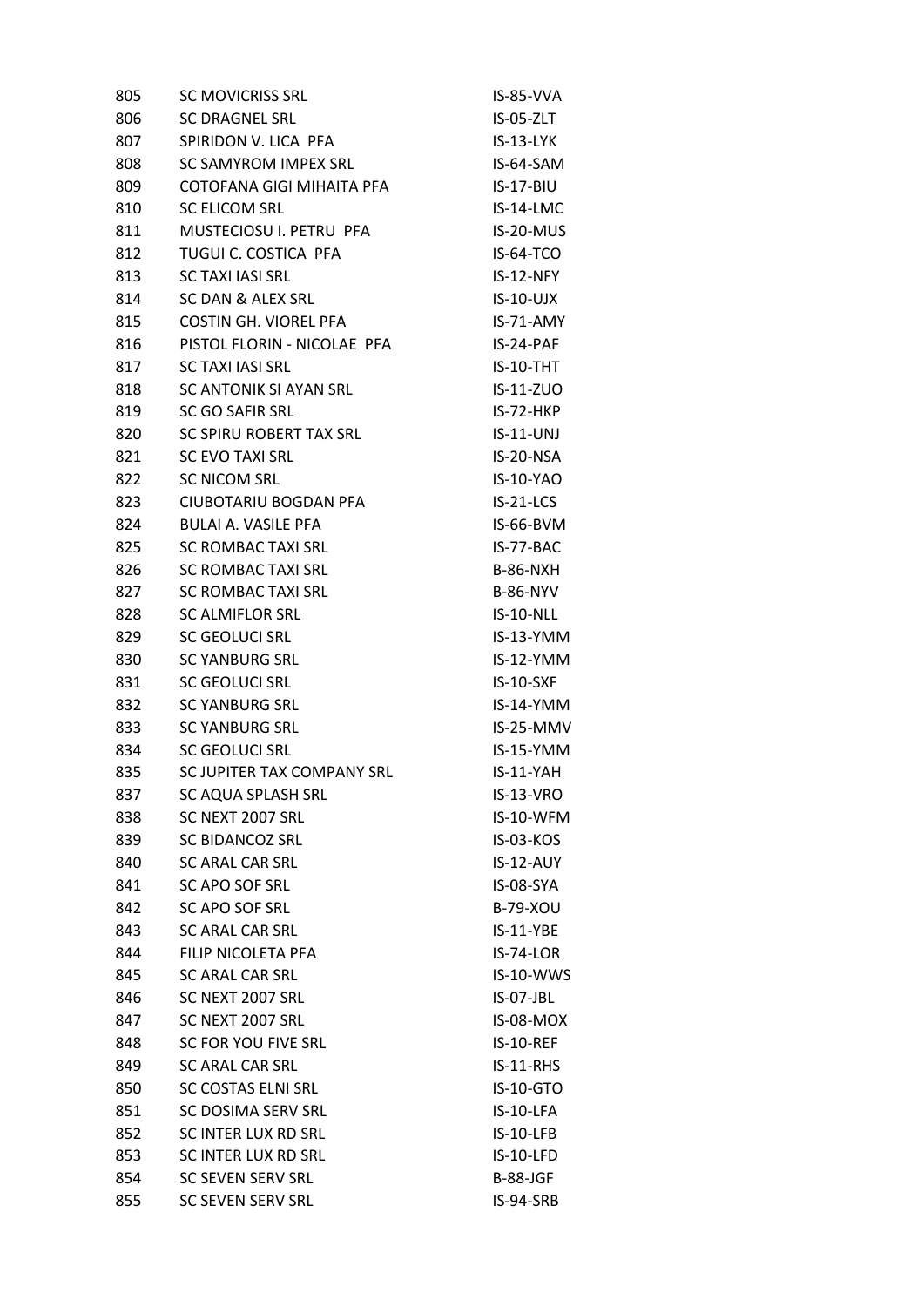| 856 | IONESCU I.S. CONSTANTIN PFA      | IS-72-LUX       |
|-----|----------------------------------|-----------------|
| 857 | <b>SC APTI SRL</b>               | IS-07-MFJ       |
| 858 | <b>SC APTI SRL</b>               | IS-11-FKM       |
| 859 | <b>SC APTI SRL</b>               | IS-39-KTA       |
| 860 | <b>SC APTI SRL</b>               | $IS-11-NZJ$     |
| 861 | SC OVIDUR ONE SRL                | <b>B-89-TCC</b> |
| 862 | <b>SC ZAHIONS TRUCK SRL</b>      | IS-08-DKY       |
| 863 | SC AUTO RIGACOM SRL              | IS-40-RIG       |
| 864 | <b>SC TRANS GAL SRL</b>          | IS-12-RGP       |
| 865 | <b>SC MOVICRISS SRL</b>          | IS-07-XMC       |
| 868 | SC MEMO SCM COM SRL              | IS-40-BAI       |
| 869 | SC MEMO SCM COM SRL              | IS-88-MEM       |
| 870 | SC ELDO SRM SRL                  | IS-33-GMC       |
| 871 | SC ELDO SRM SRL                  | IS-14-GMC       |
| 872 | SC NELAIO SPEED SRL              | IS-35-NYK       |
| 873 | <b>SC MOVICRISS SRL</b>          | IS-08-SRY       |
| 874 | SC FAST KOS CAB SRL              | IS-54-SOK       |
| 875 | <b>SC COSDRAG TRANS SRL</b>      | IS-65-COD       |
| 876 | SC CITY-TAXI RUAD SRL            | IS-12-NCN       |
| 877 | SC OPTIMTAX SRL                  | IS-12-NHE       |
| 878 | <b>SC RNM TAXI SRL</b>           | IS-47-RUS       |
| 879 | SC GOLD FIR RAM SRL              | IS-30-CYT       |
| 880 | <b>SC NASTI CITY SRL</b>         | <b>B-92-XGA</b> |
| 881 | <b>SC OPTIMTAX SRL</b>           | IS-12-NHD       |
| 882 | <b>SC RNM TAXI SRL</b>           | $IS-26-CYT$     |
| 883 | SC CITY-TAXI RUAD SRL            | IS-09-WWA       |
| 884 | SC GOLD FIR RAM SRL              | IS-85-CYT       |
| 885 | SC GOLD FIR RAM SRL              | IS-40-CYT       |
| 886 | <b>SC DONNA TAX SRL</b>          | IS-12-ABF       |
| 887 | SC WSK MOTIVE SRL                | IS-22-WSK       |
| 889 | SC VASITAM TAX SRL               | IS-78-TLG       |
| 890 | SC ALTAUTO COMPANY SRL           | <b>B-88-RJN</b> |
| 891 | SC ALTAUTO COMPANY SRL           | <b>B-53-UKD</b> |
| 892 | DUP G. CRISTINEL PFA             | IS-74-DCL       |
| 893 | SC AUTOAVANTAJ TOURS SERVICE SRL | IS-40-GEP       |
| 894 | <b>SC CASACO TAX SRL</b>         | IS-15-CND       |
| 895 | <b>SC NASTI CITY SRL</b>         | <b>B-92-WOY</b> |
| 896 | SC SPIRU ROBERT TAX SRL          | IS-11-UNM       |
| 897 | SC AUTOAVANTAJ TOUR SRL          | $IS-71-VDP$     |
| 898 | SC NELAIO SPEED SRL              | IS-34-NYK       |
| 899 | SC DIDI NORI SRL                 | IS-09-UTI       |
| 900 | SC MISDOR MODI SRL               | IS-32-MDG       |
| 901 | SC AUTOAVANTAJ TOURS SERVICE SRL | IS-20-GEP       |
| 902 | SC ALTAUTO COMPANY SRL           | <b>B-05-RNG</b> |
| 903 | SC KARINA INGRID TAXI SRL        | IS-61-TER       |
| 904 | SC E.P. CIORNEI TRANS SRL-D      | IS-11-CRC       |
| 905 | SC ALTAUTO COMPANY SRL           | <b>B-54-CTL</b> |
| 906 | SC SOFI DEG SRL                  | IS-16-DEG       |
| 907 | SC AUTOAVANTAJ TOUR SRL          | IS-65-BWA       |
| 908 | <b>SC SIRIUS TAX SRL</b>         | IS-12-BFE       |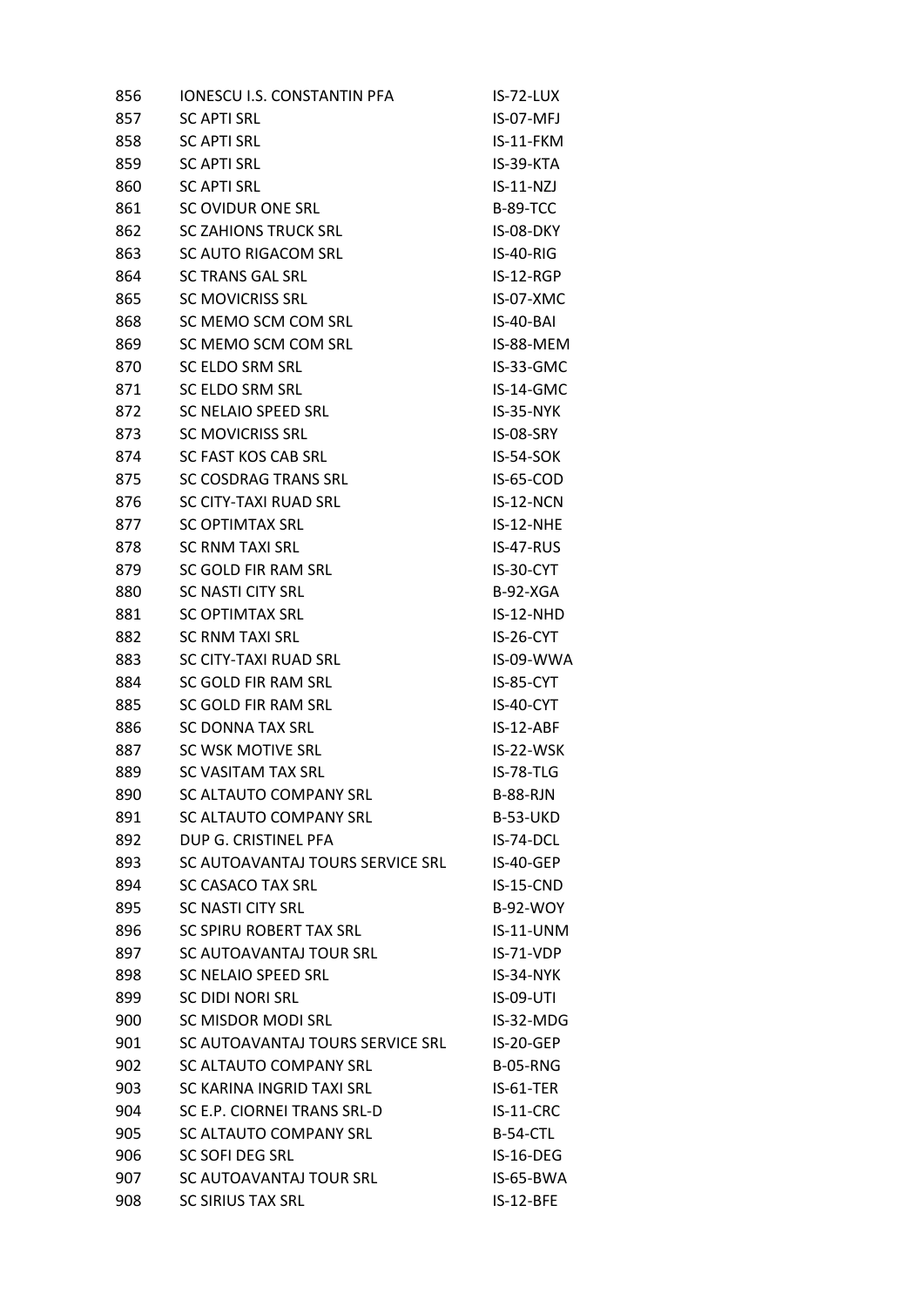| 909 | SC ALTAUTO COMPANY SRL          | B-88-RGK         |
|-----|---------------------------------|------------------|
| 910 | <b>BORHAN IULIAN ANDREI PFA</b> | $IS-31-BOR$      |
| 911 | SC NEO SPEED ENERGY SRL         | IS-37-NYK        |
| 912 | SC NEO SPEED ENERGY SRL         | IS-12-VKW        |
| 913 | <b>SC MARYPETER SRL</b>         | IS-49-PGM        |
| 914 | TUDOSA ALEXANDRU PFA            | IS-17-SDY        |
| 915 | SC DAN & ALEX SRL               | $IS-11-DLI$      |
| 916 | SC LUCIFER V.D. SRL             | $IS-37-CDR$      |
| 917 | SC LUCIFER V.D. SRL             | IS-48-CDR        |
| 919 | <b>SC YUL SAB SRL</b>           | IS-23-CSY        |
| 920 | SC EURO TAXI COMPANY SRL        | $IS-17-ULI$      |
| 921 | <b>SC CADIMATAXI SRL</b>        | IS-04-ULI        |
| 922 | SC EURO TAXI COMPANY SRL        | $IS-18-ULI$      |
| 923 | <b>CONDREA DUMITRU PFA</b>      | IS-28-ULI        |
| 924 | SC CADIMATAXI SRL               | $IS-12-ULI$      |
| 925 | SC VIP-STYLE TAXI SRL           | $IS-73-SEB$      |
| 926 | SC DANY-LEO SRL                 | IS-79-SEB        |
| 927 | <b>SC DANY-LEO SRL</b>          | IS-90-SEB        |
| 928 | SC BYA-DUD SRL                  | IS-90-SBY        |
| 929 | SC VIP-STYLE TAXI SRL           | $IS-23-SEB$      |
| 930 | SC OVICIP SERV SRL              | IS-85-ROV        |
| 931 | SC OVICIP SERV SRL              | B-80-KZL         |
| 932 | SC OVICIP SERV SRL              | IS-76-ROV        |
| 933 | SC OVICIP SERV SRL              | IS-83-ROV        |
| 934 | SC OVICIP SERV SRL              | IS-86-ROV        |
| 935 | SC OVICIP SERV SRL              | $B-77-JXC$       |
| 936 | SC OVICIP SERV SRL              | IS-75-ROV        |
| 937 | SC AGAPE & ANTONESEI SRL        | $IS-11-RPB$      |
| 938 | SC EYAD & SOARE KINAN SNC       | IS-10-XSW        |
| 939 | <b>SC KINAN MAXI SRL</b>        | IS-09-LOA        |
| 940 | <b>SC KINAN MAXI SRL</b>        | IS-10-WNG        |
| 941 | SC EYAD & SOARE KINAN SNC       | $IS-11-GOK$      |
| 942 | <b>SC KINAN MAXI SRL</b>        | $IS-12-BXZ$      |
| 943 | SC EYAD & SOARE KINAN SNC       | IS-09-MSH        |
| 948 | ROTARIU I. RELU PFA             | IS-11-AJT        |
| 949 | <b>SC CHEVY TAXI SRL</b>        | IS-99-ZEU        |
| 950 | <b>SC DARTPUF SRL</b>           | IS-12-NCS        |
| 951 | SC NECHIT KRIS SRL              | IS-57-HAI        |
| 953 | <b>SC EVO TAXI SRL</b>          | IS-05-NSA        |
| 955 | RUSU P. CONSTANTIN PFA          | IS-70-YDL        |
| 956 | SC ALEX TRANS INVEST SRL        | IS-13-CZM        |
| 957 | SC IRIS CAB SRL                 | IS-07-YFT        |
| 958 | MUSTATA GH. BOGDAN FLORIN PFA   | IS-79-MUS        |
| 959 | SC EURO TAXI COMPANY SRL        | <b>IS-27-ULI</b> |
| 960 | <b>SC FAST GARAGE SRL</b>       | <b>IS-11-URE</b> |
| 961 | SC DENIS DRIVE LUX SRL          | IS-12-DFM        |
| 963 | IACOB V. MARIAN PFA             | IS-11-NUA        |
| 965 | SC JOVIAL TAX SRL               | $IS-11-LTO$      |
| 967 | AFRASINEI ST. IOAN PFA          | $IS-10-GPI$      |
| 970 | <b>SC EDANION SRL</b>           | IS-47-BIT        |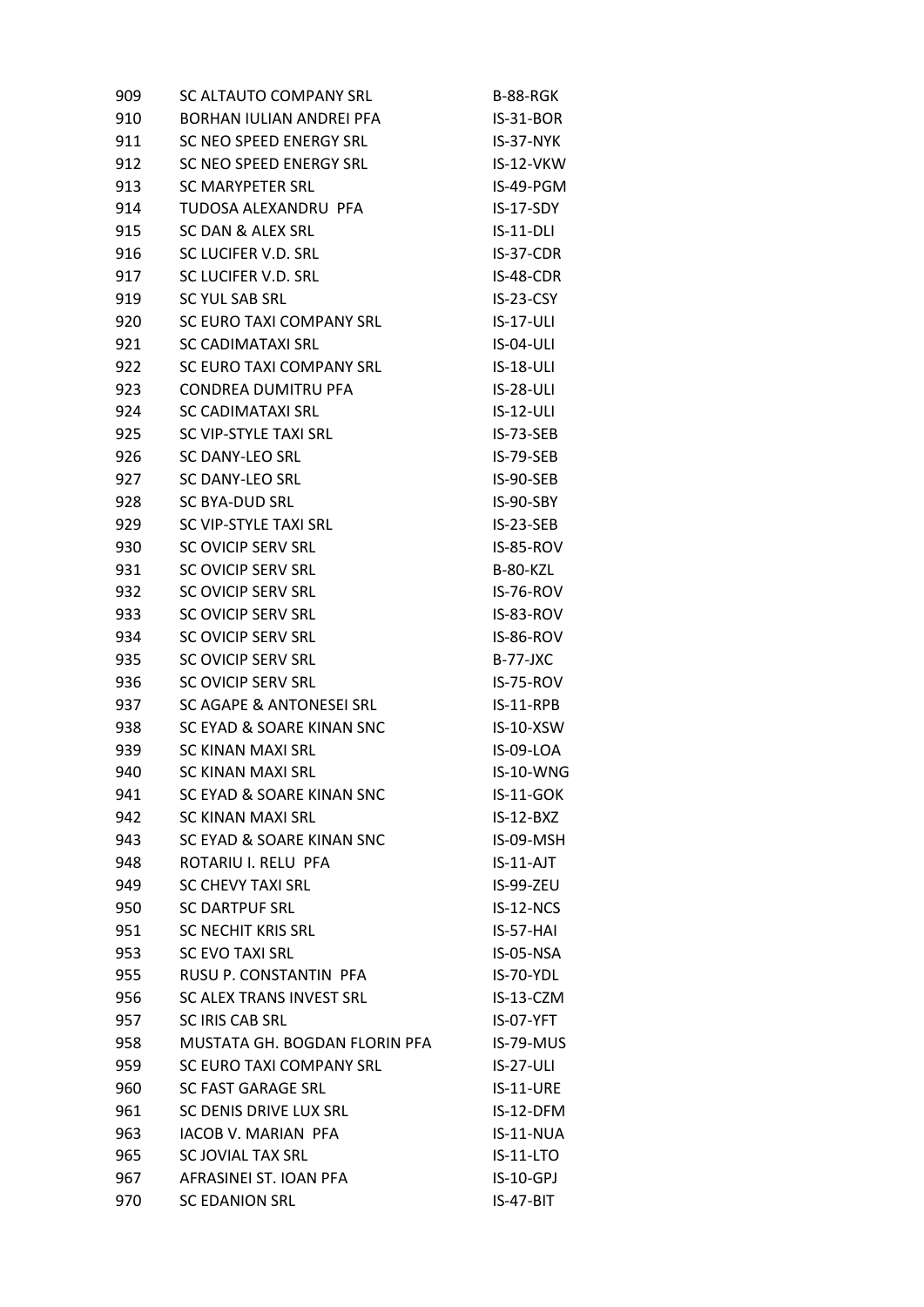| 974  | <b>SC DELCAR SRL</b>           | IS-52-DLE        |
|------|--------------------------------|------------------|
| 975  | SC BARNARIU LM SRL             | IS-37-DLE        |
| 976  | <b>SC DELCAR SRL</b>           | IS-12-DLE        |
| 977  | <b>SC DELCAR SRL</b>           | IS-38-DLE        |
| 978  | <b>SC DELCAR SRL</b>           | IS-28-DLE        |
| 979  | HRIB TIBERIU MIHAI PFA         | $IS-82-RYB$      |
| 980  | SC BRITANIA ANDRADA SRL        | IS-84-CUL        |
| 981  | SC ENERGYCAR 2014 SRL          | IS-16-ERG        |
| 982  | <b>SC DELCAR SRL</b>           | <b>B-85-MZU</b>  |
| 983  | <b>SC ALVPET SRL</b>           | IS-45-ALN        |
| 984  | MAFTEI M. CONSTANTIN PFA       | IS-25-MCE        |
| 985  | <b>SC DELCAR SRL</b>           | IS-45-DEL        |
| 986  | ADOMNICAI FLORIN NECULAI PFA   | IS-40-HOT        |
| 987  | <b>SC DELCAR SRL</b>           | IS-58-DEL        |
| 988  | <b>SC DELCAR SRL</b>           | IS-44-DLE        |
| 989  | <b>SC DELCAR SRL</b>           | IS-45-DLE        |
| 990  | <b>SC RADENCAR SRL</b>         | IS-33-RRD        |
| 991  | SC COLOVAS ALI SRL             | IS-86-COL        |
| 992  | <b>SC CONI AMITA SRL</b>       | IS-55-DEL        |
| 993  | IORDACHE GH. DUMITRU PFA       | IS-76-DCG        |
| 994  | SC CULDA TAXI SRL              | IS-86-CUL        |
| 995  | <b>SC DELCAR SRL</b>           | IS-35-DLE        |
| 996  | <b>SC AS-DRAGO SRL</b>         | $IS-12-BRJ$      |
| 997  | <b>SC CULDA TAXI SRL</b>       | IS-87-CUL        |
| 998  | SC SAD CAR SRL                 | $IS-32-SAD$      |
| 999  | <b>SC CONI AMITA SRL</b>       | IS-10-DLE        |
| 1000 | <b>SC ALVPET SRL</b>           | IS-01-ALN        |
| 1001 | SC JADE METEOR SRL             | IS-05-CRF        |
| 1002 | <b>SC DELCAR SRL</b>           | IS-29-DLE        |
| 1003 | SC MITITELU SRL                | IS-07-MAY        |
| 1004 | SC PASLARIU ALIN COMP SRL      | IS-09-PWH        |
| 1005 | SC FOR YOU ONE SRL             | IS-11-ZDT        |
| 1006 | SC L.D.G. GEO SRL              | $IS-12-TZZ$      |
| 1007 | SC L.D.G. GEO SRL              | IS-14-DYV        |
| 1008 | SC L.D.G. GEO SRL              | IS-28-SYA        |
| 1009 | SC GIMRYM COM SRL              | IS-15-GIM        |
| 1010 | SC GIMRYM COM SRL              | IS-56-RYM        |
| 1011 | <b>BURLA EMANUEL LUCIAN IF</b> | IS-46-ZEW        |
| 1013 | SC ALL. ROADS SRL              | <b>B-96-NSN</b>  |
| 1014 | <b>SC JEFERSON SRL</b>         | IS-10-JFR        |
| 1015 | SC DAN TAXI SIGUR SRL          | IS-72-DVA        |
| 1016 | <b>SC ANDROTRANS SRL</b>       | <b>IS-10-LUL</b> |
| 1017 | <b>SC ERIC TRANS 19 SRL</b>    | <b>IS-19-ERI</b> |
| 1018 | <b>SC SUPERIORI SRL</b>        | IS-79-TCM        |
| 1019 | <b>SC SUPERIORI SRL</b>        | IS-04-TCM        |
| 1020 | <b>SC SUPERIORI SRL</b>        | IS-05-TCM        |
| 1021 | <b>SC SUPERIORI SRL</b>        | IS-49-TCM        |
| 1022 | <b>SC ERIC TRANS 19 SRL</b>    | IS-11-KET        |
| 1023 | <b>SC FERVENTE TRANS SRL</b>   | <b>IS-10-KTL</b> |
| 1024 | <b>SC TAXI IASI SRL</b>        | IS-12-FHK        |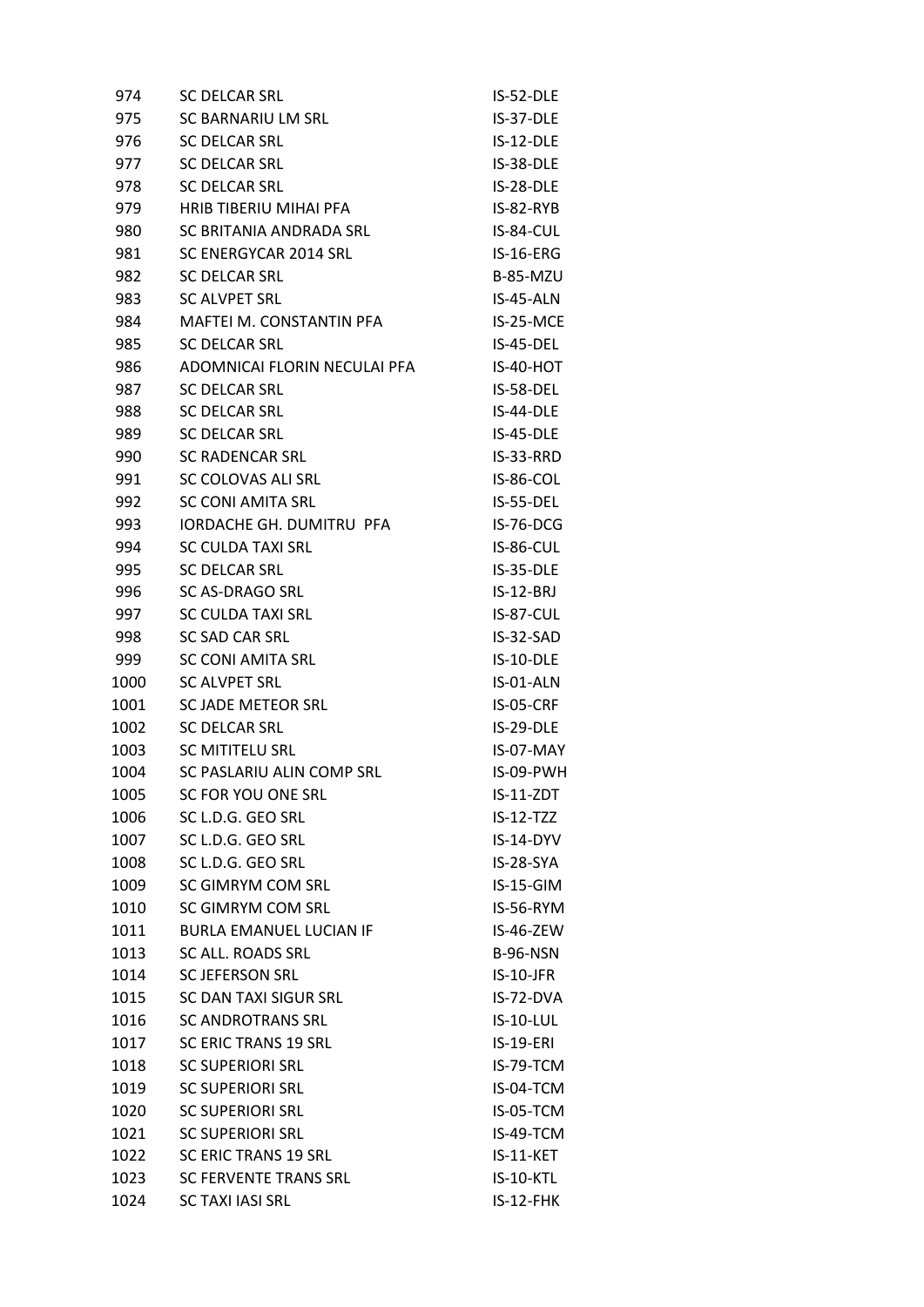| 1025 | <b>SC TAXI IASI SRL</b>       | IS-13-ERA        |
|------|-------------------------------|------------------|
| 1026 | SC LAPUSNEANU TAXI SRL        | $IS-10-JPL$      |
| 1027 | SC THEODOSIE SAFYRI SRL       | <b>IS-60-YRI</b> |
| 1028 | SC SPANACHI TRANS SRL         | IS-10-YGU        |
| 1029 | <b>SC TAXI IASI SRL</b>       | IS-95-LAW        |
| 1030 | <b>SC TAXI JASI SRL</b>       | $IS-11-HFP$      |
| 1031 | SC ALEX TRANS INVEST SRL      | $IS-11-ZYH$      |
| 1032 | <b>SC AMBITRANS SRL</b>       | <b>B-90-RNE</b>  |
| 1033 | SC AD & MAR.SMC SRL           | IS-02-SAD        |
| 1034 | SC GOGOGO TAXI SRL            | IS-52-LUX        |
| 1035 | SC ALEX TRANS INVEST SRL      | <b>B-79-LUJ</b>  |
| 1036 | <b>SC TAXI IASI SRL</b>       | IS-44-ADR        |
| 1037 | <b>SC TAXI IASI SRL</b>       | IS-37-MGD        |
| 1038 | TODIRASCU SANDU PFA           | <b>IS-10-HUX</b> |
| 1039 | <b>IOANICHIE IOAN PFA</b>     | IS-37-MAV        |
| 1040 | <b>SC AVX AUTO SRL</b>        | $IS-16-AVX$      |
| 1041 | <b>SC TAXI IASI SRL</b>       | IS-10-UYI        |
| 1042 | SC ALEX TRANS INVEST SRL      | $IS-21-TCI$      |
| 1043 | <b>SC TAXI IASI SRL</b>       | IS-21-KBA        |
| 1044 | <b>SC TAXI IASI SRL</b>       | IS-10-GLT        |
| 1045 | SC ALENA FORCE SRL            | IS-09-GPW        |
| 1046 | <b>SC TAXI IASI SRL</b>       | IS-90-MOD        |
| 1047 | <b>SC TAXI IASI SRL</b>       | <b>IS-12-UWG</b> |
| 1048 | SC RRS AUTOMOTIVE SRL         | $IS-22-AVX$      |
| 1049 | <b>SC TAXI JASI SRL</b>       | IS-38-LAW        |
| 1050 | <b>SC TAXI IASI SRL</b>       | IS-09-MFP        |
| 1051 | <b>SC TAXI IASI SRL</b>       | IS-28-PGM        |
| 1052 | <b>SC TAXI IASI SRL</b>       | IS-85-CRM        |
| 1053 | <b>SC TAXI IASI SRL</b>       | IS-09-TFK        |
| 1054 | <b>SC TAXI IASI SRL</b>       | $IS-12-FHM$      |
| 1055 | <b>SC TAXI IASI SRL</b>       | IS-10-FWR        |
| 1056 | <b>SC TAXI IASI SRL</b>       | IS-02-WSK        |
| 1057 | <b>BASU VASILE PFA</b>        | IS-09-BKZ        |
| 1058 | <b>SC TAXI IASI SRL</b>       | $IS-11-ZVI$      |
| 1059 | <b>SC DAVID TRANSLINE SRL</b> | IS-06-LPM        |
| 1060 | <b>SC TAXI IASI SRL</b>       | IS-29-PGM        |
| 1061 | <b>SC TAXI IASI SRL</b>       | IS-06-UKY        |
| 1062 | <b>SC TAXI IASI SRL</b>       | IS-40-LAW        |
| 1063 | SC GOGOGO TAXI SRL            | IS-66-LUX        |
| 1064 | <b>SC TAXI IASI SRL</b>       | IS-10-GGB        |
| 1065 | <b>SC TAXI IASI SRL</b>       | IS-14-WSK        |
| 1066 | <b>SC LUX TAXI SRL</b>        | IS-10-WRI        |
| 1067 | <b>SC TAXI IASI SRL</b>       | IS-01-KRN        |
| 1068 | <b>SC TAXI IASI SRL</b>       | IS-10-GGH        |
| 1069 | <b>SC TAXI IASI SRL</b>       | IS-10-NGV        |
| 1070 | <b>SC CARSTRANS SRL</b>       | IS-20-CTR        |
| 1071 | SC TAXI JASI SRL              | $IS-12-AVX$      |
| 1072 | <b>SC TAXI IASI SRL</b>       | IS-79-AJH        |
| 1073 | <b>SC TAXI IASI SRL</b>       | IS-10-GGD        |
| 1074 | <b>SC TAXI IASI SRL</b>       | IS-09-TWP        |
|      |                               |                  |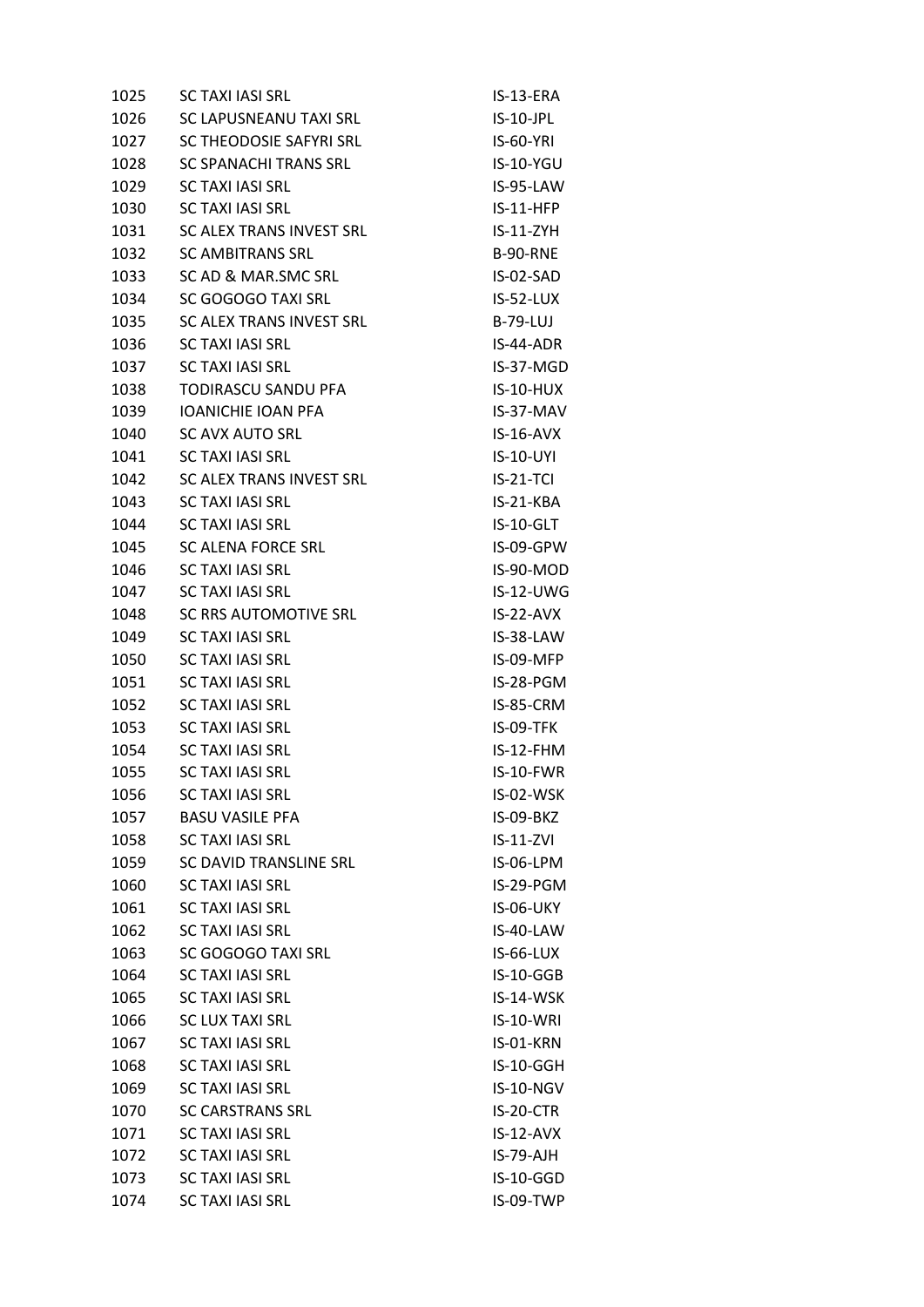| 1075 | <b>SC TAXI IASI SRL</b>       | IS-18-JOC        |
|------|-------------------------------|------------------|
| 1076 | <b>SC TAXI IASI SRL</b>       | $IS-12-DZS$      |
| 1077 | SC ALENA FORCE SRL            | $IS-44-RTL$      |
| 1078 | <b>SC TAXI IASI SRL</b>       | IS-10-HZR        |
| 1079 | <b>SC TAXI IASI SRL</b>       | IS-45-WMW        |
| 1080 | SC TAXI IASI SRL              | $IS-12-JHF$      |
| 1081 | <b>SC TAXI IASI SRL</b>       | $IS-12-KKV$      |
| 1082 | <b>SC STIUFLIUC SRL</b>       | IS-91-BBU        |
| 1083 | <b>SC TAXI IASI SRL</b>       | IS-10-GGC        |
| 1084 | <b>SC TAXI IASI SRL</b>       | IS-10-VUM        |
| 1085 | <b>BIZA LUCIAN PFA</b>        | IS-06-RJL        |
| 1086 | <b>SC TAXI IASI SRL</b>       | IS-15-CNR        |
| 1087 | <b>SC TAXI IASI SRL</b>       | IS-05-BAP        |
| 1088 | <b>SC CARSTRANS SRL</b>       | IS-21-CTR        |
| 1089 | <b>SC TAXI IASI SRL</b>       | IS-99-ZUZ        |
| 1090 | <b>SC TAXI IASI SRL</b>       | $IS-09-TJH$      |
| 1091 | SC RRS AUTOMOTIVE SRL         | $IS-33-AVX$      |
| 1092 | <b>SC LENVAS SRL</b>          | IS-18-LEN        |
| 1093 | <b>SC TAXI IASI SRL</b>       | IS-09-TFL        |
| 1094 | SC EDANION SRL                | IS-46-BIT        |
| 1095 | <b>SC TAXI IASI SRL</b>       | IS-11-PGM        |
| 1096 | <b>SC TAXI IASI SRL</b>       | IS-09-ZXJ        |
| 1097 | SC ZETH TRANSPORT SRL-D       | $IS-10-HXG$      |
| 1098 | <b>SC TAXI IASI SRL</b>       | IS-10-FDA        |
| 1099 | MURARESCU IONUT PFA           | IS-16-MIN        |
| 1100 | SC CRYSTIAN TRANS LUX SRL     | IS-10-YEZ        |
| 1101 | <b>SC TAXI IASI SRL</b>       | IS-10-FDE        |
| 1102 | <b>SC TAXI IASI SRL</b>       | IS-14-VYP        |
| 1103 | SC MARGEN TRANS SRL           | $IS-03-VIZ$      |
| 1104 | <b>SC TAXI IASI SRL</b>       | IS-12-WWR        |
| 1105 | <b>SC RIC TAXI EXPRES SRL</b> | <b>IS-11-UVP</b> |
| 1106 | SC THEODOSIE SAFYRI SRL       | <b>IS-61-YRI</b> |
| 1107 | SC MAF S.M.N. SRL             | IS-11-VPU        |
| 1108 | <b>SC TAXI IASI SRL</b>       | IS-35-ADE        |
| 1109 | <b>SC TAXI IASI SRL</b>       | IS-26-PGM        |
| 1110 | <b>SC TAXI IASI SRL</b>       | IS-81-LUX        |
| 1111 | <b>SC TAXI IASI SRL</b>       | IS-10-BYS        |
| 1112 | <b>SC TAXI IASI SRL</b>       | IS-10-CZE        |
| 1113 | SC LORELEI HAZEL COMPANY SRL  | IS-14-CCU        |
| 1114 | <b>SC TAXI IASI SRL</b>       | IS-80-CYL        |
| 1115 | <b>SC TODICI TRANS SRL</b>    | IS-20-TDC        |
| 1116 | <b>SC TAXI IASI SRL</b>       | $IS-14-AVX$      |
| 1117 | <b>SC TAXI IASI SRL</b>       | IS-99-MYM        |
| 1118 | <b>SC TAXI IASI SRL</b>       | IS-10-GJY        |
| 1119 | <b>SC TAXI IASI SRL</b>       | $IS-11-YBH$      |
| 1120 | <b>SC TAXI IASI SRL</b>       | IS-84-CBN        |
| 1121 | <b>SC TAXI IASI SRL</b>       | $IS-10-MJS$      |
| 1122 | <b>SC TAXI IASI SRL</b>       | IS-07-WMC        |
| 1123 | <b>SC TAXI IASI SRL</b>       | <b>IS-10-GGE</b> |
| 1124 | <b>SC TAXI IASI SRL</b>       | IS-11-RPA        |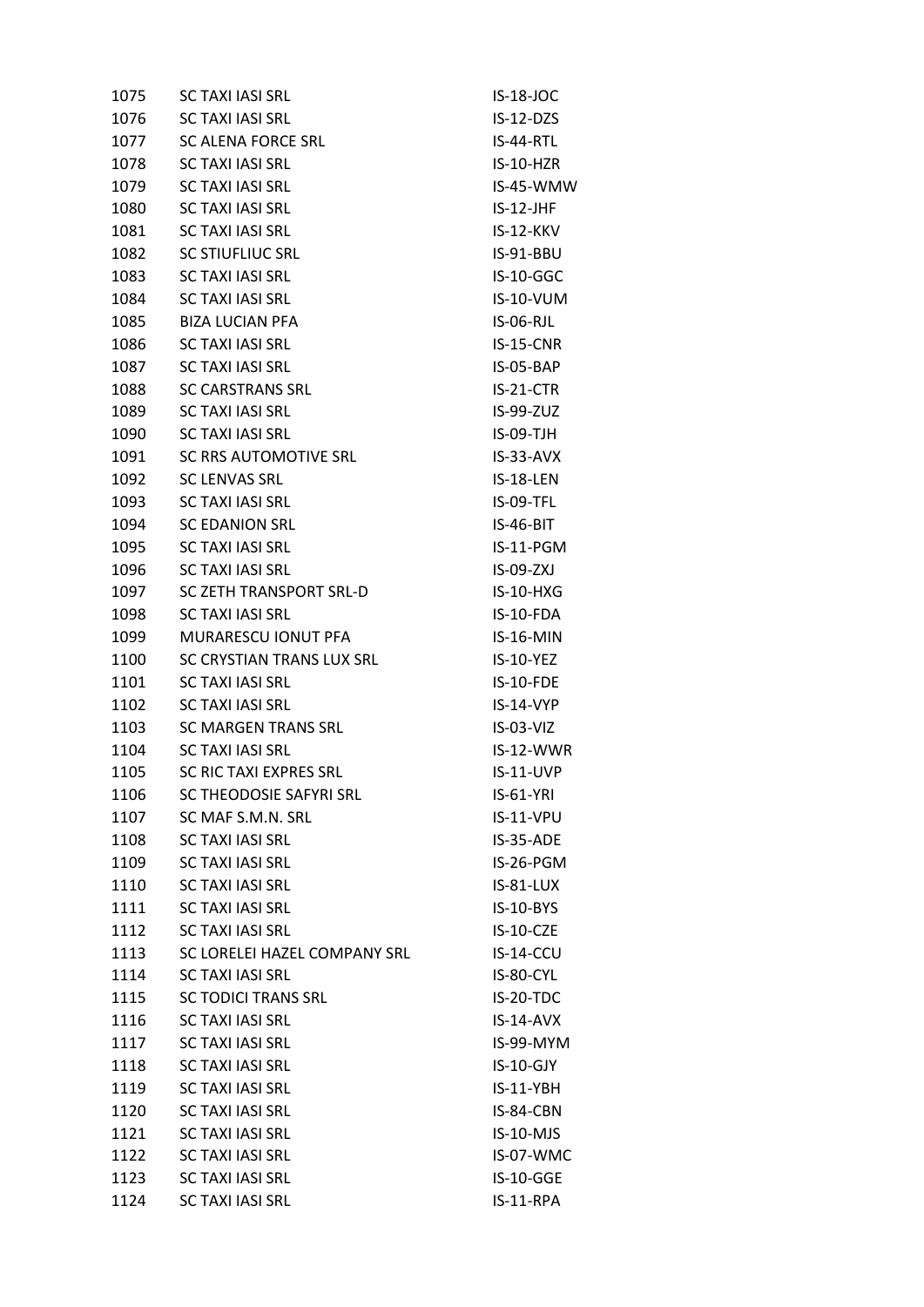| 1125 | <b>SC TAXI IASI SRL</b>         | $IS-10-GFZ$      |
|------|---------------------------------|------------------|
| 1126 | <b>SC MOVICRISS SRL</b>         | $IS-11-JIG$      |
| 1127 | <b>SC TAXI IASI SRL</b>         | $IS-62-LUX$      |
| 1128 | SC STUP-TDA SRL                 | $IS-31-TIA$      |
| 1129 | <b>SC TAXI IASI SRL</b>         | IS-10-FDC        |
| 1130 | SC LUGAST IMPEX SRL             | $B-73-LLD$       |
| 1131 | <b>SC AVX AUTO SRL</b>          | $IS-17-AVX$      |
| 1132 | SC RRS AUTOMOTIVE SRL           | <b>IS-09-AVX</b> |
| 1133 | <b>SC TAXI IASI SRL</b>         | IS-10-GGF        |
| 1134 | <b>SC TAXI IASI SRL</b>         | IS-08-WNR        |
| 1135 | <b>SC TAXI IASI SRL</b>         | $IS-10-FDD$      |
| 1136 | <b>SC TAXI IASI SRL</b>         | IS-09-XXA        |
| 1137 | SC ALENA FORCE SRL              | IS-05-ZDR        |
| 1138 | <b>SC TAXI IASI SRL</b>         | IS-11-ERC        |
| 1139 | <b>SC TAXI IASI SRL</b>         | IS-60-LAW        |
| 1140 | <b>SC TAXI IASI SRL</b>         | IS-55-LAW        |
| 1141 | <b>SC TAXI IASI SRL</b>         | $IS-14-EOR$      |
| 1142 | <b>SC TAXI IASI SRL</b>         | IS-35-UNG        |
| 1143 | MELINTE DRAGOS CONSTANTIN PFA   | IS-90-DRG        |
| 1144 | SC AVX AUTO SRL                 | $IS-15-AVX$      |
| 1145 | <b>SC ALENA FORCE SRL</b>       | IS-50-ZEI        |
| 1146 | SC MONDEN TRAVEL SRL            | <b>B-89-FXF</b>  |
| 1147 | SC MONDEN TRAVEL SRL            | <b>B-78-ZCV</b>  |
| 1148 | <b>SC GIULIANO SRL</b>          | IS-77-SIA        |
| 1149 | SC MONDEN TRAVEL SRL            | IS-10-KPY        |
| 1150 | <b>SC MONDEN TRAVEL SRL</b>     | IS-09-VTS        |
| 1151 | SC CURSA MELC SRL               | $IS-11-ZAM$      |
| 1152 | <b>SC MONDEN TRAVEL SRL</b>     | IS-09-VTM        |
| 1153 | <b>SC JKOHN &amp; ANNY SRL</b>  | IS-54-TAZ        |
| 1154 | SC MONDEN TRAVEL SRL            | <b>B-89-FXI</b>  |
| 1155 | <b>SC MONDEN TRAVEL SRL</b>     | B-81-PKV         |
| 1156 | <b>SC MONDEN TRAVEL SRL</b>     | <b>B-78-ZAG</b>  |
| 1157 | <b>SC MONDEN TRAVEL SRL</b>     | <b>B-78-ZCT</b>  |
| 1158 | SC ALEX TRANS INVEST SRL        | $IS-12-APS$      |
| 1159 | SC ALEX TRANS INVEST SRL        | IS-08-DOA        |
| 1160 | SC ALEX TRANS INVEST SRL        | <b>B-97-BOK</b>  |
| 1161 | <b>SC ALEX TRANS INVEST SRL</b> | IS-09-WJZ        |
| 1162 | SC ALEX TRANS INVEST SRL        | IS-14-CZM        |
| 1163 | <b>SC VARTOTRANS SRL</b>        | IS-09-ZWD        |
| 1164 | <b>SC VARTOTRANS SRL</b>        | IS-08-WTB        |
| 1165 | <b>SC VARTOTRANS SRL</b>        | IS-71-VAR        |
| 1166 | <b>SC VARTOTRANS SRL</b>        | IS-10-EUH        |
| 1167 | <b>SC VARTOTRANS SRL</b>        | $IS-11-YBD$      |
| 1168 | SC ENERGYCAR 2014 SRL           | IS-14-ERG        |
| 1169 | SC ENERGYCAR 2014 SRL           | IS-15-ERG        |
| 1170 | SC MOLDOTAXISERV SRL            | <b>B-84-MEW</b>  |
| 1171 | SC LAZAR EC COMP SRL            | IS-99-CLE        |
| 1172 | <b>SC THALIDA SRL</b>           | IS-10-WJK        |
| 1173 | <b>SC THALIDA SRL</b>           | $IS-11-NIZ$      |
| 1174 | SC AD & MAR.SMC SRL             | IS-37-SMC        |
|      |                                 |                  |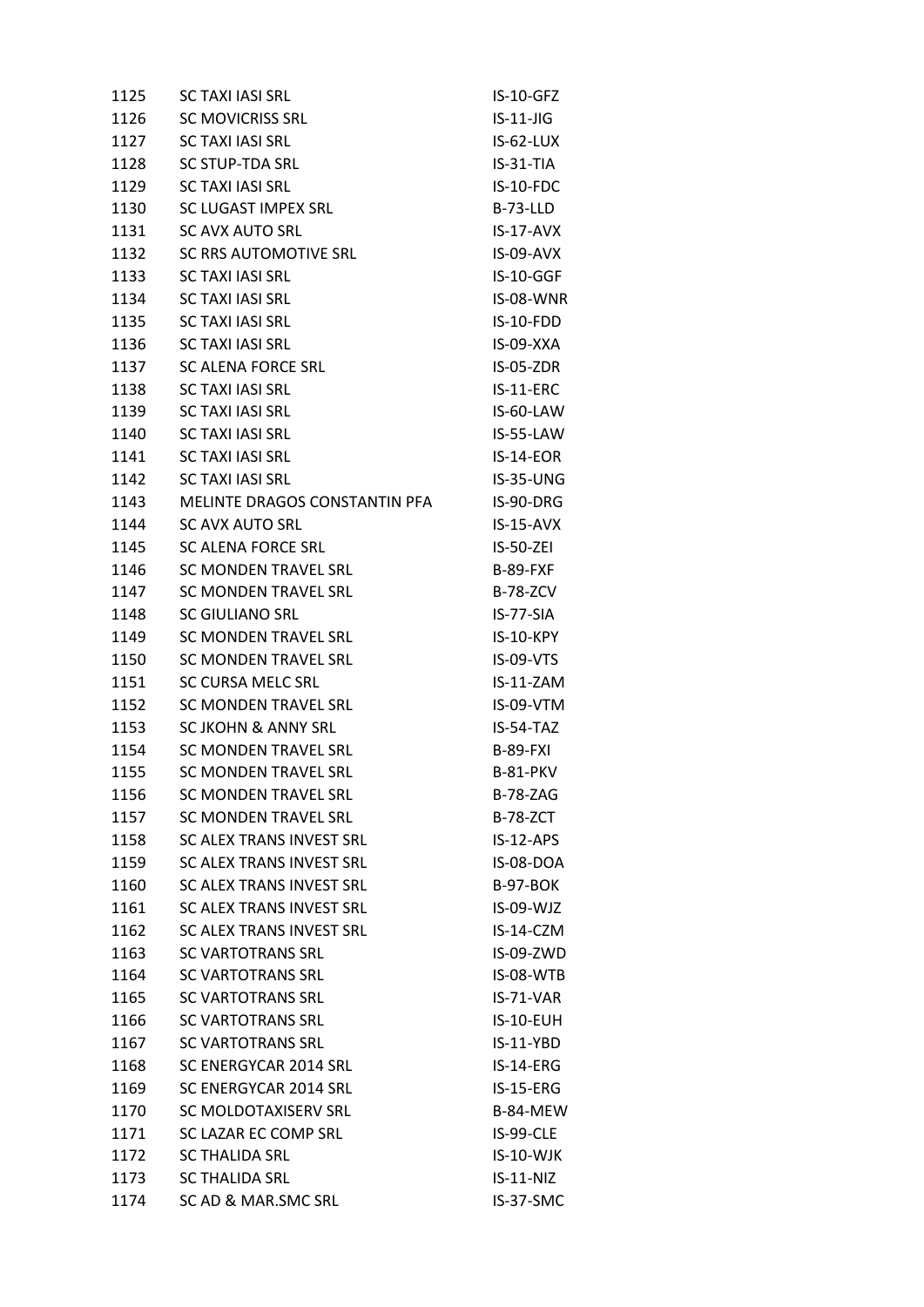| 1175 | <b>SC GEOSTEF TOUR SRL</b>  | IS-81-GBI        |
|------|-----------------------------|------------------|
| 1176 | SC GLOBAL CLEAR SRL         | IS-09-CFD        |
| 1177 | <b>SC FEMALYCAR SRL</b>     | IS-08-KKB        |
| 1178 | <b>SC FEMALYCAR SRL</b>     | IS-30-RDC        |
| 1179 | <b>SC FOREST HILL SRL</b>   | IS-10-WPW        |
| 1180 | SC FOREST HILL SRL          | IS-20-WIW        |
| 1181 | SC DAN & ALEX SRL           | $IS-12-CDE$      |
| 1182 | SC DAN & ALEX SRL           | IS-11-BMR        |
| 1183 | <b>SC PNP AUTO SRL</b>      | IS-05-LZU        |
| 1184 | <b>SC TRANS GAL SRL</b>     | $IS-12-PXN$      |
| 1185 | <b>SC BELLA ANA SRL</b>     | IS-29-BIA        |
| 1186 | LAZAR CRISTI CONSTANTIN PFA | $IS-11-TDC$      |
| 1187 | SC DORSI CAR SRL            | IS-33-RUS        |
| 1188 | SC IUL TRANSPORT SRL        | IS-37-CIM        |
| 1189 | SC IUL TRANSPORT SRL        | IS-06-EFX        |
| 1190 | SC IUL TRANSPORT SRL        | IS-78-CPR        |
| 1191 | <b>SC DRGMAD SRL</b>        | IS-13-DRG        |
| 1192 | SC IUL TRANSPORT SRL        | IS-47-CIM        |
| 1193 | <b>SC CRIMAD SRL</b>        | IS-81-RAF        |
| 1194 | <b>SC IUSEVE SRL</b>        | $IS-21-LYY$      |
| 1195 | <b>GAGIUC LIVIU PFA</b>     | IS-09-NPM        |
| 1196 | SC WIS FAMILY SRL           | $IS-86-WIS$      |
| 1197 | SC NISEIDONTAX SRL          | IS-03-LYV        |
| 1198 | <b>SC LOGATAX SRL</b>       | IS-78-YAM        |
| 1199 | SC FOR YOU SIX SRL          | IS-12-FWB        |
| 1200 | SC NEC SAM TRANS SRL        | <b>IS-19-SNL</b> |
| 1201 | SC MICLAU-VIS SRL           | IS-09-SSD        |
| 1202 | SC MICLAU-VIS SRL           | IS-09-PFL        |
| 1203 | SC MICLAU-VIS SRL           | IS-09-PFN        |
| 1204 | SC ALEX TRANS INVEST SRL    | $IS-21-WIL$      |
| 1205 | <b>SC FANI CRIST SRL</b>    | IS-06-TLF        |
| 1206 | <b>SC ULTRAPROTRANS SRL</b> | $IS-22-RTL$      |
| 1207 | SC ULTRAPROTRANS SRL        | IS-33-RTL        |
| 1208 | SC RAL. ML. SRL             | IS-06-GPG        |
| 1209 | SC RAL. ML. SRL             | IS-06-GPH        |
| 1211 | SC EUROTRANS LUC IASI SRL   | <b>B-101-MGD</b> |
| 1212 | SC ALEX TRANS INVEST SRL    | IS-86-BEB        |
| 1213 | <b>SC STO SRL</b>           | $IS-23-MGD$      |
| 1216 | SC SALVIA ROXET SRL         | B-83-PZB         |
| 1217 | SC SALVIA ROXET SRL         | <b>B-83-PZC</b>  |
| 1220 | SC VIRAZALE TAXI SRL        | IS-56-BMG        |
| 1221 | <b>SC DELCAR SRL</b>        | IS-39-DLE        |
| 1222 | <b>SC DELCAR SRL</b>        | <b>B-99-XCU</b>  |
| 1223 | <b>SC DELCAR SRL</b>        | IS-29-DEL        |
| 1224 | ROTARU E. VASILE PFA        | $IS-10-YLJ$      |
| 1225 | <b>SC AMOZEN SRL</b>        | IS-42-LYV        |
| 1226 | <b>SC DELCAR SRL</b>        | $IS-46-DLE$      |
| 1227 | <b>SC DELCAR SRL</b>        | IS-52-DEL        |
| 1228 | COJOCARIU TOMA PFA          | IS-83-LIA        |
| 1229 | <b>SC DELCAR SRL</b>        | IS-32-DEL        |
|      |                             |                  |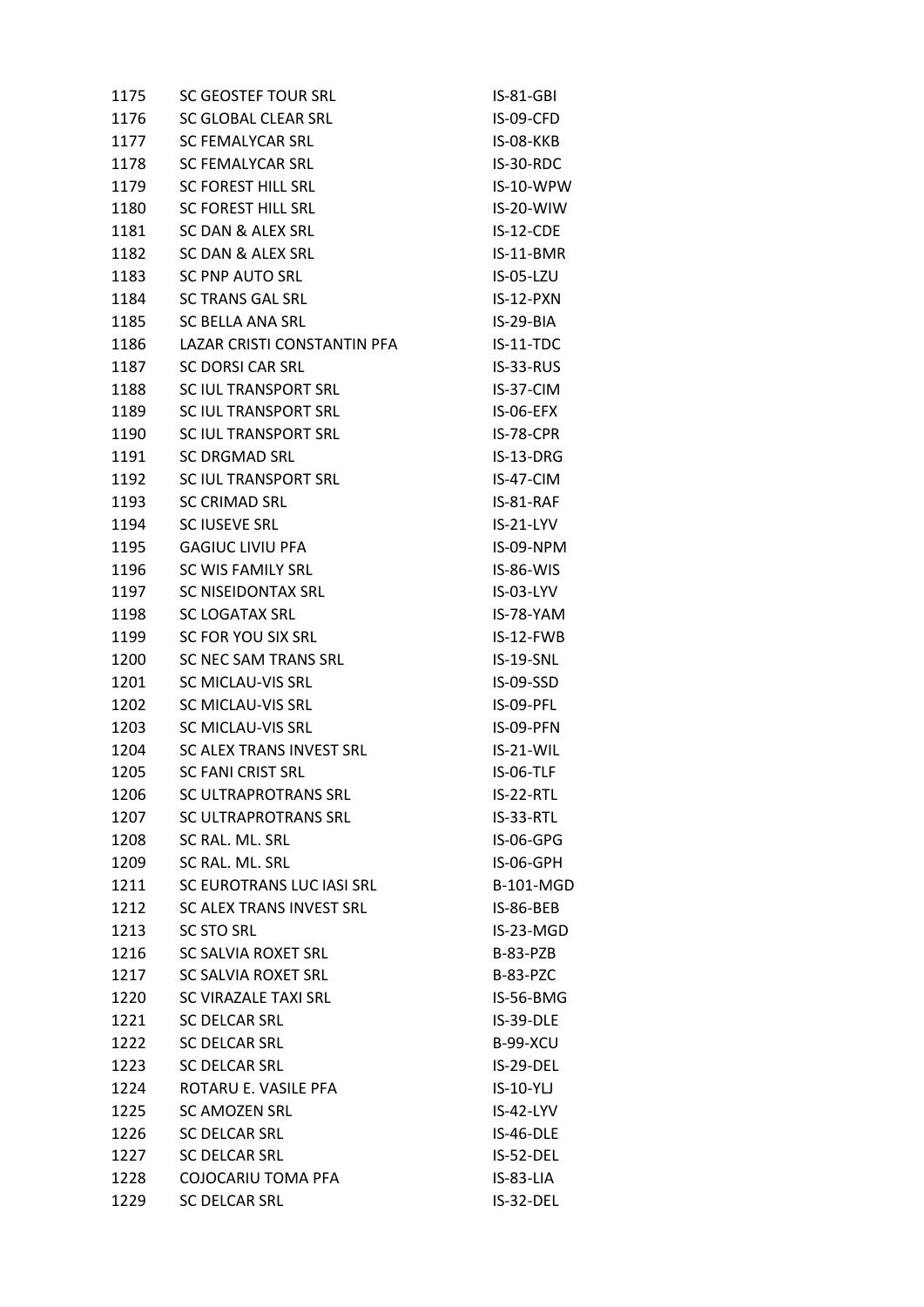| 1230 | SC TUDOSA CATALIN SRL          | IS-85-GAL        |
|------|--------------------------------|------------------|
| 1231 | <b>SC WINNER TRANS SRL</b>     | $IS-27-WIN$      |
| 1232 | <b>SC DELCAR SRL</b>           | $IS-11-ZJK$      |
| 1233 | SC ADVERTISING AGENCY G&M SRL  | IS-12-BDU        |
| 1234 | DASCALESCU MARCEL CLAUDIU PFA  | IS-46-DAD        |
| 1235 | SC MINICAB & CV SRL            | $IS-11-XWH$      |
| 1236 | SC GRAND BUSINESS TAXI SRL     | $IS-10-GBT$      |
| 1237 | SC GRAND BUSINESS TAXI SRL     | IS-40-GBT        |
| 1238 | SC GRAND BUSINESS TAXI SRL     | $IS-11-BXD$      |
| 1239 | <b>SC OVICIP SERV SRL</b>      | <b>B-88-BSG</b>  |
| 1240 | SC FOR YOU SIX SRL             | $IS-12-FVW$      |
| 1241 | <b>STOICAN FAST SCS</b>        | <b>B-61-KEM</b>  |
| 1242 | SC FOR YOU THREE SRL           | $IS-11-TZS$      |
| 1243 | SC ELMECAR - MECANO SRL        | IS-30-ULY        |
| 1244 | SC ALEX TRANS INVEST SRL       | B-90-HSD         |
| 1245 | <b>SC STO SRL</b>              | IS-35-MGD        |
| 1246 | MATASA V. GICA PFA             | IS-51-LIM        |
| 1247 | TODIRAS D. DUMITRU PFA         | IS-62-TOD        |
| 1248 | SC ALEX TRANS INVEST SRL       | IS-08-LBF        |
| 1249 | SC FOR YOU TWELVE SRL          | IS-12-RNV        |
| 1250 | SC ALEX TRANS INVEST SRL       | IS-09-XYB        |
| 1252 | SC STO SRL                     | IS-33-MGD        |
| 1253 | SC ALEX TRANS INVEST SRL       | $IS-10-XPZ$      |
| 1254 | MATEI M. IOAN PFA              | IS-07-AHA        |
| 1255 | SC FOR YOU 10 SRL              | $IS-12-KYF$      |
| 1256 | <b>SC TUFIM SRL</b>            | $IS-27-CTR$      |
| 1257 | SC CURSA MELC SRL              | $IS-11-ZAL$      |
| 1258 | <b>SC STO SRL</b>              | IS-34-MGD        |
| 1259 | SC AD & MAR.SMC SRL            | IS-36-SMC        |
| 1260 | <b>SC YON CRISSPIR SRL</b>     | $IS-21-BDL$      |
| 1261 | <b>NECULAI VLAD MARIUS PFA</b> | IS-15-VMN        |
| 1262 | <b>SC GASTEF SRL</b>           | IS-12-NOE        |
| 1263 | <b>SC TRANS GAL SRL</b>        | IS-41-GAL        |
| 1264 | MIHAI I. IULIAN PFA            | IS-04-TEG        |
| 1265 | SC ASPETER STEF SRL            | IS-40-AMM        |
| 1266 | <b>SC CRISVAL TAX SRL</b>      | IS-90-KAI        |
| 1267 | STOICAN FAST SCS               | $B-61-KAT$       |
| 1268 | SC DENIS TOUR AVANTAJ SRL      | IS-09-DUZ        |
| 1269 | SC MEMO SCM COM SRL            | IS-75-DAG        |
| 1270 | <b>SC MOVICRISS SRL</b>        | IS-11-WSK        |
| 1271 | SC FOR YOU THREE SRL           | IS-11-ZEV        |
| 1272 | SC FOR YOU ONE SRL             | $IS-11-ZDU$      |
| 1273 | SC FOR YOU NINE SRL            | $IS-12-MJW$      |
| 1274 | <b>SC TOLIDO TRANS SRL</b>     | IS-38-PAL        |
| 1275 | SC FOR YOU FOUR SRL            | IS-10-CKG        |
| 1276 | SC FOR YOU ONE SRL             | <b>IS-10-CKJ</b> |
| 1277 | SC ENJOY IT NOW SRL            | IS-88-HAI        |
| 1278 | SC FOR YOU TWO SRL             | $IS-11-ZGC$      |
| 1279 | SC FOR YOU THREE SRL           | IS-10-BXN        |
| 1280 | SC FOR YOU 10 SRL              | IS-12-KYG        |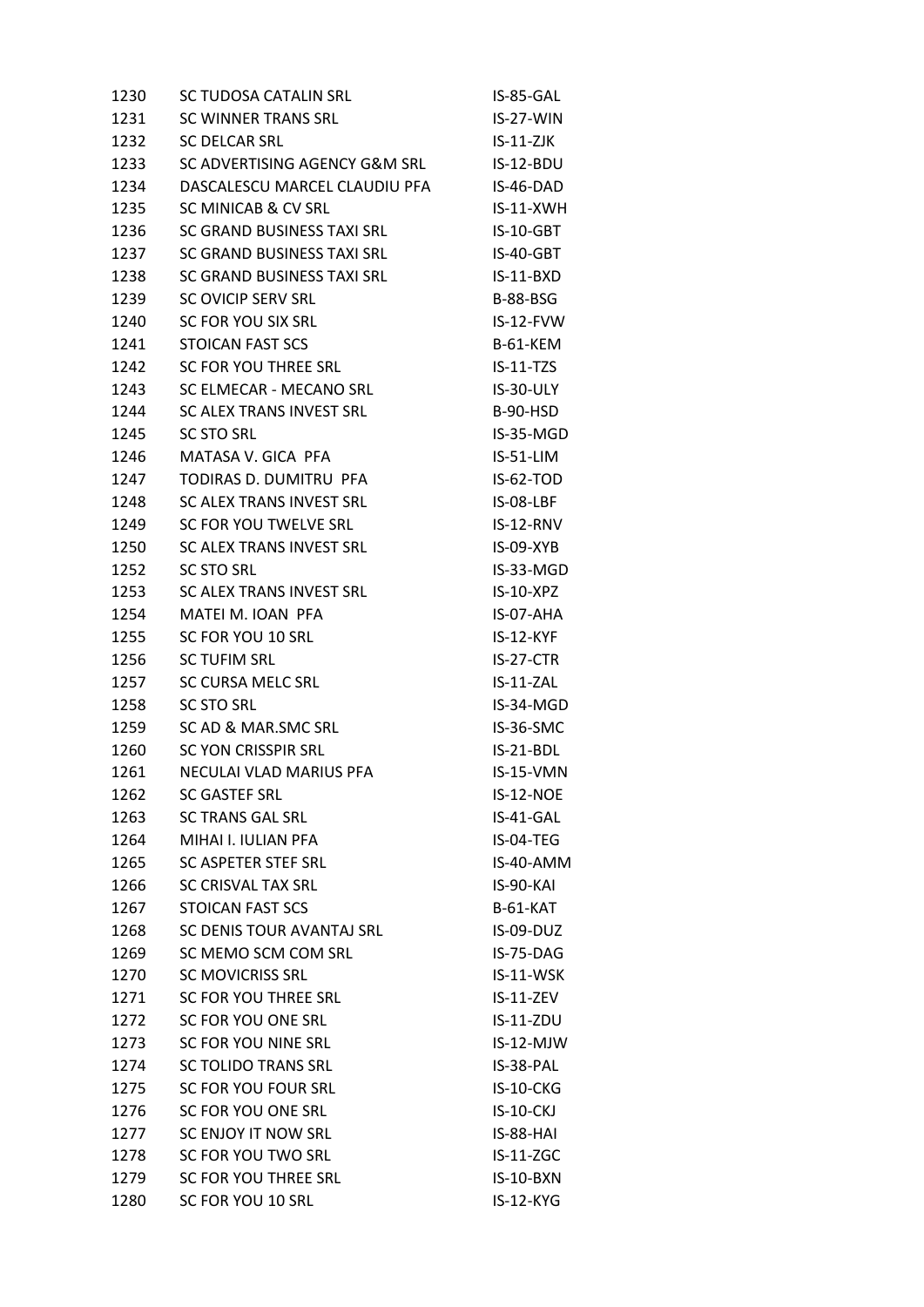| 1281 | <b>SC SPANACHI TRANS SRL</b>  | IS-18-YGU        |
|------|-------------------------------|------------------|
| 1282 | USTURICA CIPRIAN C-TIN PFA    | IS-86-UST        |
| 1283 | <b>SC BENESCH SRL</b>         | <b>IS-09-ULI</b> |
| 1284 | SC OVICAMY-TAXI SRL           | <b>IS-11-YVK</b> |
| 1285 | SC BY - TAX COMPANY SRL       | <b>IS-09-VHX</b> |
| 1286 | SC OVICAMY-TAXI SRL           | IS-08-RKN        |
| 1287 | SC ED-NA. TAX SRL             | $IS-19-EDY$      |
| 1288 | SC MAF S.M.N. SRL             | IS-09-AAC        |
| 1290 | <b>SC ROLINI ROL SRL</b>      | IS-97-ROL        |
| 1291 | SC MAF S.M.N. SRL             | IS-19-SMN        |
| 1292 | SC ROLINI ROL SRL             | IS-98-ROL        |
| 1293 | SC V.I.S. EXIM SRL            | $IS-11-NDV$      |
| 1294 | SC DOSIMA SERV SRL            | $IS-10-LFE$      |
| 1295 | SC ICA & ACA SRL              | IS-33-ROA        |
| 1296 | <b>SC DADAVIS SRL</b>         | IS-11-WWY        |
| 1297 | SC WSK TEAM 57 SRL            | IS-90-WSK        |
| 1298 | SC RAPID MELC SRL             | $IS-11-ZAN$      |
| 1299 | <b>SC DADAVIS SRL</b>         | IS-29-RKM        |
| 1300 | SC MONDEN TRAVEL SRL          | IS-10-KRH        |
| 1302 | <b>SC LORYEDA SRL</b>         | IS-30-EOM        |
| 1303 | <b>SC DELCAR SRL</b>          | IS-28-DEL        |
| 1304 | UNGUREANU IOAN FLORIN PFA     | IS-40-UNG        |
| 1305 | <b>SC MOVICRISS SRL</b>       | IS-10-WSK        |
| 1306 | <b>SC MOVICRISS SRL</b>       | IS-06-VIF        |
| 1307 | MAFTEI OVIDIU CRISTIAN PFA    | $IS-29-RIA$      |
| 1308 | <b>SC FAMILY PARK SRL</b>     | IS-86-RAI        |
| 1309 | SC ALEX TRANS INVEST SRL      | $IS-80-$         |
| 1310 | SC DAN MEDIL TRANS SRL        | $IS-11-JTH$      |
| 1311 | SC MONDEN EXPRESS SRL-D       | IS-25-CMR        |
| 1312 | <b>SC TAXI CODREANU SRL</b>   | B-90-PSW         |
| 1313 | <b>SC TAXI CODREANU SRL</b>   | $IS-42-EIR$      |
| 1314 | <b>SC TAXI CODREANU SRL</b>   | IS-28-TMC        |
| 1315 | URSU N. DANUT PFA             | IS-21-DCV        |
| 1316 | SC DAN & ALEX SRL             | IS-11-WYU        |
| 1318 | SC COMPANIA FEDO SRL          | IS-70-FED        |
| 1319 | <b>SC DAMOS EUROTRANS SRL</b> | IS-02-PME        |
| 1321 | <b>SC SEVEN SERV SRL</b>      | $IS-05-ZPS$      |
| 1322 | SC AIRINEI TAXI SRL           | IS-38-MRD        |
| 1323 | SC RM & DM TRADE SRL          | IS-10-MFT        |
| 1324 | <b>SC ISCAR RO SRL</b>        | IS-08-JOZ        |
| 1325 | <b>SC SEVEN SERV SRL</b>      | $IS-12-GBZ$      |
| 1327 | SC DAN & ALEX SRL             | $IS-11-DL$       |
| 1328 | SC GROCON-SER SRL             | IS-26-CLV        |
| 1329 | STOICAN FAST SCS              | <b>B-61-JOP</b>  |
| 1330 | SC DAN & ALEX SRL             | IS-11-VKD        |
| 1331 | SC DAN & ALEX SRL             | <b>IS-10-SKJ</b> |
| 1332 | SC DAN & ALEX SRL             | <b>IS-10-KUG</b> |
| 1333 | SC DAN & ALEX SRL             | IS-10-RCW        |
| 1334 | SC DELTA DOI COMPANY SRL      | IS-81-FLR        |
| 1335 | SC DELTA DOI COMPANY SRL      | <b>B-89-JWW</b>  |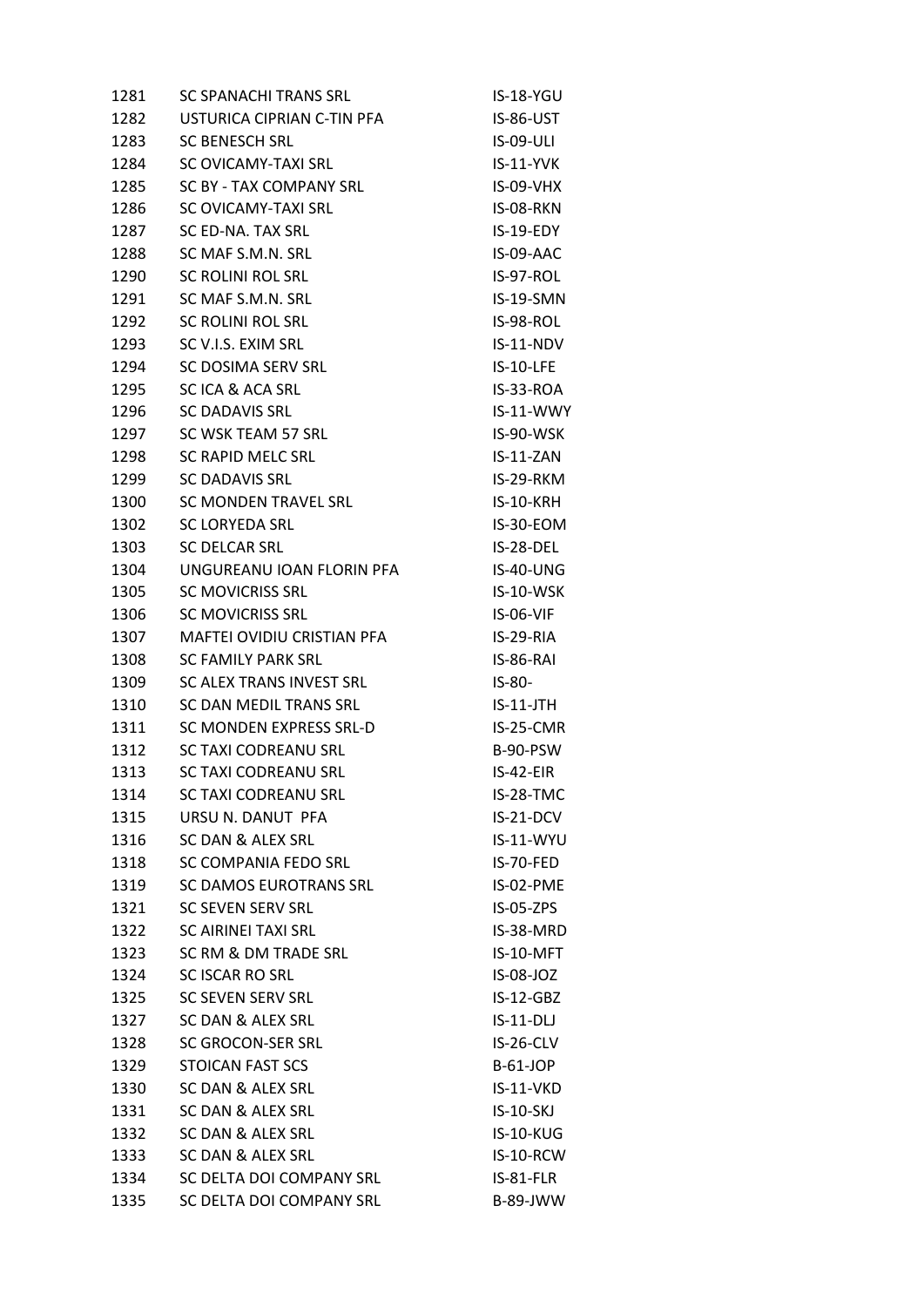| 1336 | SC DELTA DOI COMPANY SRL                        | IS-08-GUM        |
|------|-------------------------------------------------|------------------|
| 1337 | SC DAN & ALEX SRL                               | IS-11-VKE        |
| 1338 | SC ELECTROAWA SRL                               | IS-68-AWA        |
| 1339 | SC DAN & ALEX SRL                               | IS-11-DLH        |
| 1340 | SC DAVY GEN SRL                                 | $IS-10-CRI$      |
| 1341 | SC DELTA DOI COMPANY SRL                        | <b>B-89-JVV</b>  |
| 1342 | MATRAN GH. STEFAN PFA                           | $IS-73-FAB$      |
| 1343 | SC DELTA DOI COMPANY SRL                        | IS-05-YRW        |
| 1344 | <b>SC ASPETER STEF SRL</b>                      | IS-41-AMM        |
| 1345 | SC ASPETER STEF SRL                             | IS-38-AMM        |
| 1346 | SC ASPETER STEF SRL                             | IS-98-AMM        |
| 1347 | SC ASPETER STEF SRL                             | <b>IS-75-BEC</b> |
| 1348 | SC ASPETER STEF SRL                             | IS-46-AMM        |
| 1349 | SC ASPETER STEF SRL                             | IS-78-AMM        |
| 1350 | <b>SC GASTEF SRL</b>                            | IS-99-MYH        |
| 1351 | SC ASPETER STEF SRL                             | IS-39-AMM        |
| 1352 | ROSCA I. IONEL PFA                              | $IS-11-XWU$      |
| 1353 | <b>SC EDYNICOLUCY SRL</b>                       | IS-08-TEP        |
| 1354 | SC PATYINGRI CREFAM SRL                         | IS-39-CRE        |
| 1355 | SC PATYINGRI CREFAM SRL                         | IS-08-CRE        |
| 1356 | SC CRISVAL TAX SRL                              | IS-52-KRS        |
| 1357 | <b>SC MOVICRISS SRL</b>                         | $IS-11-DNY$      |
| 1358 | <b>SC MOVICRISS SRL</b>                         | $IS-11-LJI$      |
| 1359 | <b>BULEANDRA I. CATALIN PFA</b>                 | IS-09-FYO        |
| 1360 | <b>SC CIREDOR-TRANS SRL</b>                     | IS-06-DCI        |
| 1361 | SC GIANINA & ALBERTO SRL                        | IS-81-KRP        |
| 1362 | SC ALEX TRANS INVEST SRL                        | <b>B-84-AFH</b>  |
| 1363 | <b>SC MOVICRISS SRL</b>                         | IS-62-PAC        |
| 1364 | <b>SC DELCAR SRL</b>                            | <b>B-99-XCW</b>  |
| 1365 | VINTILA T. VIOREL PFA                           | IS-08-RZD        |
| 1366 | <b>SC DELCAR SRL</b>                            | <b>B-78-HYP</b>  |
| 1367 | <b>SC SAD CAR SRL</b>                           | IS-28-SAD        |
| 1368 | SC AUTO RIGACOM SRL                             | IS-30-RIG        |
| 1369 | DOCTORU VIOREL PERSOANA FIZICA AUTORI IS-08-DEL |                  |
| 1370 | <b>SC MOVICRISS SRL</b>                         | IS-38-CTL        |
| 1371 | <b>SC MOVICRISS SRL</b>                         | IS-93-BLK        |
| 1372 | <b>SC MOVICRISS SRL</b>                         | IS-57-WSK        |
| 1373 | <b>SC MOVICRISS SRL</b>                         | IS-10-SEO        |
| 1374 | <b>SC MOVICRISS SRL</b>                         | $IS-17-JXC$      |
| 1375 | <b>SC MOVICRISS SRL</b>                         | IS-03-SZB        |
| 1376 | <b>SC MOVICRISS SRL</b>                         | IS-87-VVA        |
| 1377 | <b>SC FOREST HILL SRL</b>                       | IS-01-YVO        |
| 1378 | <b>SC MOVICRISS SRL</b>                         | IS-07-DJV        |
| 1379 | <b>SC DELCAR SRL</b>                            | IS-47-DLE        |
| 1380 | <b>SC MOVICRISS SRL</b>                         | IS-27-VST        |
| 1381 | <b>SC MOVICRISS SRL</b>                         | IS-04-RAP        |
| 1382 | <b>SC SAFE DRIVER SRL</b>                       | <b>IS-77-ULI</b> |
| 1383 | SC ALEX TRANS INVEST SRL                        | IS-16-SRD        |
| 1384 | <b>SC SUMAF TAXI SRL</b>                        | IS-97-MAF        |
| 1385 | <b>BAJINSCHI IOAN PFA</b>                       | IS-03-BIZ        |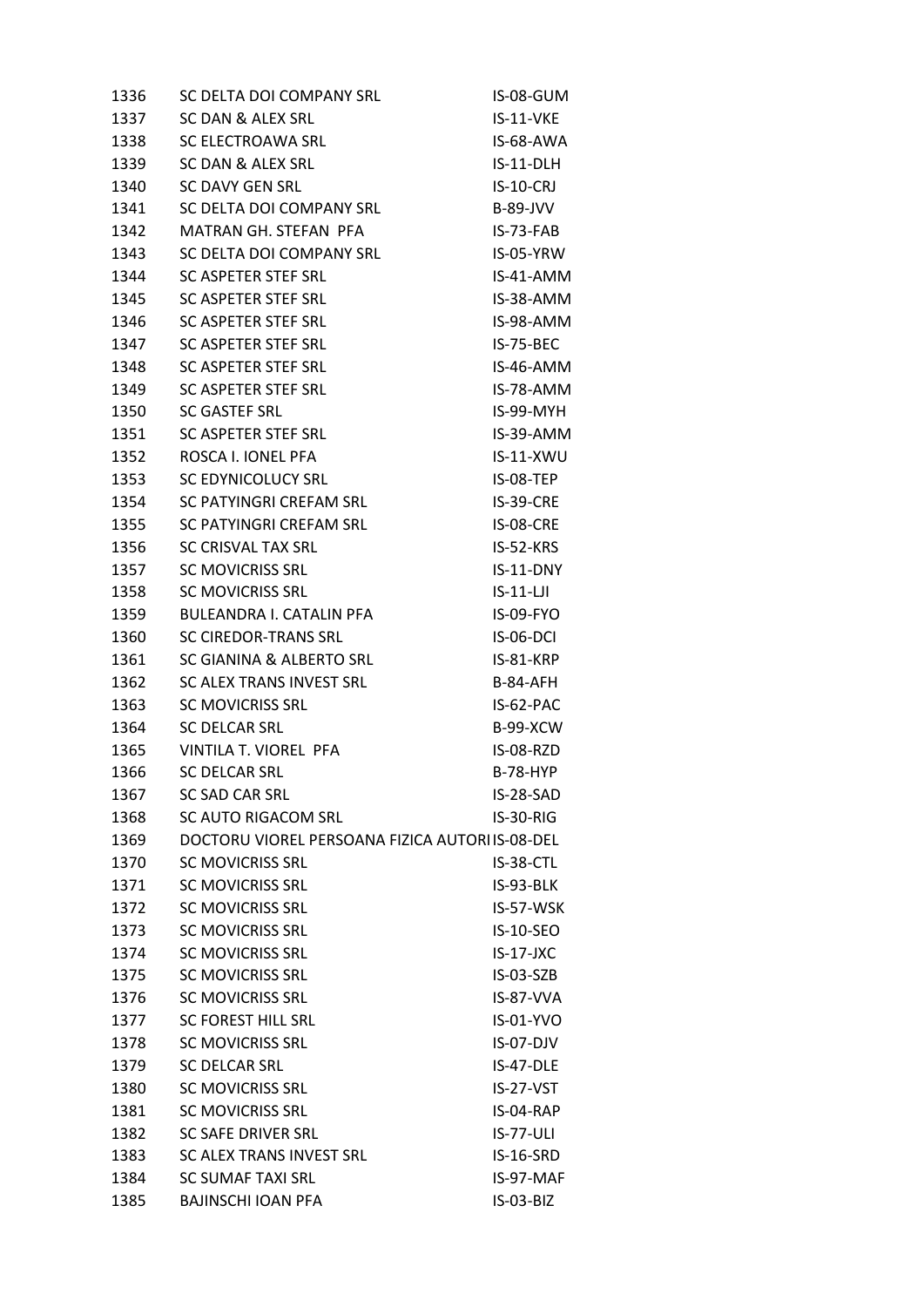| 1386 | <b>SC TRANS-TROPICAL SRL</b> | IS-78-MMS        |
|------|------------------------------|------------------|
| 1387 | <b>SC DELCAR SRL</b>         | IS-51-DLE        |
| 1389 | <b>SC DELCAR SRL</b>         | <b>B-77-UGR</b>  |
| 1390 | <b>SC MOVICRISS SRL</b>      | IS-10-SBB        |
| 1391 | SC SEDANGE LEO SRL           | $IS-43-SBY$      |
| 1392 | SC MOVICRISS SRL             | IS-32-GAL        |
| 1393 | <b>SC MOVICRISS SRL</b>      | IS-09-LJO        |
| 1394 | SC MINITAX IASI SRL          | IS-12-NCV        |
| 1395 | <b>SC DELCAR SRL</b>         | <b>B-78-HYY</b>  |
| 1396 | <b>SC MOVICRISS SRL</b>      | IS-84-VVA        |
| 1397 | DELEANU SORIN PFA            | IS-69-DLE        |
| 1398 | BULEANDRA I. VALENTIN PFA    | IS-08-ZWK        |
| 1399 | <b>SC MOVICRISS SRL</b>      | $IS-62-BCD$      |
| 1400 | <b>SC MOVICRISS SRL</b>      | IS-06-BNF        |
| 1401 | TUDURACHE VASILE PFA         | IS-09-VSW        |
| 1402 | <b>SC MOVICRISS SRL</b>      | $IS-12-XEV$      |
| 1403 | <b>SC GREERASU SRL</b>       | IS-18-CRV        |
| 1404 | <b>SC MOVICRISS SRL</b>      | $IS-10-SBE$      |
| 1405 | <b>SC MOVICRISS SRL</b>      | IS-09-ZUS        |
| 1407 | <b>SC MOVICRISS SRL</b>      | IS-08-CBP        |
| 1408 | SC LUCIAL CAR SRL            | $IS-11-AYT$      |
| 1409 | <b>SC MOVICRISS SRL</b>      | IS-11-STO        |
| 1410 | <b>SC DELCAR SRL</b>         | IS-23-DEL        |
| 1411 | SC ROMIS DRIVE SRL           | IS-10-ZCD        |
| 1412 | SC MOVICRISS SRL             | IS-88-ROV        |
| 1413 | <b>SC DELCAR SRL</b>         | IS-48-DEL        |
| 1414 | SC ED-NA RDM SRL             | IS-77-END        |
| 1415 | MORARIU C. VASILICA PFA      | IS-08-RWL        |
| 1416 | <b>SC MOVICRISS SRL</b>      | IS-24-PAA        |
| 1417 | <b>SC DELCAR SRL</b>         | <b>B-89-PGE</b>  |
| 1418 | <b>SC MOVICRISS SRL</b>      | $IS-10-HCB$      |
| 1419 | <b>SC ISPO MAD SRL</b>       | $IS-02-VTI$      |
| 1420 | <b>SC MONDEN TRAVEL SRL</b>  | <b>B-89-FXH</b>  |
| 1421 | <b>SC DONNA TAX SRL</b>      | $IS-10-GGX$      |
| 1422 | <b>SC MOVICRISS SRL</b>      | IS-05-YYO        |
| 1423 | SC LUGAST IMPEX SRL          | <b>B-62-ZPK</b>  |
| 1424 | SC DELCAR SRL                | <b>B-85-MZV</b>  |
| 1425 | <b>SC ALMIFLOR SRL</b>       | $IS-09-XFR$      |
| 1426 | <b>SC MOVICRISS SRL</b>      | IS-30-MOD        |
| 1427 | <b>SC MOVICRISS SRL</b>      | IS-10-XFU        |
| 1428 | SC GEOSTEF TOUR SRL          | IS-13-BOZ        |
| 1429 | <b>SC MOVICRISS SRL</b>      | IS-10-WHH        |
| 1431 | <b>SC SABISIDO SRL</b>       | <b>IS-99-SIO</b> |
| 1432 | SC SEDANGE LEO SRL           | $IS-42-SBY$      |
| 1433 | SC ALEX TRANS INVEST SRL     | IS-07-CZM        |
| 1434 | SC PNP INTERCAR SRL          | IS-10-LWG        |
| 1435 | <b>SC DELCAR SRL</b>         | <b>B-78-HRE</b>  |
| 1436 | <b>SC SARAMOBILE SRL</b>     | <b>B-95-EUM</b>  |
| 1437 | <b>SC EASYPONT IASI SRL</b>  | <b>B-81-YXP</b>  |
| 1438 | <b>SC GREADY GRETUD SRL</b>  | IS-03-WSK        |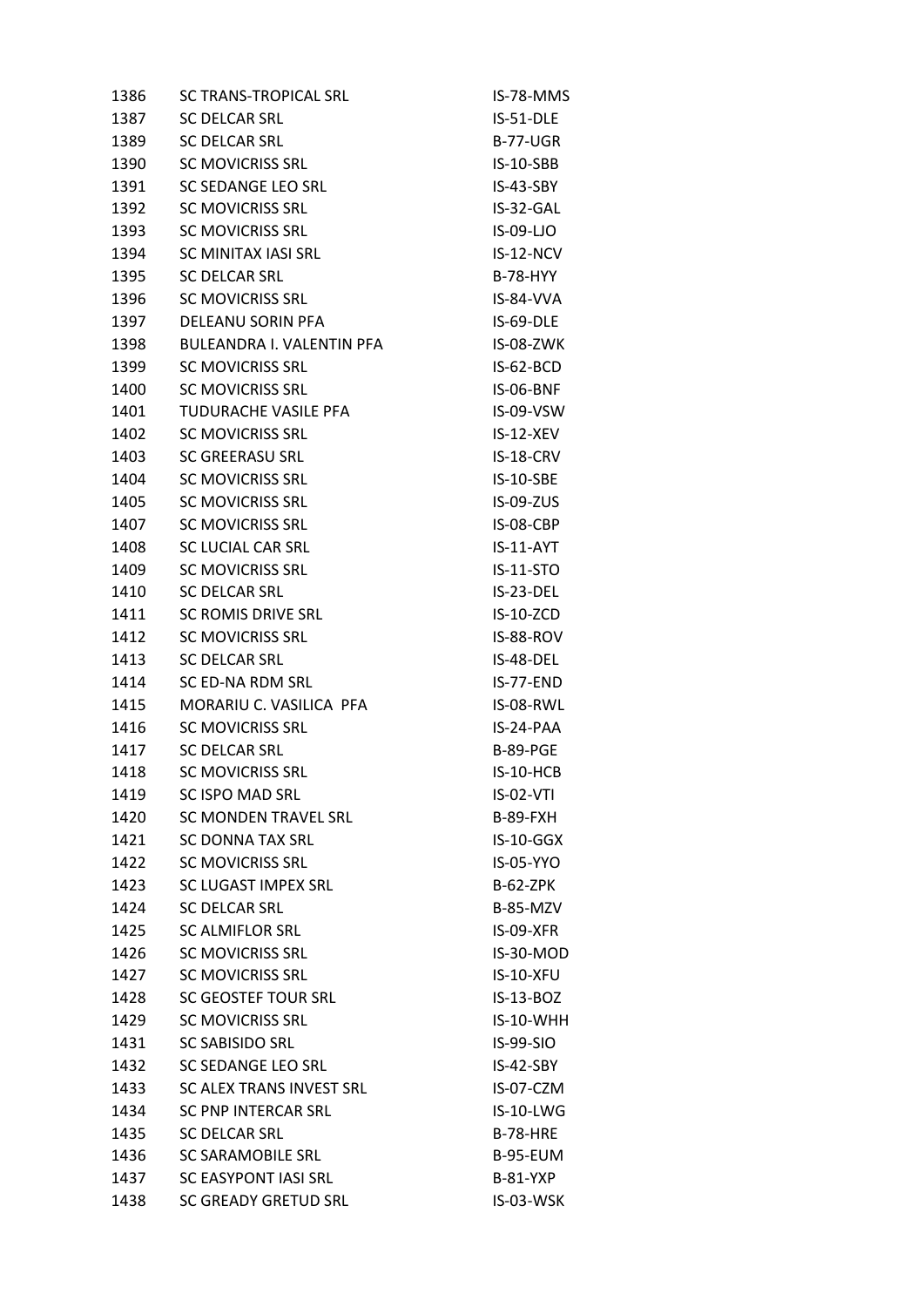| 1439 | <b>SC MOVICRISS SRL</b>   | IS-12-WSK        |
|------|---------------------------|------------------|
| 1440 | <b>SC MOVICRISS SRL</b>   | IS-15-MRR        |
| 1441 | <b>SC TAGHI DRIVE SRL</b> | $IS-47-VUD$      |
| 1442 | SC DAN MEDIL TRANS SRL    | IS-40-CMR        |
| 1443 | <b>SC MOVICRISS SRL</b>   | <b>IS-06-YKC</b> |
| 1444 | <b>SC DELCAR SRL</b>      | IS-71-DEL        |
| 1445 | <b>SC GAFLOR SRL</b>      | IS-09-MAE        |
| 1446 | SC AUTO RIGACOM SRL       | <b>IS-06-RIG</b> |
| 1447 | SC OVIDUR ONE SRL         | <b>B-88-XYR</b>  |
| 1448 | SC IULI-CRIS COMPANY SRL  | IS-79-WAL        |
| 1450 | <b>SC DELCAR SRL</b>      | IS-79-DEL        |
| 1451 | SC MONDEN TRAVEL SRL      | <b>IS-10-KRF</b> |
| 1452 | <b>SC MOVICRISS SRL</b>   | $IS-11-MJH$      |
| 1453 | <b>SC MOVICRISS SRL</b>   | IS-05-PCF        |
| 1454 | BOTEZ IOAN RAZVAN PFA     | <b>IS-08-JUN</b> |
| 1455 | PANTIRU A. ADRIAN PFA     | IS-45-PAA        |
| 1456 | <b>SC MOVICRISS SRL</b>   | IS-88-DNS        |
| 1457 | SC FOR YOU ELEVEN SRL     | $IS-12-NSY$      |
| 1458 | <b>SC MOVICRISS SRL</b>   | $IS-11-YIW$      |
| 1459 | <b>SC IREMFAN SRL</b>     | IS-10-NHS        |
| 1460 | SC ED-NA RDM SRL          | <b>B-84-KXH</b>  |
| 1461 | MINCA P. ADY BEBY PFA     | <b>B-563-ADY</b> |
| 1462 | <b>SC MOVICRISS SRL</b>   | IS-25-CMC        |
| 1463 | SC ED-NA RDM SRL          | IS-30-NTY        |
| 1464 | DIRTU CONSTANTIN PFA      | IS-11-WFG        |
| 1465 | SUFRAGIU DANIEL PFA       | IS-10-MNZ        |
| 1466 | SC ELECTROAWA SRL         | IS-94-AWA        |
| 1468 | <b>SC DELCAR SRL</b>      | <b>B-77-UGN</b>  |
| 1469 | <b>SC DELCAR SRL</b>      | <b>B-78-HYV</b>  |
| 1470 | <b>SC MOVICRISS SRL</b>   | IS-96-HBM        |
| 1471 | <b>SC MOVICRISS SRL</b>   | $IS-11-YIH$      |
| 1472 | <b>SC MOVICRISS SRL</b>   | IS-05-REI        |
| 1473 | <b>SC MOVICRISS SRL</b>   | IS-25-JOZ        |
| 1474 | SC CIB-CA SMART SRL       | $IS-25-CIB$      |
| 1475 | <b>SC MOVICRISS SRL</b>   | IS-12-AIW        |
| 1476 | <b>SC DELCAR SRL</b>      | IS-43-DEL        |
| 1477 | SC DENISA CIG 2008 SRL    | IS-20-CIG        |
| 1478 | SC FARMIS COMPANY SRL     | IS-49-SWG        |
| 1479 | SC BRITANIA ANDRADA SRL   | IS-88-CUL        |
| 1480 | <b>SC DELCAR SRL</b>      | IS-34-DEL        |
| 1481 | <b>SC MOVICRISS SRL</b>   | IS-11-GJU        |
| 1482 | <b>SC MOVICRISS SRL</b>   | $IS-05-JTB$      |
| 1483 | <b>SC MOVICRISS SRL</b>   | IS-33-WSK        |
| 1484 | <b>SC MOVICRISS SRL</b>   | IS-99-WSK        |
| 1485 | <b>SC DELCAR SRL</b>      | <b>B-89-PGU</b>  |
| 1486 | <b>SC MOVICRISS SRL</b>   | IS-11-PTC        |
| 1487 | <b>SC SINEF SRL</b>       | IS-77-SFD        |
| 1488 | SC CIMEP SRL - D          | <b>IS-10-NUI</b> |
| 1489 | <b>SC MOVICRISS SRL</b>   | <b>IS-08-ZUS</b> |
| 1490 | <b>SC MOVICRISS SRL</b>   | <b>IS-10-XTS</b> |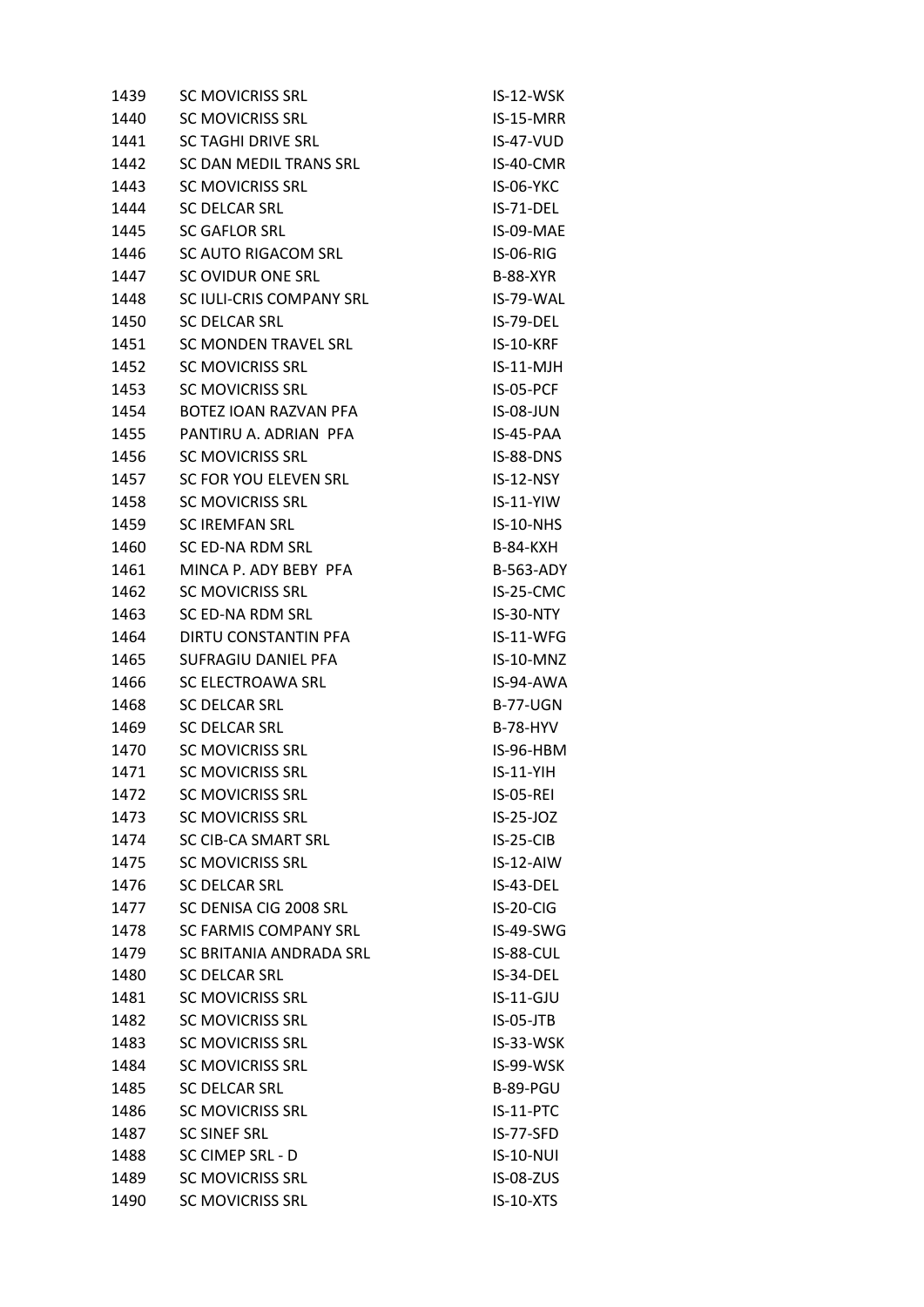| 1491 | SC NADEEA '98 SRL            | IS-74-ALI        |
|------|------------------------------|------------------|
| 1492 | <b>SC MOVICRISS SRL</b>      | IS-50-GDH        |
| 1493 | <b>SC MOVICRISS SRL</b>      | IS-82-KAD        |
| 1494 | <b>SC MOVICRISS SRL</b>      | $IS-12-AHS$      |
| 1495 | <b>SC MOVICRISS SRL</b>      | IS-09-HLP        |
| 1496 | <b>SC MOVICRISS SRL</b>      | IS-70-KER        |
| 1497 | <b>SC MOVICRISS SRL</b>      | $IS-11-ZCI$      |
| 1498 | <b>SC DELCAR SRL</b>         | <b>B-99-XDY</b>  |
| 1499 | <b>SC MOVICRISS SRL</b>      | IS-90-MFM        |
| 1500 | <b>SC CIOBANUTRANS SRL-D</b> | IS-09-JAL        |
| 1501 | <b>SC DELCAR SRL</b>         | IS-27-DEL        |
| 1502 | <b>SC MOVICRISS SRL</b>      | IS-90-FIT        |
| 1503 | SC DENISA CIG 2008 SRL       | $IS-21-CIG$      |
| 1504 | <b>SC MOVICRISS SRL</b>      | IS-21-PGL        |
| 1505 | SC DOEMI TRANS SRL           | IS-88-DYA        |
| 1506 | <b>SC MOVICRISS SRL</b>      | IS-86-VVA        |
| 1507 | SC ALL. ROADS SRL            | <b>B-96-NTN</b>  |
| 1508 | SC PRICIAN SPEED SRL         | IS-99-TYG        |
| 1510 | <b>SC MOVICRISS SRL</b>      | <b>IS-76-REL</b> |
| 1511 | <b>SC ANDREI BLT SRL</b>     | IS-24-BLT        |
| 1512 | SC NADEEA '98 SRL            | IS-10-NEZ        |
| 1513 | <b>SC MOVICRISS SRL</b>      | IS-10-RME        |
| 1514 | <b>SC ROTCAR 11 SRL</b>      | IS-12-NHF        |
| 1515 | SC MARYPETER SRL             | IS-10-SXV        |
| 1516 | <b>SC MOVICRISS SRL</b>      | IS-28-DRA        |
| 1517 | BURDUJA V. EUGEN PFA         | IS-14-BEF        |
| 1518 | <b>SC MOVICRISS SRL</b>      | IS-30-GBL        |
| 1519 | <b>SC MOVICRISS SRL</b>      | <b>IS-07-ZUS</b> |
| 1520 | <b>SC MOVICRISS SRL</b>      | IS-03-DAV        |
| 1521 | <b>SC DELCAR SRL</b>         | <b>B-78-HZA</b>  |
| 1522 | <b>SC FOREST HILL SRL</b>    | IS-91-PRT        |
| 1523 | <b>SC ATINA TX SRL</b>       | IS-18-CIG        |
| 1524 | SC EURO TAXI COMPANY SRL     | <b>IS-26-ULI</b> |
| 1525 | SC P.G.G. COMPANY SRL        | IS-30-EEE        |
| 1526 | <b>SC MOVICRISS SRL</b>      | $IS-11-ZLY$      |
| 1527 | <b>SC MOVICRISS SRL</b>      | $IS-22-SDI$      |
| 1528 | CODREANU M. IULIAN PFA       | IS-12-RAK        |
| 1529 | <b>SC DELCAR SRL</b>         | $B-78-HZB$       |
| 1530 | <b>SC MOVICRISS SRL</b>      | IS-06-YKB        |
| 1531 | <b>SC MOVICRISS SRL</b>      | IS-81-KAD        |
| 1532 | MOCANU I. AUREL PFA          | IS-45-AUR        |
| 1533 | SC ALL. ROADS SRL            | <b>B-96-NSZ</b>  |
| 1534 | <b>SC ISCAR RO SRL</b>       | $IS-30-JOZ$      |
| 1535 | SC DAMOS EUROTRANS SRL       | IS-10-RKM        |
| 1536 | <b>SC ROMIS DRIVE SRL</b>    | IS-09-JWR        |
| 1537 | SC DUBLU JAS SRL             | IS-12-TKL        |
| 1538 | SC MINITAX IASI SRL          | $IS-12-NHB$      |
| 1539 | <b>SC BERGATAX SRL</b>       | $IS-12-NCR$      |
| 1540 | <b>SC SAD CAR SRL</b>        | IS-29-SAD        |
| 1541 | <b>SC DAMIR PROMT SRL</b>    | B-71-LDU         |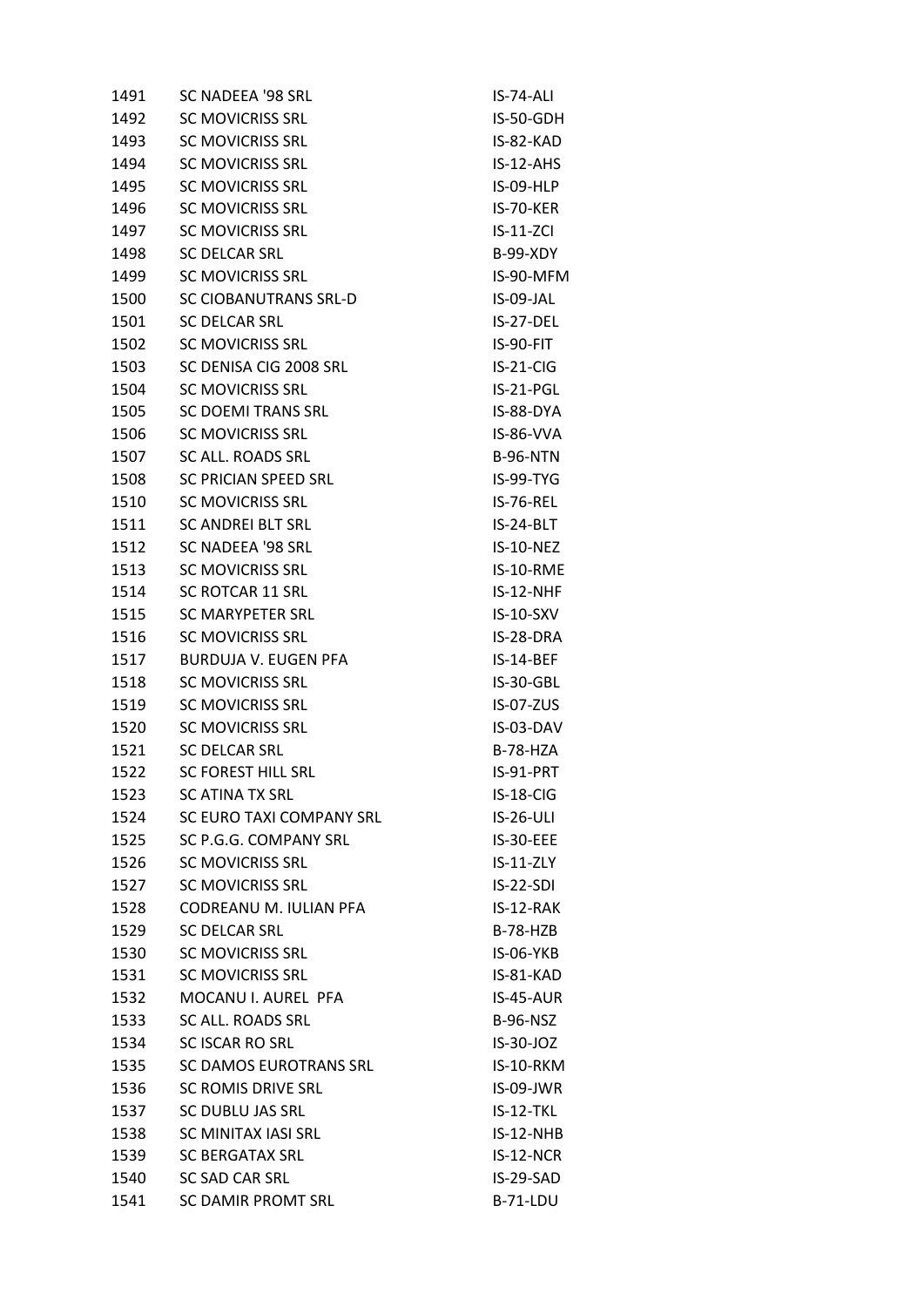| 1542 | <b>SC DAMIR PROMT SRL</b>     | <b>B-76-LXI</b>  |
|------|-------------------------------|------------------|
| 1543 | SC FORUS M & C SRL            | IS-95-PXZ        |
| 1544 | SC METROPOLITAN TAXI SRL      | IS-09-GUD        |
| 1545 | <b>SC FORUS M &amp; C SRL</b> | IS-09-ZOU        |
| 1546 | SC SEMA & SORY SRL            | IS-66-ARM        |
| 1547 | SC P.G.G. COMPANY SRL         | IS-95-CEN        |
| 1548 | SC P.G.G. COMPANY SRL         | IS-09-VTY        |
| 1549 | SC P.G.G. COMPANY SRL         | IS-85-FYR        |
| 1550 | <b>SC ERIC FAMILY SRL</b>     | IS-81-AJD        |
| 1551 | ANDREI M. VICTOR PFA          | $IS-11-VSI$      |
| 1552 | SC SAFARI MAD SRL             | IS-28-AGF        |
| 1553 | SC JADE METEOR SRL            | $IS-11-PIB$      |
| 1554 | SC MARYPETER SRL              | $IS-10-AXD$      |
| 1555 | <b>NEGRU CATALIN IF</b>       | IS-07-CNC        |
| 1556 | SC ROLIAND ROT SRL            | IS-94-ROL        |
| 1557 | SC R.V.R. TAXI SRL            | IS-12-UTH        |
| 1558 | SC R.V.R. TAXI SRL            | B-59-DGU         |
| 1559 | SC SPANACHI TRANS SRL         | <b>IS-14-YGU</b> |
| 1560 | SC R.V.R. TAXI SRL            | B-59-HDV         |
| 1561 | SC R.V.R. TAXI SRL            | <b>B-59-HED</b>  |
| 1562 | SC ANGY ZENOCRIS SRL          | <b>B-74-NZY</b>  |
| 1563 | SC IYCAN TRANS COMP SRL       | $IS-11-LOP$      |
| 1564 | SC R.V.R. TAXI SRL            | <b>B-59-HEJ</b>  |
| 1565 | HARABAGIU CRISTINEL PFA       | IS-88-FOR        |
| 1566 | NEGRU FLORENTIN PFA           | $IS-O7-VJK$      |
| 1567 | SC R.V.R. TAXI SRL            | <b>B-59-HEN</b>  |
| 1568 | SC R.V.R. TAXI SRL            | <b>B-59-HET</b>  |
| 1569 | SC R.V.R. TAXI SRL            | <b>B-59-HEZ</b>  |
| 1570 | SC IYCAN TRANS COMP SRL       | $IS-11-UGX$      |
| 1571 | SC MAYLEIS COMPANY SRL        | IS-99-HAI        |
| 1572 | <b>SC MYNATECH AUTO SRL</b>   | <b>B-86-NPX</b>  |
| 1573 | SC R.V.R. TAXI SRL            | <b>B-59-HFC</b>  |
| 1574 | <b>SC DANI - LUSY SRL</b>     | <b>B-71-LVN</b>  |
| 1576 | <b>SC ANDRA-TRANS SRL</b>     | IS-43-BET        |
| 1577 | SC R.V.R. TAXI SRL            | <b>B-60-EFL</b>  |
| 1578 | <b>IACOB M. IOAN PFA</b>      | IS-09-JDD        |
| 1579 | SC R.V.R. TAXI SRL            | <b>B-59-XKR</b>  |
| 1580 | SC FULGER MELC SRL            | $IS-12-FZI$      |
| 1581 | <b>SC YANNIS LUX SRL</b>      | IS-10-ZMV        |
| 1582 | SC FULGER MELC SRL            | IS-11-ZAK        |
| 1583 | <b>SC ILITRAVEL SRL</b>       | IS-08-PMU        |
| 1584 | RAULEAC IULIAN PFA            | IS-94-YAR        |
| 1585 | SC R.V.R. TAXI SRL            | <b>B-59-WNU</b>  |
| 1586 | <b>SC AUTO HYDROS SRL</b>     | IS-23-HTC        |
| 1587 | SC R.V.R. TAXI SRL            | <b>B-60-EFR</b>  |
| 1588 | SC PREDATORS TRANS COMP SRL   | IS-67-BSV        |
| 1589 | <b>SC MITRELENT SRL</b>       | IS-10-DOZ        |
| 1590 | <b>SC DUBLUCAR 1 SRL</b>      | $IS-12-EJB$      |
| 1591 | <b>SC KATAXIS SRL-D</b>       | IS-88-KDL        |
| 1592 | SC DAN & ALEX SRL             | IS-10-KUH        |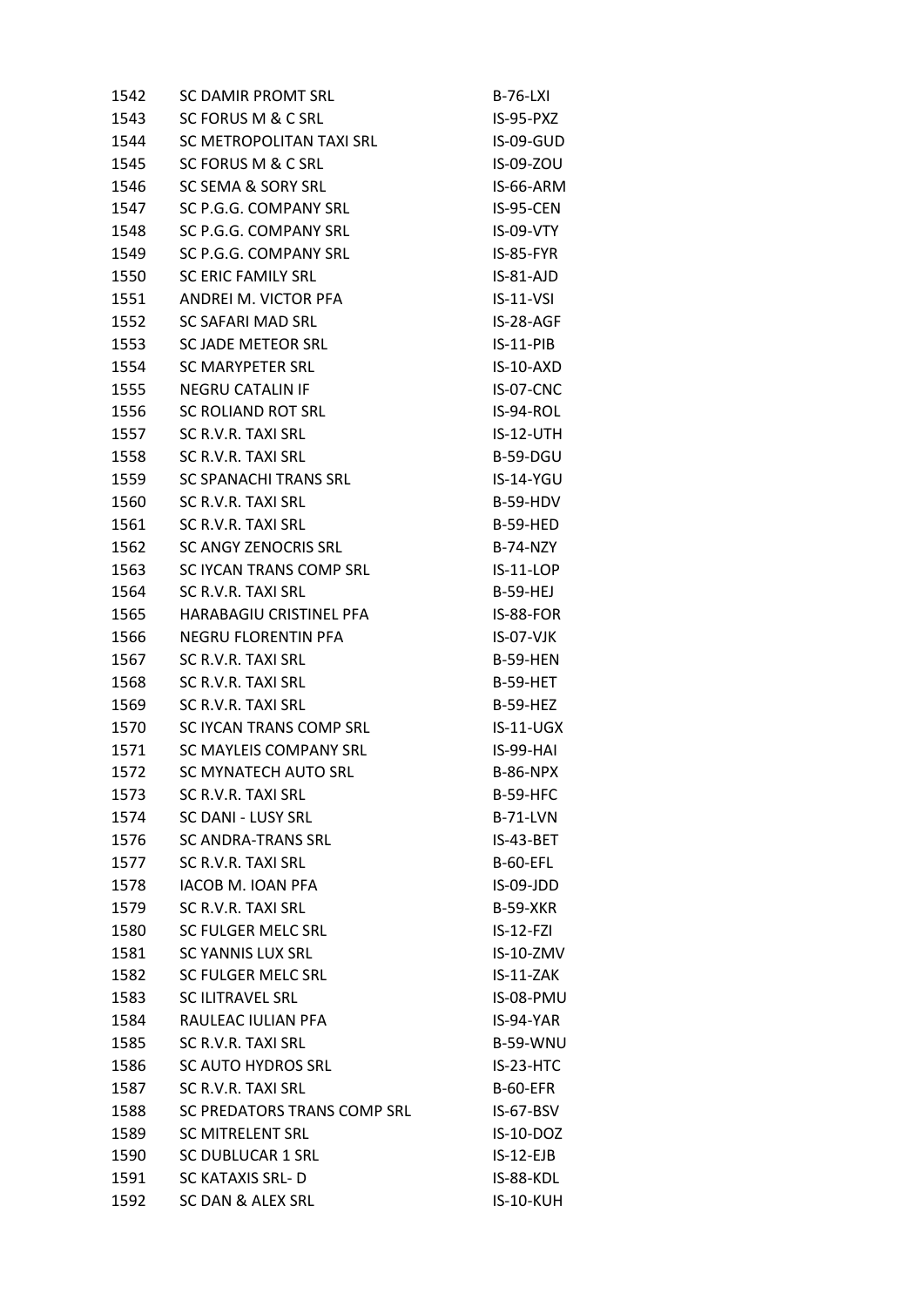| 1594 | SC OVICIP SERV SRL          | IS-73-ROV        |
|------|-----------------------------|------------------|
| 1595 | <b>SC DELCAR SRL</b>        | IS-48-DLE        |
| 1596 | <b>SC DELCAR SRL</b>        | IS-99-DEL        |
| 1597 | SC N & F TRANS SRL          | <b>B-88-TMU</b>  |
| 1598 | <b>SC HUAN SRL</b>          | $IS-10-HXI$      |
| 1599 | <b>SC IREMFAN SRL</b>       | $IS-12-CSS$      |
| 1600 | <b>SC DELCAR SRL</b>        | IS-08-DLE        |
| 1601 | <b>SC DELCAR SRL</b>        | IS-44-DEL        |
| 1602 | SC ED-NA RDM SRL            | <b>B-82-KYG</b>  |
| 1603 | <b>SC DELCAR SRL</b>        | IS-49-DLE        |
| 1604 | STOICAN FAST SCS            | <b>B-61-JOT</b>  |
| 1605 | <b>SC TRAL SRL</b>          | $IS-11-NMI$      |
| 1606 | SC CONI AMITA SRL           | IS-19-FAN        |
| 1607 | <b>SC IVCRISDAM SRL</b>     | IS-03-DMN        |
| 1608 | SC SARAMOBILE SRL           | IS-66-SRA        |
| 1609 | SC CARMEN COMPANY SRL       | IS-40-MOS        |
| 1610 | SC OVICIP SERV SRL          | IS-84-ROV        |
| 1611 | SC ARMEANU LUCA SRL         | $IS-12-XYX$      |
| 1612 | ANGHELACHE MIHAI PFA        | IS-11-YAE        |
| 1613 | <b>SC DELCAR SRL</b>        | IS-50-DLE        |
| 1614 | SC GREADY GRETUD SRL        | IS-55-SRA        |
| 1615 | SC ED-NA RDM SRL            | $IS-11-AHS$      |
| 1616 | ONOFREI T. CONSTANTIN PFA   | IS-41-MOK        |
| 1617 | SC ELECTROAWA SRL           | IS-56-AWA        |
| 1618 | SC ELECTROAWA SRL           | IS-71-AWA        |
| 1619 | SC ELECTROAWA SRL           | IS-69-AWA        |
| 1620 | <b>SC ZAHION SRL</b>        | IS-08-CFX        |
| 1621 | <b>SC ZAHIONY TRANS SRL</b> | IS-78-HAC        |
| 1622 | <b>SC ZAHION SRL</b>        | <b>IS-05-VVN</b> |
| 1623 | <b>SC ZAHIONS TRUCK SRL</b> | IS-25-HAC        |
| 1624 | <b>SC ZAHIONY TRANS SRL</b> | IS-08-KTS        |
| 1625 | <b>SC BERGATAX SRL</b>      | $IS-11-ZAJ$      |
| 1626 | <b>SC DANY-LEO SRL</b>      | IS-93-SEB        |
| 1627 | <b>MASARIE IONEL PFA</b>    | IS-10-DBL        |
| 1628 | SC LEACOB TRANS TAXI SRL    | IS-01-COB        |
| 1630 | SC MONDEN TRAVEL SRL        | <b>IS-10-KRC</b> |
| 1631 | SC RAPID MELC SRL           | $IS-12-FZJ$      |
| 1632 | PODOLEANU C. CONSTANTIN PFA | IS-12-EOM        |
| 1633 | SC MONDEN TRAVEL SRL        | IS-61-ALA        |
| 1634 | <b>BULAI VIOREL IF</b>      | IS-61-BVT        |
| 1635 | <b>SC MONDEN TRAVEL SRL</b> | <b>IS-10-KRJ</b> |
| 1636 | <b>SC MONDEN TRAVEL SRL</b> | IS-09-VTP        |
| 1637 | SC EURO YGU TRANS SRL       | $IS-17-YGU$      |
| 1638 | SC MONDEN TRAVEL SRL        | <b>B-89-FXG</b>  |
| 1639 | <b>SC DADANA TRANS SRL</b>  | IS-77-AKI        |
| 1640 | SC ROTCAR 11 SRL            | IS-12-NCM        |
| 1641 | SC DENIS TOUR AVANTAJ SRL   | IS-10-GWE        |
| 1642 | <b>SC MONDEN TRAVEL SRL</b> | IS-09-VTL        |
| 1643 | SC MONDEN TRAVEL SRL        | <b>B-89-FXJ</b>  |
| 1644 | SC BOGVLAD SRL              | IS-10-WXL        |
|      |                             |                  |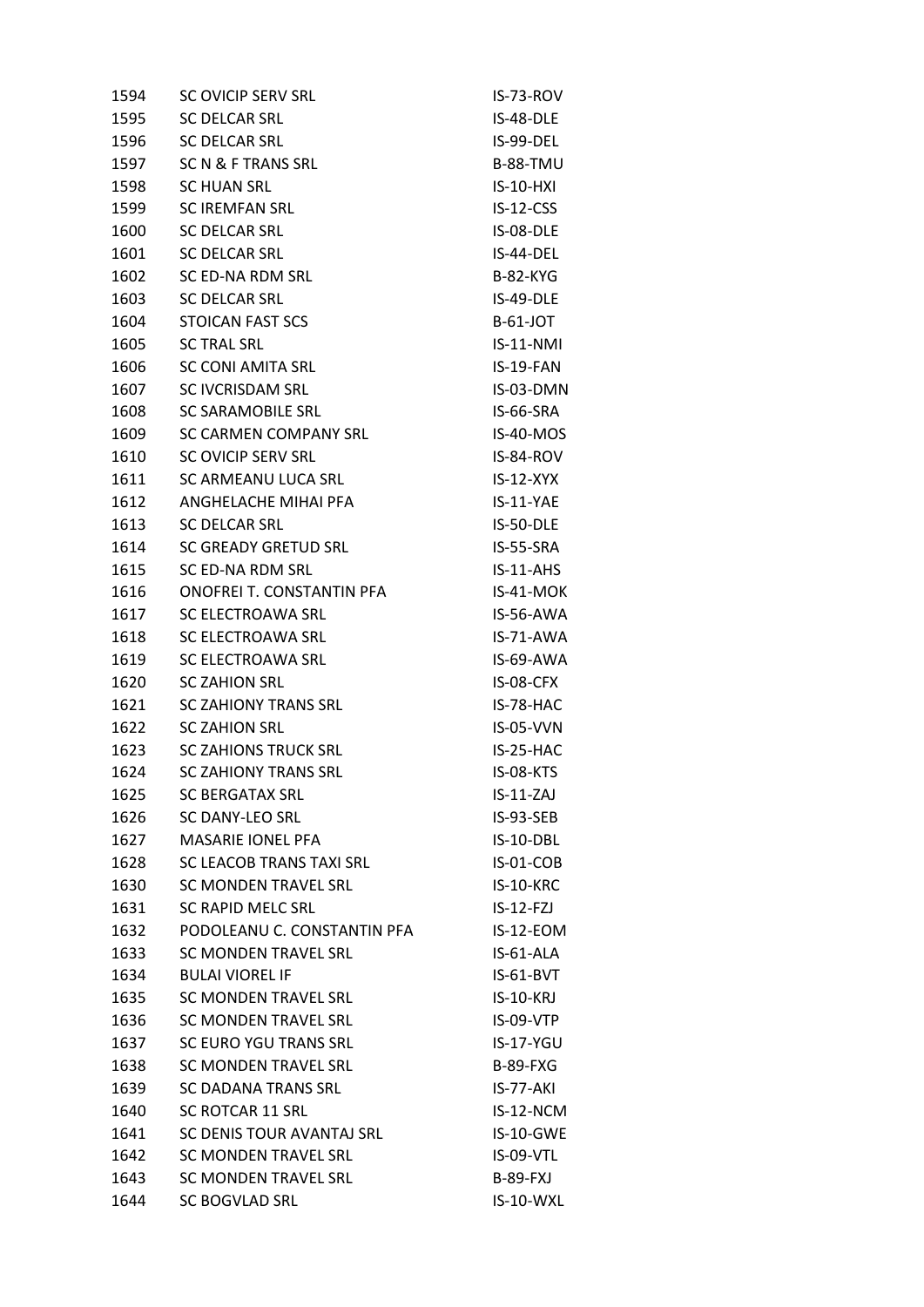| 1645 | <b>SC MONDEN TRAVEL SRL</b> | IS-10-KRL        |
|------|-----------------------------|------------------|
| 1647 | PRUTEANU D. ANDREI PFA      | IS-05-TAZ        |
| 1648 | SC KATAXIS SRL- D           | IS-99-KDL        |
| 1649 | SC GEO STEF SPEED SRL       | <b>IS-77-BOZ</b> |
| 1650 | SC MONDEN TRAVEL SRL        | B-89-FXL         |
| 1651 | SC MONDEN TRAVEL SRL        | IS-09-VTT        |
| 1652 | SC OVIDUR ONE SRL           | <b>B-86-MHW</b>  |
| 1653 | SC COMPANIA FEDO SRL        | $IS-22-FED$      |
| 1654 | <b>SC SCHURPANU SRL</b>     | IS-02-SRP        |
| 1655 | <b>SC DELCAR SRL</b>        | IS-54-DLE        |
| 1656 | SC MONDEN TRAVEL SRL        | <b>B-89-EWB</b>  |
| 1657 | SC MONDEN TRAVEL SRL        | IS-10-KRB        |
| 1658 | <b>SC PATRICKEST SRL</b>    | $IS-13-PTK$      |
| 1659 | <b>SC ARI GABY SRL</b>      | IS-11-ZLT        |
| 1660 | SC ATINA TX SRL             | $IS-16-ClG$      |
| 1662 | SC MONDEN TRAVEL SRL        | $IS-10-KRE$      |
| 1663 | SC MONDEN TRAVEL SRL        | $IS-10-KPZ$      |
| 1664 | <b>SC CAROL TAX SRL</b>     | $IS-10-YJD$      |
| 1665 | SC ANDRE-EMI PLUS SRL       | $IS-12-ETJ$      |
| 1666 | SC MONDEN TRAVEL SRL        | IS-09-VXO        |
| 1667 | <b>HADARAG VASILE PFA</b>   | IS-81-HAM        |
| 1668 | SC MONDEN TRAVEL SRL        | IS-09-VTN        |
| 1669 | SC ALTAUTO COMPANY SRL      | <b>B-49-VZA</b>  |
| 1670 | SC MONDEN TRAVEL SRL        | IS-10-KRD        |
| 1671 | SEREMET STEFAN ADRIAN PFA   | IS-66-PRF        |
| 1672 | SC RVR LOGISTIC SRL         | <b>B-68-KMW</b>  |
| 1673 | SC RVR LOGISTIC SRL         | <b>B-68-KMP</b>  |
| 1674 | SC COSMEI BOBY SRL          | IS-09-UYP        |
| 1675 | DASCALU I. CRISTINEL PFA    | $IS-11-WRW$      |
| 1676 | SC RVR LOGISTIC SRL         | IS-09-ZMP        |
| 1677 | <b>SC DUBLUCAR 1 SRL</b>    | $IS-12-EJC$      |
| 1678 | <b>SC RVR LOGISTIC SRL</b>  | IS-09-POE        |
| 1679 | <b>SC RVR LOGISTIC SRL</b>  | IS-11-NEN        |
| 1680 | PICHIU V. CRISTIAN PFA      | IS-01-MIZ        |
| 1681 | <b>SC MONDEN TRAVEL SRL</b> | IS-09-VTO        |
| 1682 | SC COMPANIA FEDO SRL        | IS-67-FED        |
| 1683 | SC EURO TAXI COMPANY SRL    | $IS-15-ULI$      |
| 1684 | CIOBANU I. PAVALUCA PFA     | IS-10-HBS        |
| 1685 | <b>SC RVR LOGISTIC SRL</b>  | $B-71-HZM$       |
| 1688 | SC RVR LOGISTIC SRL         | <b>B-68-KMV</b>  |
| 1689 | <b>SC RVR LOGISTIC SRL</b>  | <b>B-63-JHE</b>  |
| 1690 | SC RVR LOGISTIC SRL         | <b>B-68-KMU</b>  |
| 1691 | SC MAF S.M.N. SRL           | IS-83-LUX        |
| 1692 | SC ISPO MAD SRL             | IS-06-MKW        |
| 1693 | <b>SC RVR LOGISTIC SRL</b>  | <b>B-63-JHW</b>  |
| 1694 | SC CIANLU SPEED SRL         | IS-19-NYK        |
| 1695 | SC RVR LOGISTIC SRL         | $B-71-JBM$       |
| 1696 | <b>SC RVR LOGISTIC SRL</b>  | IS-12-NEN        |
| 1699 | <b>SC RVR LOGISTIC SRL</b>  | $B-63-JHB$       |
| 1700 | SC RVR LOGISTIC SRL         | <b>B-71-JCF</b>  |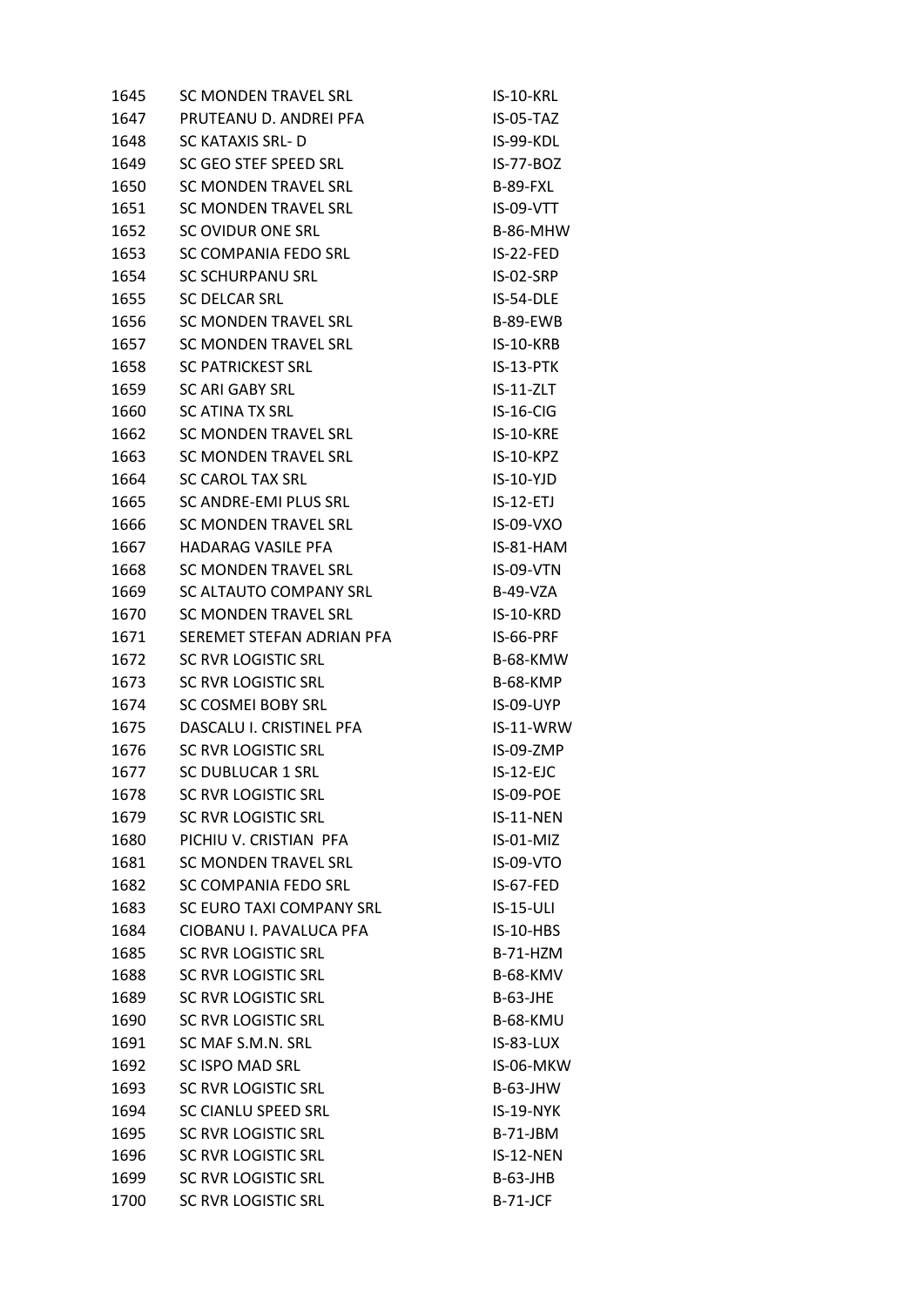| 1701 | <b>SC DELCAR SRL</b>        | IS-53-DEL        |
|------|-----------------------------|------------------|
| 1702 | SC EREM SOF SRL             | IS-28-SNL        |
| 1703 | SC RVR LOGISTIC SRL         | <b>B-78-EOW</b>  |
| 1704 | SC RVR LOGISTIC SRL         | IS-09-POD        |
| 1705 | SC RVR LOGISTIC SRL         | <b>B-78-EFL</b>  |
| 1706 | SC RAFAGA-RAFIOG SRL        | IS-22-NXE        |
| 1707 | <b>VOINA SORIN PFA</b>      | $IS-19-BIR$      |
| 1708 | <b>SC RVR LOGISTIC SRL</b>  | B-63-JFG         |
| 1709 | SC RVR LOGISTIC SRL         | <b>B-68-KMZ</b>  |
| 1710 | SC RVR LOGISTIC SRL         | $B-63-JFI$       |
| 1711 | SC FOR YOU TWELVE SRL       | IS-12-RNU        |
| 1712 | <b>SC RVR LOGISTIC SRL</b>  | <b>B-63-VFZ</b>  |
| 1713 | SC RVR LOGISTIC SRL         | <b>B-63-VFP</b>  |
| 1714 | SC RVR LOGISTIC SRL         | <b>B-78-EEP</b>  |
| 1715 | <b>SC RVR LOGISTIC SRL</b>  | <b>B-78-EEV</b>  |
| 1716 | SC RVR LOGISTIC SRL         | B-63-VFR         |
| 1717 | <b>SC RVR LOGISTIC SRL</b>  | B-78-EEM         |
| 1718 | SC YULY BEST TAXI SRL       | $IS-10-TZZ$      |
| 1719 | SC RVR LOGISTIC SRL         | <b>B-78-EKR</b>  |
| 1720 | SC RVR LOGISTIC SRL         | <b>B-63-VFT</b>  |
| 1721 | SC RVR LOGISTIC SRL         | B-71-JDC         |
| 1723 | SC RVR LOGISTIC SRL         | <b>B-63-VFV</b>  |
| 1724 | SC RVR LOGISTIC SRL         | <b>B-63-VGF</b>  |
| 1725 | COJOCARU I. LUCIAN PFA      | IS-26-KID        |
| 1727 | SC FOR YOU TWO SRL          | IS-10-CKH        |
| 1728 | SC FOR YOU THREE SRL        | IS-11-ZEW        |
| 1729 | SC CARMEN COMPANY SRL       | IS-09-TZX        |
| 1730 | <b>SC URSURI SRL</b>        | <b>IS-15-URI</b> |
| 1731 | <b>SC CREMAL SEB SRL</b>    | IS-89-BAK        |
| 1732 | SC ACONT AXIAL TAXI SRL     | IS-69-CAZ        |
| 1733 | SC DANI - LUSY SRL          | <b>B-77-JRG</b>  |
| 1734 | SC DANI - LUSY SRL          | <b>B-77-JLI</b>  |
| 1735 | SC DANI - LUSY SRL          | <b>B-71-LVL</b>  |
| 1736 | <b>SC MOVICRISS SRL</b>     | IS-19-AMR        |
| 1737 | SC EDIL RMN TUR SRL         | IS-80-RMN        |
| 1739 | SC FOR YOU ELEVEN SRL       | $IS-12-NSX$      |
| 1740 | SC LUGAST IMPEX SRL         | B-54-PBM         |
| 1741 | <b>SC MAXGEF SRL</b>        | IS-25-GEF        |
| 1742 | SC MEM-VLAD-SEBI-GYON SRL   | $IS-72-GVS$      |
| 1743 | SC LUGAST IMPEX SRL         | IS-42-GRY        |
| 1744 | SC EURO TAXI COMPANY SRL    | <b>IS-22-ULI</b> |
| 1745 | SC END CAR PREST SRL        | <b>B-216-KED</b> |
| 1746 | <b>CUCU GH. NECULAI PFA</b> | IS-37-ADN        |
| 1747 | <b>SC SOELADA SRL</b>       | $IS-11-CJC$      |
| 1748 | SC LUGAST IMPEX SRL         | <b>B-68-EUP</b>  |
| 1749 | <b>SC END CAR PREST SRL</b> | IS-31-END        |
| 1750 | SC ALESIS INTERCAR SRL      | $IS-11-FBY$      |
| 1751 | IRIMIA I. IOAN PFA          | <b>B-971-YRY</b> |
| 1752 | SC ROR-ROXANA SRL           | $IS-11-BDZ$      |
| 1753 | TODIRASCU CONSTANTIN PFA    | IS-16-TDR        |